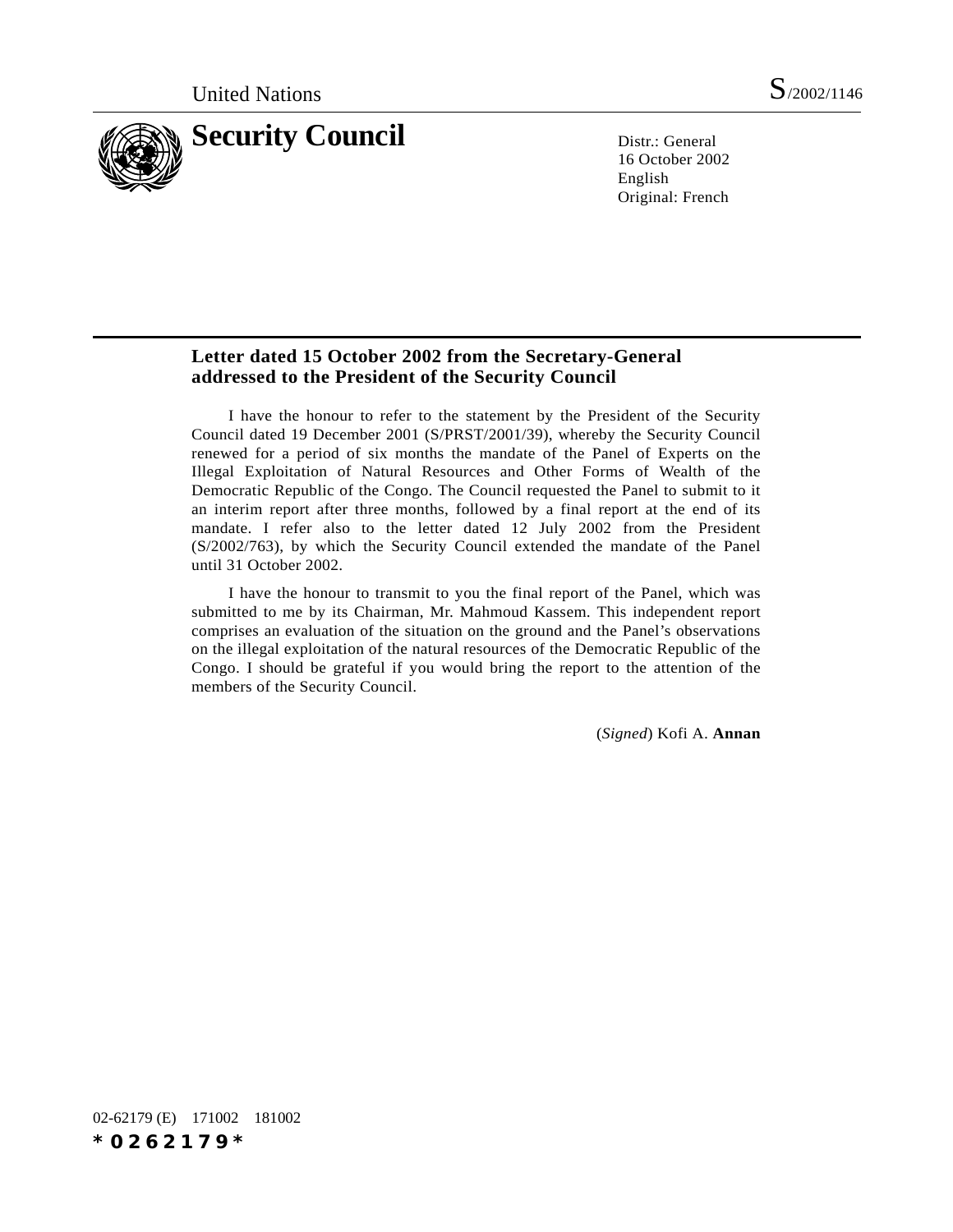# **Annex**

# **Letter dated 8 October 2002 from the Chairman of the Panel of Experts on the Illegal Exploitation of Natural Resources and Other Forms of Wealth of the Democratic Republic of the Congo addressed to the Secretary-General**

[Original: English]

In accordance with the statement of the President of the Security Council (S/PRST/2001/39) dated 19 December 2001 and the letter dated 12 July 2002 addressed to you by the President of the Council, the Panel of Experts on the Illegal Exploitation of Natural Resources and Other Forms of Wealth of the Democratic Republic of the Congo is pleased to submit its report for transmission to the President of the Security Council.

> (*Signed*) Mahmoud **Kassem** Chairman Panel of Experts on the Democratic Republic of the Congo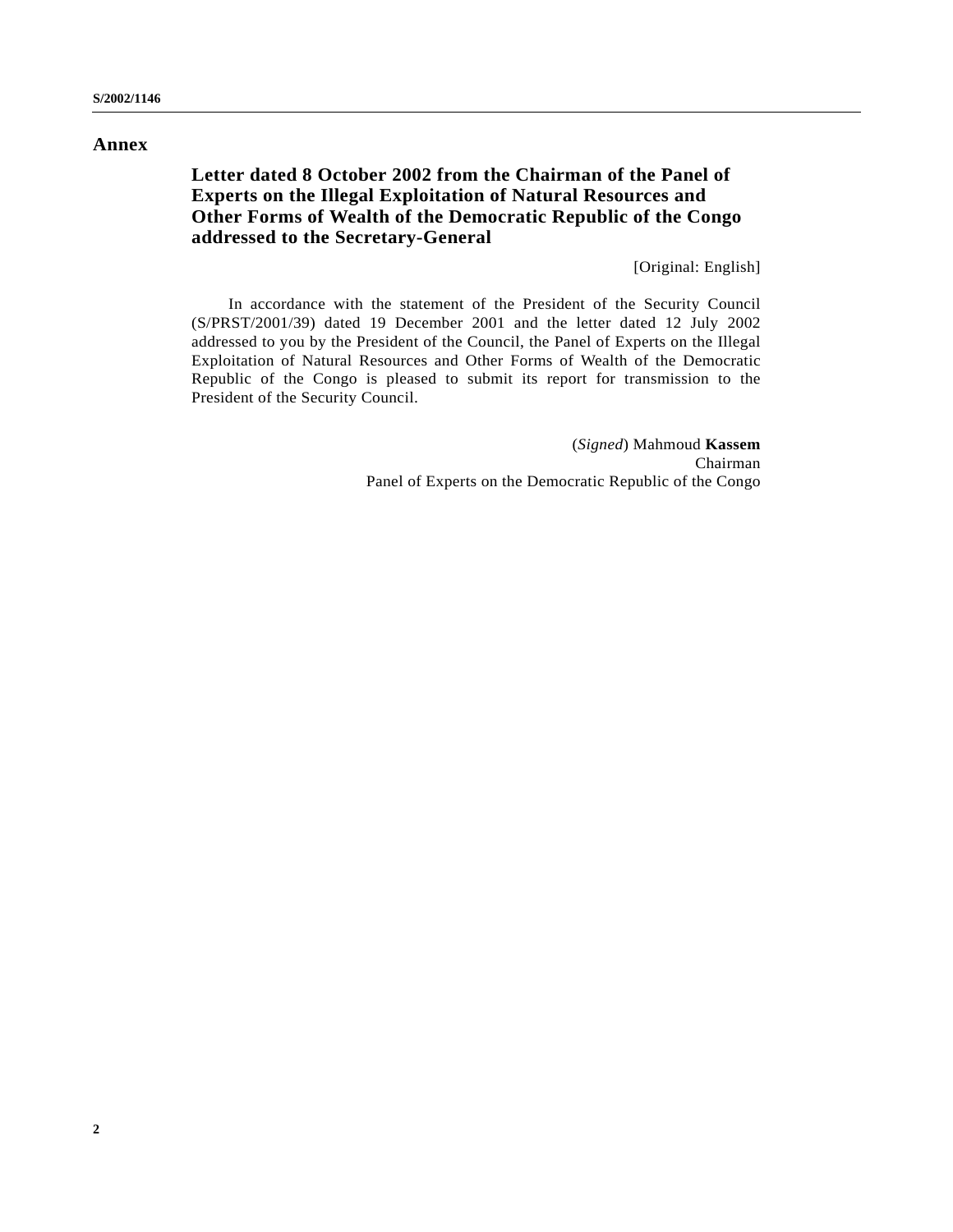# **Final report of the Panel of Experts on the Illegal Exploitation of Natural Resources and Other Forms of Wealth of the Democratic Republic of the Congo**

# Contents

|                   |                                                                 | Paragraphs  | Page            |
|-------------------|-----------------------------------------------------------------|-------------|-----------------|
|                   |                                                                 | $1 - 11$    | $\overline{4}$  |
| П.                |                                                                 | $12 - 21$   | 5               |
| HL.               |                                                                 | $22 - 64$   | $7\phantom{.0}$ |
| $\mathbf{IV}_{-}$ |                                                                 | $65 - 96$   | 14              |
| V.                |                                                                 | $97 - 131$  | 19              |
| VI.               | Collaboration of the Panel with the Porter Commission in Uganda | 132–138     | 24              |
| VII.              |                                                                 | 139–148     | 26              |
| VIII.             |                                                                 | 149–154     | 28              |
| $IX_{-}$          |                                                                 | $155 - 160$ | 29              |
| $X_{-}$           |                                                                 |             | 30              |
|                   |                                                                 |             |                 |

# Annexes

- I. Companies on which the Panel recommends the placing of financial restrictions
- II. Persons for whom the Panel recommends a travel ban and financial restrictions
- III. Business enterprises considered by the Panel to be in violation of the OECD Guidelines for Multinational Enterprises
- IV. Countries visited and representatives of Governments and organizations interviewed
- V. Abbreviations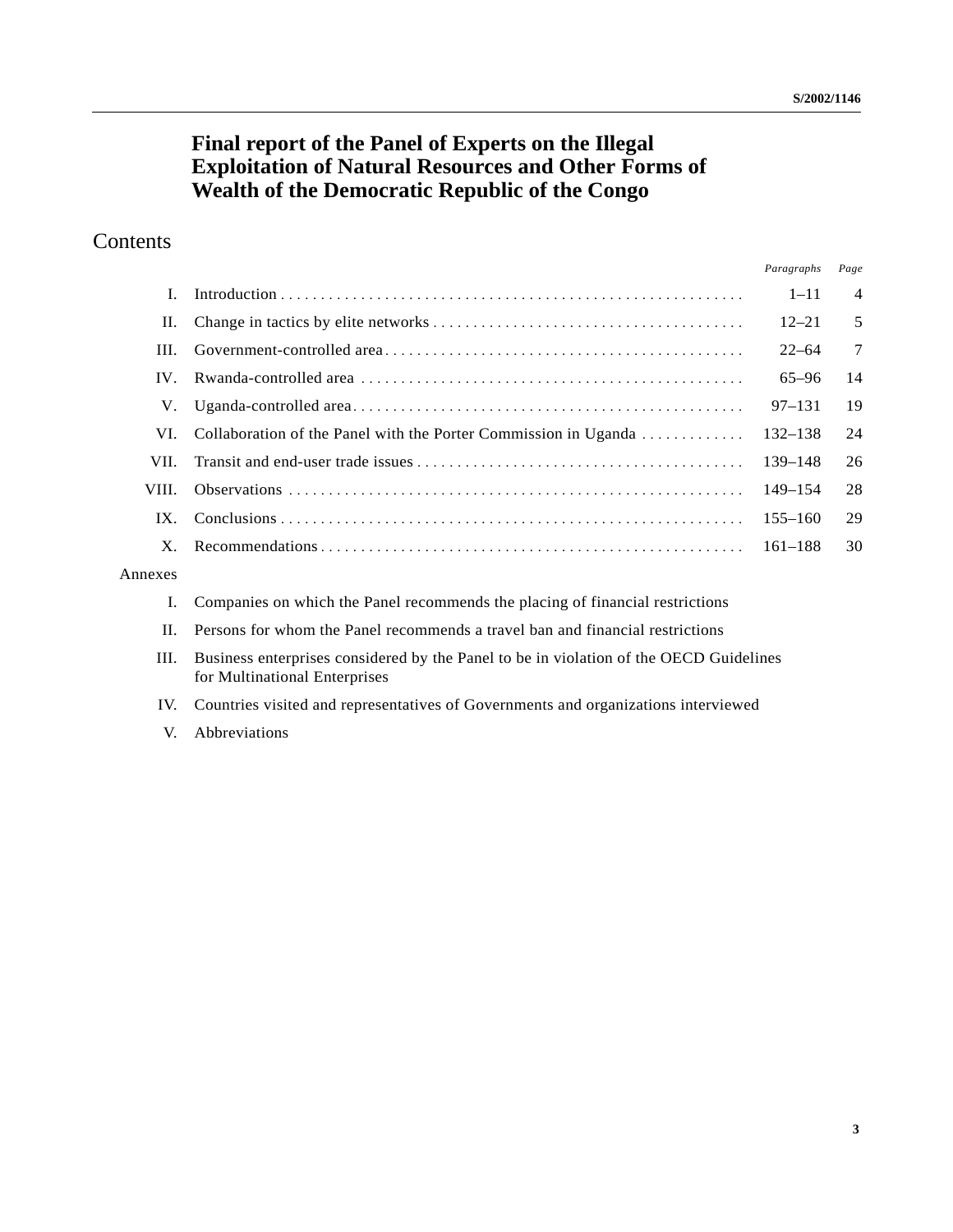# **I. Introduction**

1. The Security Council, in a statement by its President dated 19 December 2001 (S/PRST/2001/39), requested the Secretary-General to renew for six months the mandate of the Panel of Experts on the Illegal Exploitation of Natural Resources and Other Forms of Wealth of the Democratic Republic of the Congo, and asked the Panel to submit both an interim and a final report. The new mandate stipulated that the reports should include the following:

(a) An update of relevant data and an analysis of further information from all relevant countries, including in particular from those which thus far had not provided the Panel with the requested information;

(b) An evaluation of the possible actions that could be taken by the Council, including those recommended by the Panel in its report (S/2001/357) and the addendum thereto (S/2001/1072), in order to help bring to an end the plundering of the natural resources of the Democratic Republic of the Congo, taking into account the impact of such actions on the financing of the conflict and their potential impact on the humanitarian and economic situation of the Democratic Republic of the Congo;

(c) Recommendations on specific actions that the international community, in support of the Government of the Democratic Republic of the Congo, might take, working through existing international organizations, mechanisms and United Nations bodies, to address the issues in the report and its addendum;

(d) Recommendations on possible steps that might be taken by transit countries as well as end-users to contribute to ending illegal exploitation of the natural resources and other forms of wealth of the Democratic Republic of the Congo.

2. The Security Council also stressed the importance of the Panel's maintaining a high level of collaboration with all the Congolese players, governmental as well as non-governmental, throughout the national territory.

3. The Panel submitted to the Security Council an interim report (S/2002/565) on 22 May 2002. At the request of the Council, the Panel responded in writing to questions and comments from Council members regarding the interim report and the Panel's ongoing work. Prior to presenting its interim report, and at the request of the head of the Security Council mission to

the Great Lakes region, the Panel travelled to Pretoria on 28 April to brief the mission's members.

4. To orient its work under the current mandate, the Panel developed two successive plans of action, which were transmitted to the Council. Under these plans, fact-finding focused on diamonds, gold, coltan, copper, cobalt, timber, wildlife reserves, fiscal resources and trade in general.

5. The Panel determined that a central focus of its work should be gathering information about politically and economically powerful groups involved in the exploitation activities, which are often highly criminalized. As a result, the Panel developed the central concept of the elite network (outlined in section II) as an operational thesis.

6. In organizing its investigations, the Panel divided the Democratic Republic of the Congo into three areas, namely, the Government-controlled area, the Rwandacontrolled area and the Uganda-controlled area. These descriptors are based on the identity of the actors that constitute the three principal networks involved in the exploitation. The Panel also concluded that each of these three areas, while conforming to the Panel's understanding of the elite networks, featured substantive variations.

7. The Panel obtained information from a wide variety of sources, including from Governments (civilian and military representatives), intergovernmental organizations, non-governmental organizations, businesses and private individuals. Owing to the nature of its mandate, gaining access to information has been difficult. Nevertheless, the Panel collected well-substantiated and independently corroborated information from multiple sources. These knowledgeable sources provided documents and/or eye-witness observations. It is this type of information — consisting mostly of documentary evidence — that the Panel has relied on its report.

8. The Panel has operated under a reasonable standard of proof, without recourse to judicial authority to subpoena testimony or documents. It obtains information from sources on a strictly voluntary basis. Furthermore, the Panel has made every effort to fairly and objectively evaluate the information it has gathered.

9. Throughout its work, the Panel has paid close attention to the evolution of the peace process in the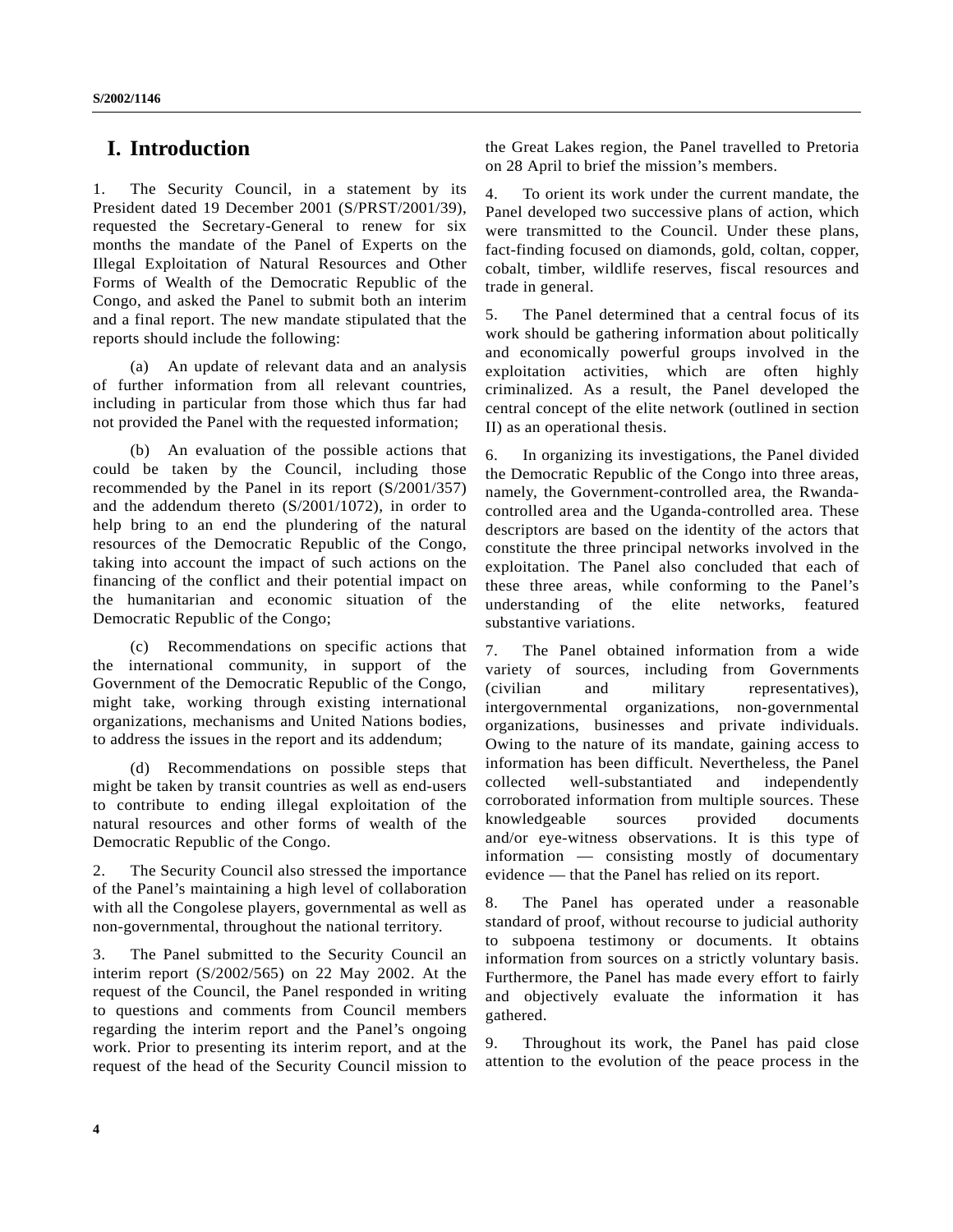Democratic Republic of the Congo, as well as that in neighbouring Burundi. The Lusaka Ceasefire Agreement of 1999 and the Arusha Agreement on Peace and Reconciliation, of 2000, served as important points of reference for its work. The Sun City, Pretoria and Luanda Agreements have also informed the Panel's work.

10. The Panel was composed as follows:

Ambassador Mahmoud Kassem (Egypt), Chairman Jim Freedman (Canada) Mel Holt (United States of America) Bruno Schiemsky (Belgium) Moustapha Tall (Senegal).

11. Two part-time technical advisers, Gilbert Barthe (Switzerland) and Patrick Smith (United Kingdom of Great Britain and Northern Ireland), also served with the Panel. In addition, two political officers, an administrator and a secretary assisted the Panel.

# **II. Change in tactics by elite networks**

12. The regional conflict that drew the armies of seven African States into the Democratic Republic of the Congo has diminished in intensity, but the overlapping microconflicts that it provoked continue. These conflicts are fought over minerals, farm produce, land and even tax revenues. Criminal groups linked to the armies of Rwanda, Uganda and Zimbabwe and the Government of the Democratic Republic of the Congo have benefited from the microconflicts. Those groups will not disband voluntarily even as the foreign military forces continue their withdrawals. They have built up a self-financing war economy centred on mineral exploitation.

13. Facilitated by South Africa and Angola, the Pretoria and Luanda Agreements have prompted the recent troop withdrawals from the eastern Democratic Republic of the Congo. Welcome as they may be, these withdrawals are unlikely to alter the determination of Rwanda and Zimbabwe, and Ugandan individuals, to exercise economic control over portions of the Democratic Republic of the Congo. The departure of their forces will do little to reduce economic control, or the means of achieving it, since the use of national armies is only one among many means for exercising it. All three countries have anticipated the day when pressure from the international community would make it impossible to maintain large forces in the Democratic Republic of the Congo. The Governments of Rwanda and Zimbabwe, as well as powerful individuals in Uganda, have adopted other strategies for maintaining the mechanisms for revenue generation, many of which involve criminal activities, once their troops have departed.

14. The Uganda People's Defence Forces continue to provoke ethnic conflict, as in the past, clearly cognizant that the unrest in Ituri will require the continuing presence of a minimum of UPDF personnel. The Panel has evidence that high-ranking UPDF officers have taken steps to train local militia to serve as a paramilitary force, directly and discreetly under UPDF command, which will be capable of performing the same functions as UPDF. There will be little change in the control that Ugandans now exercise over trade flows and economic resources. As UPDF continue to arm local groups, only less conspicuously than before, the departure of Ugandan armed forces is unlikely to alter economic activities by those powerful individuals in the north-eastern Democratic Republic of the Congo.

15. Like UPDF, and under pressure from its closest allies, Rwanda has started withdrawing. It has prepared for withdrawal by putting in place economic control mechanisms that do not rely on an explicit presence of the Rwandan Patriotic Army. It has replaced Congolese directors of parastatals with businessmen from Kigali to ensure continuing revenue from water, power and transportation facilities. It has replaced local currency with Rwandan currency. RPA battalions that specialize in mining activities remain in place, though they have ceased wearing RPA uniforms and will continue the activities under a commercial guise. The Panel's sources have reported that RPA recently undertook an operation to obtain a large number of Congolese passports so as to give an appropriate identity to RPA officers who continue to be stationed at strategically important sites in the Democratic Republic of the Congo.

16. The Panel has learned of other tactics for disguising the continuing presence of an armed force loyal to Rwanda. Reliable sources have reported an initiative by the Chief of Staff of the Armée nationale congolaise, Major Sylvain Mbuki, to reorganize the RCD-Goma forces in order to accommodate large numbers of RPA soldiers inside ANC units and local defence forces made up of pro-Rwanda elements. Most of the ANC units have had RPA leadership for some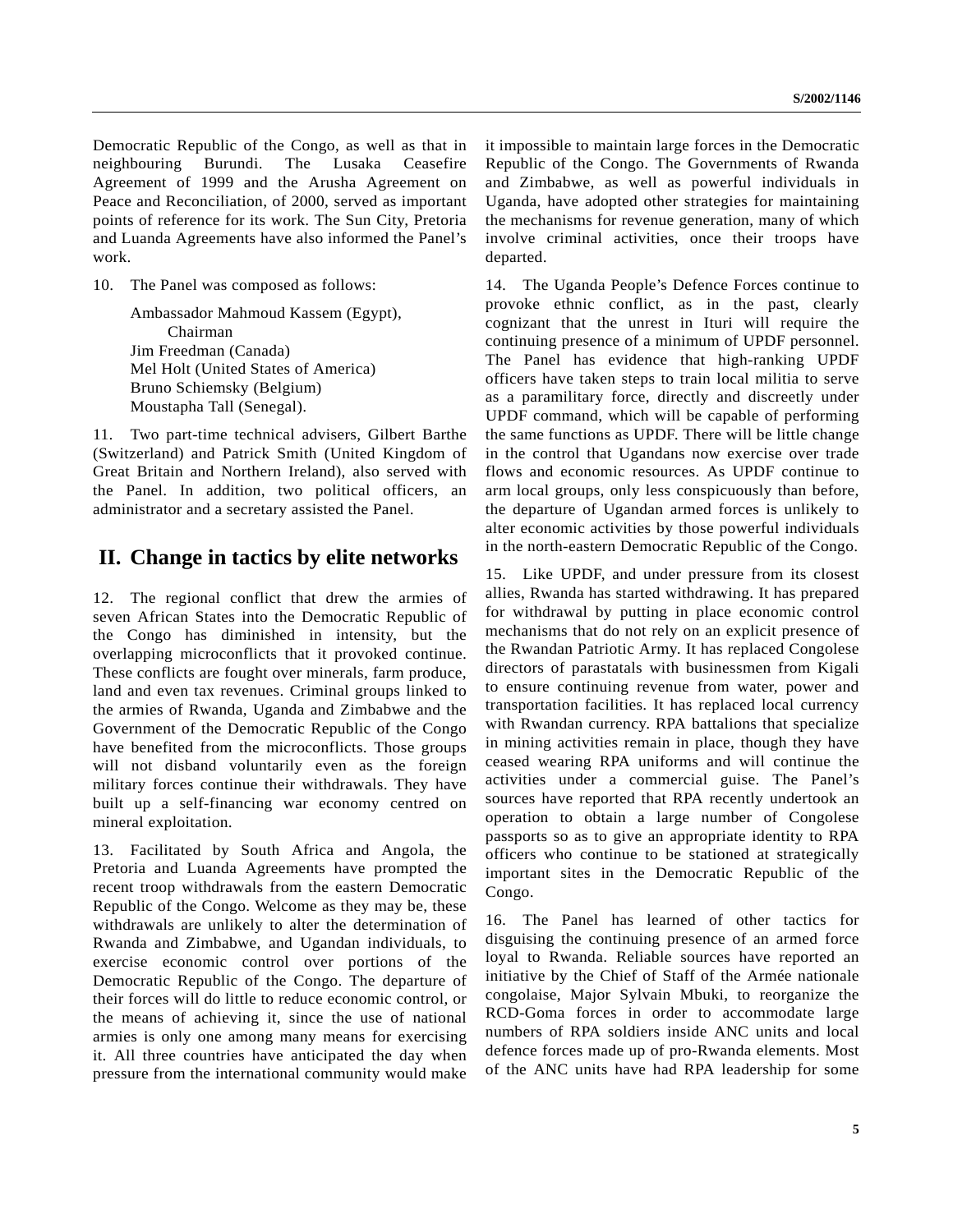time, and now, with this reorganization, a significant number of RPA soldiers will be integrated into the ANC rank and file. Instead of departing for Rwanda, large numbers of Rwandan Hutus serving in RPA have been provided with new uniforms and assigned to ANC brigades as Congolese Hutu. Rwanda has diverted attention from those soldiers staying in the Democratic Republic of the Congo by drawing particular attention to those who depart. Ceremonies have been held at points of re-entry. In fact, the number of soldiers who have left the Democratic Republic of the Congo is so far only a portion of the total number of RPA troops in the eastern Democratic Republic of the Congo, which various sources estimate at between 35,000 and 50,000. Simultaneously with the RPA troop withdrawals, Rwandan officials have repatriated to North Kivu thousands of Congolese Tutsi refugees under duress from the camps around Byumba and Kibuye Provinces in Rwanda. Schools in the Rwandan camps have remained closed and some camp structures have been razed to encourage further repatriations. All the Panel's sources have also suggested that this movement could be part of the new tactic for maintaining Rwanda's presence in the eastern Democratic Republic of the Congo.

17. Although troops of the Zimbabwe Defence Forces have been a major guarantor of the security of the Government of the Democratic Republic of the Congo against regional rivals, its senior officers have enriched themselves from the country's mineral assets under the pretext of arrangements set up to repay Zimbabwe for military services. Now ZDF is establishing new companies and contractual arrangements to defend its economic interests in the longer term should there be a complete withdrawal of ZDF troops. New trade and service agreements were signed between the Democratic Republic of the Congo and Zimbabwe just prior to the announced withdrawal of ZDF troops from the diamond centre of Mbuji Mayi late in August 2002.

18. Towards the end of its mandate, the Panel received a copy of a memorandum dated August 2002 from the Defence Minister, Sidney Sekeramayi, to President Robert Mugabe, proposing that a joint Zimbabwe-Democratic Republic of the Congo company be set up in Mauritius to disguise the continuing economic interests of ZDF in the Democratic Republic of the Congo. The memorandum states: "Your Excellency would be aware of the wave of negative publicity and criticism that the DRC-

Zimbabwe joint ventures have attracted, which tends to inform the current United Nations Panel investigations into our commercial activities." It also refers to plans to set up a private Zimbabwean military company to guard Zimbabwe's economic investments in the Democratic Republic of the Congo after the planned withdrawal of ZDF troops. It states that this company was formed to operate alongside a new military company owned by the Democratic Republic of the Congo.

19. At the same time, local militias and local politicians have supplemented the role that State armies previously played in ensuring access to and control of valuable resources and diverting State revenue. The looting that was previously conducted by the armies themselves has been replaced with organized systems of embezzlement, tax fraud, extortion, the use of stock options as kickbacks and diversion of State funds conducted by groups that closely resemble criminal organizations.

20. Such activities have become increasingly prominent in the techniques of exploitation in the Democratic Republic of the Congo. The Panel has identified three distinct groups engaged in activities in three different areas and refers to them as elite networks. These elite networks have control over a range of commercial activities involving the exploitation of natural resources, diversion of taxes and other revenue generation activities in the three separate areas controlled by the Government of the Democratic Republic of the Congo, Rwanda and Uganda, respectively.

21. The Panel has identified the following elements that are common to all of the elite networks and that are essential to understanding the nature of the exploitation carried out by these networks in the Democratic Republic of the Congo:

- The networks consist of a small core of political and military elites and business persons and, in the case of the occupied areas, selected rebel leaders and administrators. Some members of the elite networks occupy key positions in their respective Governments or rebel groups.
- Members of these networks cooperate to generate revenue and, in the case of Rwanda, institutional financial gain.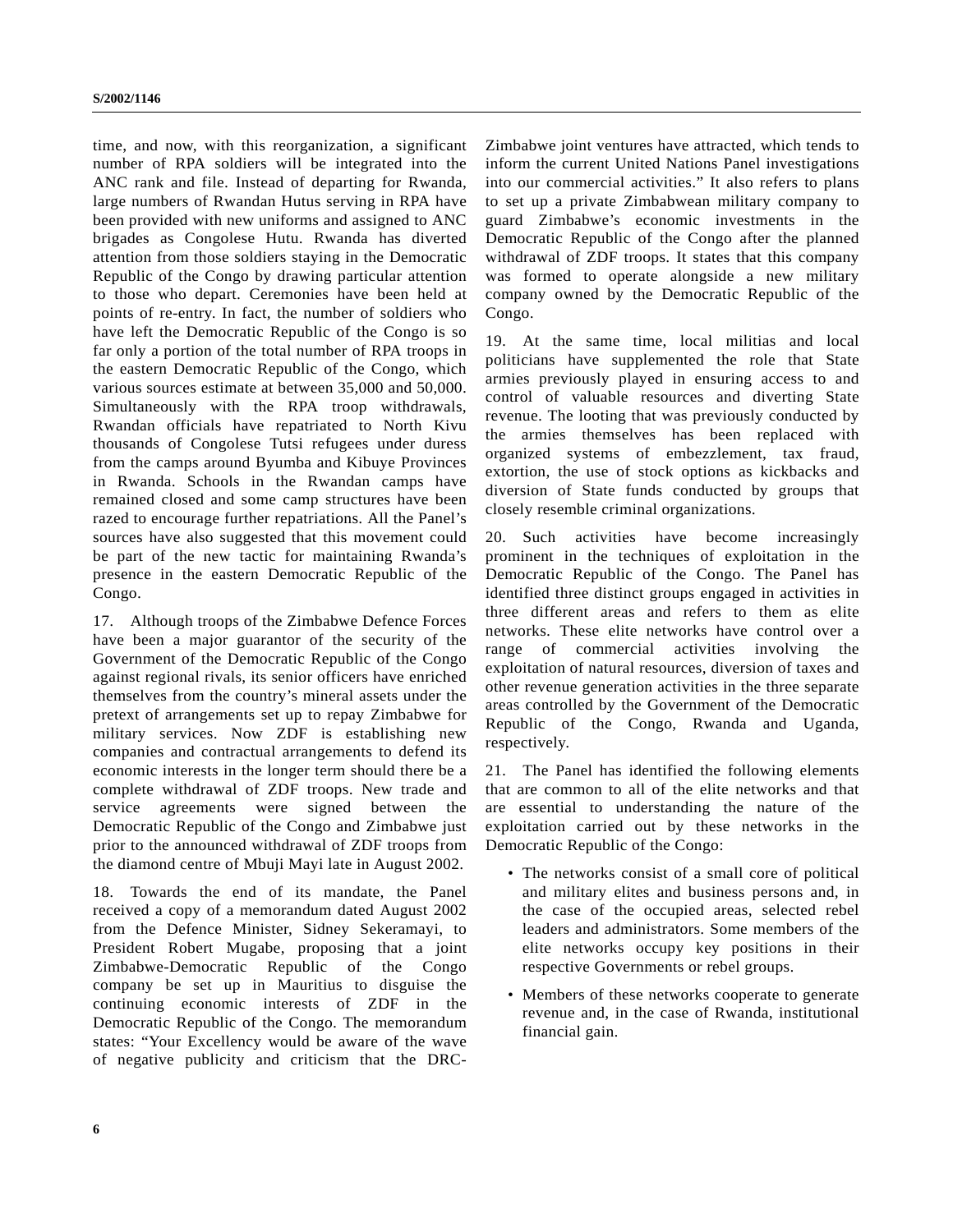- The elite networks ensure the viability of their economic activities through control over the military and other security forces that they use to intimidate, threaten violence or carry out selected acts of violence.
- The networks monopolize production, commerce and fiscal functions.
- The elite networks maintain the facade of rebel administrations in the occupied areas to generate public revenues that they then divert into the networks, thereby depleting the public treasury.
- The elite networks derive financial benefit through a variety of criminal activities including theft, embezzlement and diversion of "public" funds, undervaluation of goods, smuggling, false invoicing, non-payment of taxes, kickbacks to public officials and bribery.
- The elite networks form business companies or joint ventures that are fronts through which members of the networks carry on their respective commercial activities.
- The elite networks draw support for their economic activities through the networks and "services" (air transport, illegal arms dealing and transactions involving the natural resources of the Democratic Republic of the Congo) of organized or transnational criminal groups.

# **III. Government-controlled area**

22. The elite network of Congolese and Zimbabwean political, military and commercial interests seeks to maintain its grip on the main mineral resources diamonds, cobalt, copper, germanium — of the Government-controlled area. This network has transferred ownership of at least US\$ 5 billion of assets from the State mining sector to private companies under its control in the past three years with no compensation or benefit for the State treasury of the Democratic Republic of the Congo.

23. This network benefits from instability in the Democratic Republic of the Congo. Its representatives in the Kinshasa Government and the Zimbabwe Defence Forces have fuelled instability by supporting armed groups opposing Rwanda and Burundi.

24. Even if present moves towards peace lead to a complete withdrawal of Zimbabwean forces, the network's grip on the richest mineral assets of the Democratic Republic of the Congo and related businesses will remain. Zimbabwe's political-military elite signed six major trade and service agreements in August 2002 with the Government of the Democratic Republic of the Congo. Reliable sources have told the Panel about plans to set up new holding companies to disguise the continuing ZDF commercial operations in the Democratic Republic of the Congo and a ZDFcontrolled private military company to be deployed in the country to guard those assets.

# **The elite network**

25. The elite network in the Government-held area comprises three circles of power, namely, Congolese and Zimbabwean government officials and private businessmen. Chief figures in the Congolese branch of the network are the National Security Minister, Mwenze Kongolo, a shareholder and deal-broker for both diamond and cobalt ventures; the Minister of Presidency and Portfolio, Augustin Katumba Mwanke, a former employee of Bateman's mining company in South Africa and a key power broker in mining and diplomatic deals; the President of the State diamond company, Société minière de Bakwanga (MIBA), Jean-Charles Okoto; the Planning Minister and former Deputy Defence Minister, General Denis Kalume Numbi, a stakeholder in the lucrative Sengamines diamond deal and in COSLEG; and the Director General of Gécamines, Yumba Monga, pivotal in facilitating several asset-stripping joint ventures between the State mining company and private companies.

26. The Congolese branch also includes active, but less visible members. Frédéric Tshineu Kabasele is a director of three joint ventures with Zimbabwe using the COSLEG platform — the diamond trading Minerals Business Company, the logging company SOCEBO and the First Banking Corporation Congo. The Director of the National Intelligence Agency, Didier Kazadi Nyembwe, has oversight of many of the private commercial operations and has been linked by several sources to arms supplies for Burundi opposition groups and Mayi-Mayi groups in Maniema and South Kivu. COSLEG, a Congo-Zimbabwe joint stock company, remains a key vehicle for military-backed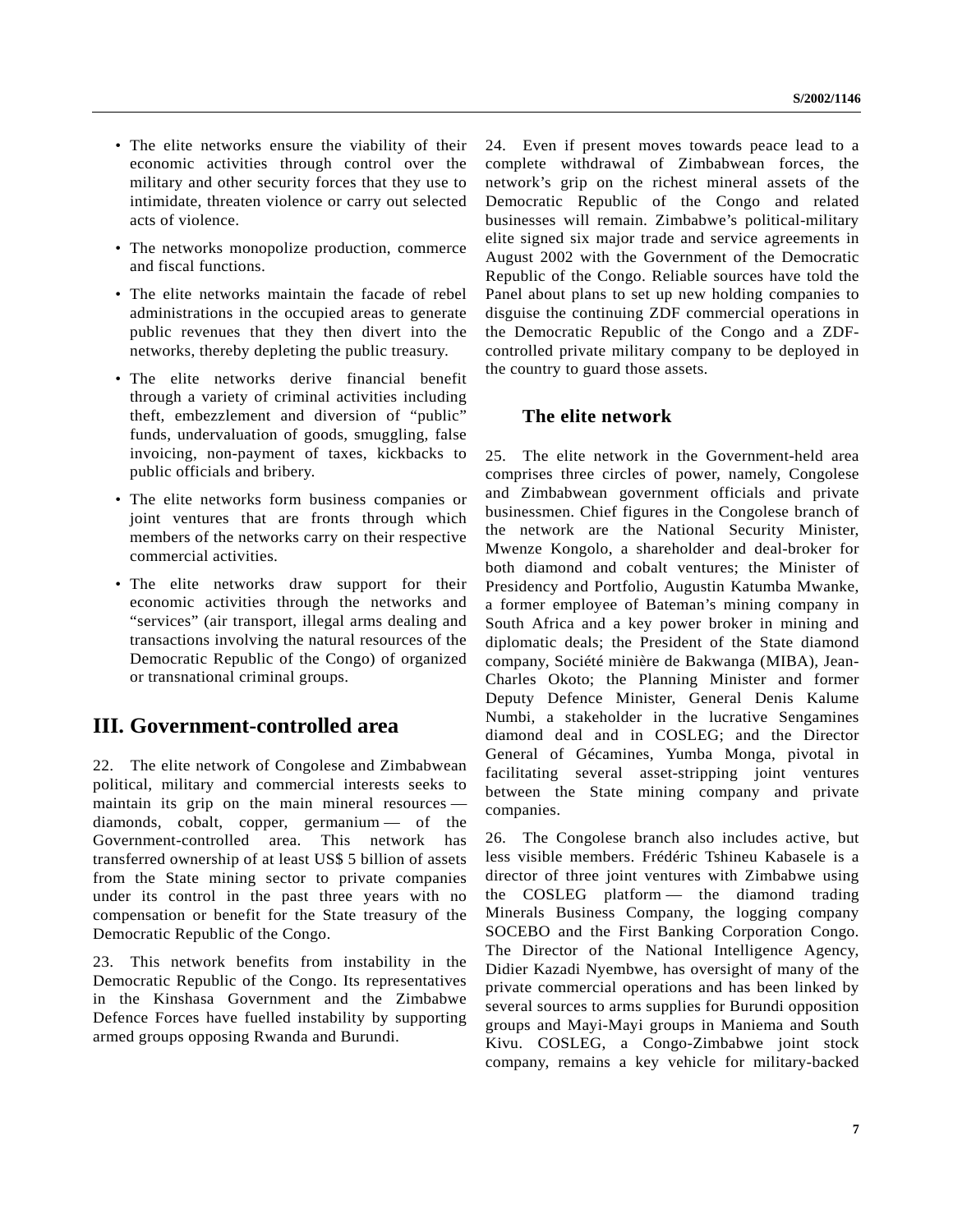commerce involving mostly diamonds, banking and timber in the Government-held areas. The Technical Director of COSLEG, Mfuni Kazadi, specializes in the writing of joint venture contracts to accommodate the private interests of the elite network.

27. The key strategist for the Zimbabwean branch of the elite network is the Speaker of the Parliament and former National Security Minister, Emmerson Dambudzo Mnangagwa. Mr. Mnangagwa has won strong support from senior military and intelligence officers for an aggressive policy in the Democratic Republic of the Congo. His key ally is a Commander of ZDF and Executive Chairman of COSLEG, General Vitalis Musunga Gava Zvinavashe. The General and his family have been involved in diamond trading and supply contracts in the Democratic Republic of the Congo. A long-time ally of President Mugabe, Air Marshal Perence Shiri, has been involved in military procurement and organizing air support for the pro-Kinshasa armed groups fighting in the eastern Democratic Republic of the Congo. He is also part of the inner circle of ZDF diamond traders who have turned Harare into a significant illicit diamond-trading centre.

28. Other prominent Zimbabwean members of the network include Brigadier General Sibusiso Busi Moyo, who is Director General of COSLEG. Brigadier Moyo advised both Tremalt and Oryx Natural Resources, which represented covert Zimbabwean military financial interests in negotiations with State mining companies of the Democratic Republic of the Congo. Air Commodore Mike Tichafa Karakadzai is Deputy Secretary of COSLEG, directing policy and procurement. He played a key role in arranging the Tremalt cobalt and copper deal. Colonel Simpson Sikhulile Nyathi is Director of defence policy for COSLEG. The Minister of Defence and former Security Minister, Sidney Sekeramayi, coordinates with the military leadership and is a shareholder in COSLEG. The Panel has a copy of a letter from Mr. Sekeramayi thanking the Chief Executive of Oryx Natural Resources, Thamer Bin Said Ahmed Al-Shanfari, for his material and moral support during the parliamentary elections of 2000. Such contributions violate Zimbabwean law.

29. In June 2002, the Panel learned of a secret new ZDF diamond mining operation in Kalobo in Kasai Occidental run by Dube Associates. This company is linked, according to banking documents, through Colonel Tshinga Dube of Zimbabwe Defence Industries to the Ukrainian diamond and arms dealer Leonid Minim, who currently faces smuggling charges in Italy. The diamond mining operations have been conducted in great secrecy.

30. Among the businessmen in the elite network, a Belgian national, George Forrest, pioneered the exploitative joint venture agreements between private companies and Gécamines. Mr. Forrest owes his commercial ascendancy to his long-standing ties to the establishment in the Democratic Republic of the Congo. One of his companies also makes and markets military equipment. Since 1994, he has owned 100 per cent of New Lachaussée in Belgium, which is a leading manufacturer of cartridge casings, grenades, light weapons and cannon launchers. In a flagrant conflict of interest, Mr. Forrest was appointed Chairman of Gécamines from November 1999 to August 2001 while his private companies negotiated new contracts with the explicit intention of using Gécamines' assets for personal gain. During that time he built up the most wide-ranging private mining portfolio in the Democratic Republic of the Congo. He benefits from strong backing from some political quarters in Belgium where some of his companies are based. His operations have been strongly criticized (one Belgian diplomatic cable referred to Mr. Forrest running a "strategy of attrition" in the mining sector of the Democratic Republic of the Congo) and have recently come under the scrutiny of the Belgian Senate's investigation into resource exploitation in the Democratic Republic of the Congo.

31. The techniques used by Mr. Forrest have since been replicated by Zimbabwean-backed entrepreneurs John Arnold Bredenkamp and Mr. Al-Shanfari. Mr. Bredenkamp, who has an estimated personal net worth of over \$500 million, is experienced in setting up clandestine companies and sanctions-busting operations. Mr. Al-Shanfari has gained privileged access to the Government of the Democratic Republic of the Congo and its diamond concessions in exchange for raising capital from some powerful entrepreneurs in the Gulf such as Issa al-Kawari who manages the fortune of the deposed Amir of Qatar. Also working with ZDF is a convicted criminal based in South Africa, Nico Shefer, who has arranged for Zimbabwean officers to be trained in diamond valuation in Johannesburg. Mr. Shefer's company, Tandan Holdings, has a 50 per cent stake in Thorntree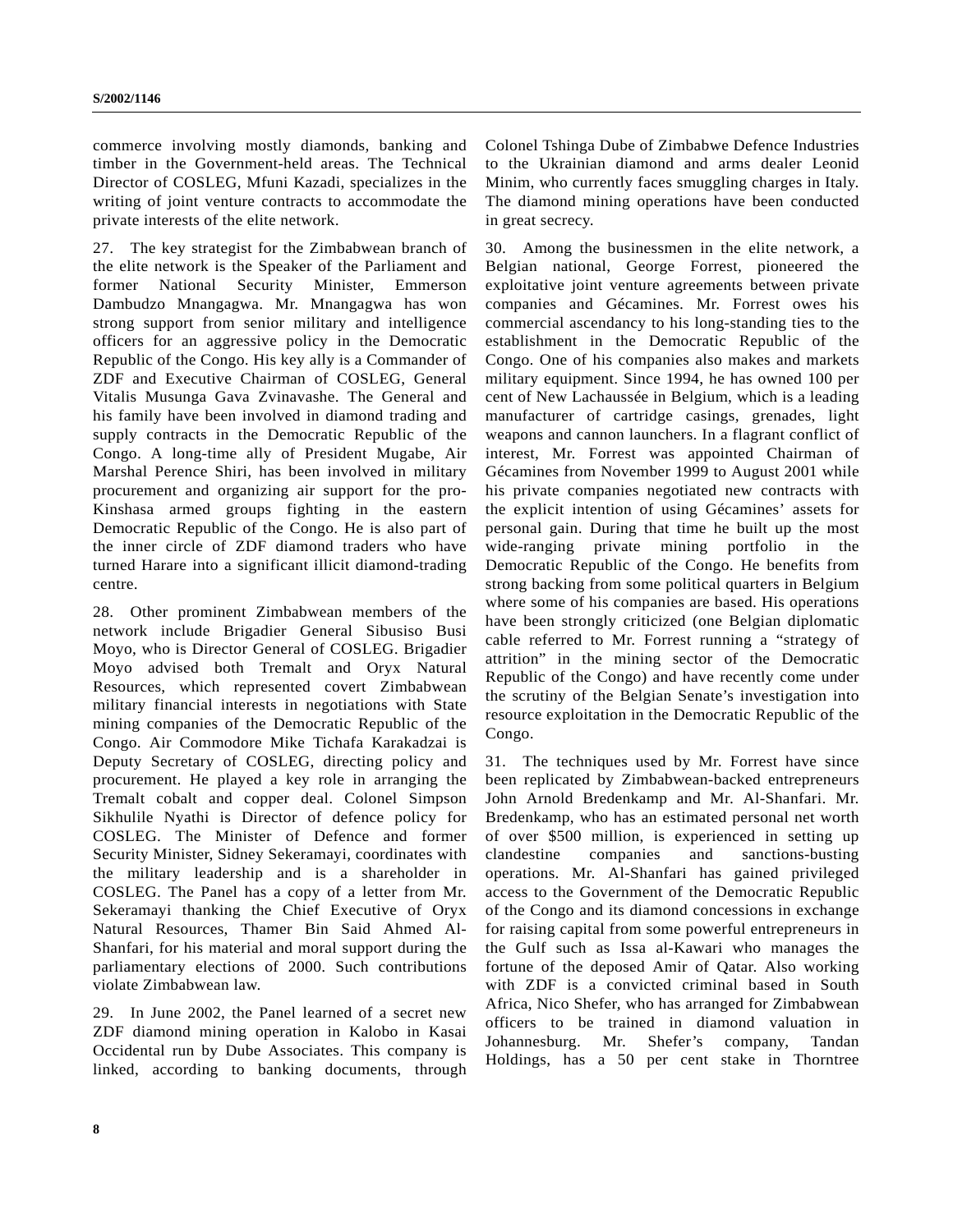Industries, a joint venture diamond-trading company with ZDF.

32. Zimbabwean Billy Rautenbach headed a joint venture cobalt-mining company and was Chief Executive of Gécamines from November 1998 to March 2000. Although stripped of his cobalt concessions in Katanga, Mr. Rautenbach told the Panel that the Government of the Democratic Republic of the Congo had offered his company, Ridgepointe International, mining rights to Gécamines concessions at Shinkolobwe, which include substantial deposits of uranium, copper and cobalt. Mr. Rautenbach's representatives said that any new agreement would be subject to the new mining code of the Democratic Republic of the Congo and any uranium mining operations would be open to inspections by the International Atomic Energy Agency.

33. Such high levels of mineral exploitation would be impossible without the collusion of highly placed government officials who provide mining licences and export permits in return for private gain. The Panel has compiled extensive documentation of such facilitations. For example, in its attempts to buy rights to the Kolwezi Tailings, First Quantum Minerals (FQM) of Canada offered a down payment to the State of \$100 million, cash payments and shares held in trust for Government officials. According to documents in the possession of the Panel, the payments list included the National Security Minister, Mwenze Kongolo; the Director of the National Intelligence Agency, Didier Kazadi Nyembwe; the Director General of Gécamines, Yumba Monga; and the former Minister of the Presidency, Pierre-Victor Mpoyo. The FQM share offer to those officials was premised on a sharp rise in its share price once it was announced that it had secured some of the most valuable mineral concessions in the Democratic Republic of the Congo.

34. The Panel has documents showing that three "clans" of Lebanese origin, who operate licensed diamond businesses in Antwerp, purchased diamonds from the Democratic Republic of the Congo worth \$150 million in 2001, either directly through Kinshasa or through *comptoirs* in the Republic of the Congo. The three "clans" — Ahmad, Nassour and Khanafer — are distinct criminal organizations that operate internationally. Their activities, known to intelligence services and police organizations, include counterfeiting, money-laundering and diamond smuggling. Several credible sources have reported that the clans also have ties with Amal and Hezbollah. Some businesses associated with the clans are Sierra Gem Diamonds, Asa Diam, Triple A Diamonds and Echogem. A group linked to the clans operations is providing counterfeit United States dollars to former generals from the time of President Mobutu, who are trying to overthrow the Government of the Democratic Republic of the Congo.

# **Strategies and sources of revenue**

35. The Panel has identified five strategies for generating revenues for the elite network through diamond, copper and cobalt mining companies. The network coordinates its operations between its political, military and business wings to generate maximum income.

## **Asset stripping of State mining companies**

36. The richest and most readily exploitable of the publicly owned mineral assets of the Democratic Republic of the Congo are being moved into joint ventures that are controlled by the network's private companies. These transactions, which are controlled through secret contracts and off-shore private companies, amount to a multi-billion-dollar corporate theft of the country's mineral assets. Some 30 businessmen, politicians and military officers are the main beneficiaries of the arrangements. The elite network has been trying to legitimize such corporate theft and market these assets to legitimate international mining companies.

37. The Panel has now obtained documentary evidence that Mr. Al-Shanfari's company, Oryx Natural Resources, is being used as a front for ZDF and its military company OSLEG. Sengamines claims an 800 square kilometre concession, just south of Mbuji Mayi, carved out of the concession of the Société Minière de Bakwanga. According to company officials, Sengamines' diamond concessions would be worth at least \$2 billion if they were put into full production.

38. Sengamines claimed that it had reconfigured its equity after a failed attempt to be listed on the London Stock Exchange in June 2000, as follows: 49 per cent for Oryx Natural Resources, 35 per cent for COMIEX-Congo, and 16 per cent for MIBA. The Panel has learned that this purported buyout never happened. It was a device to disguise the close association between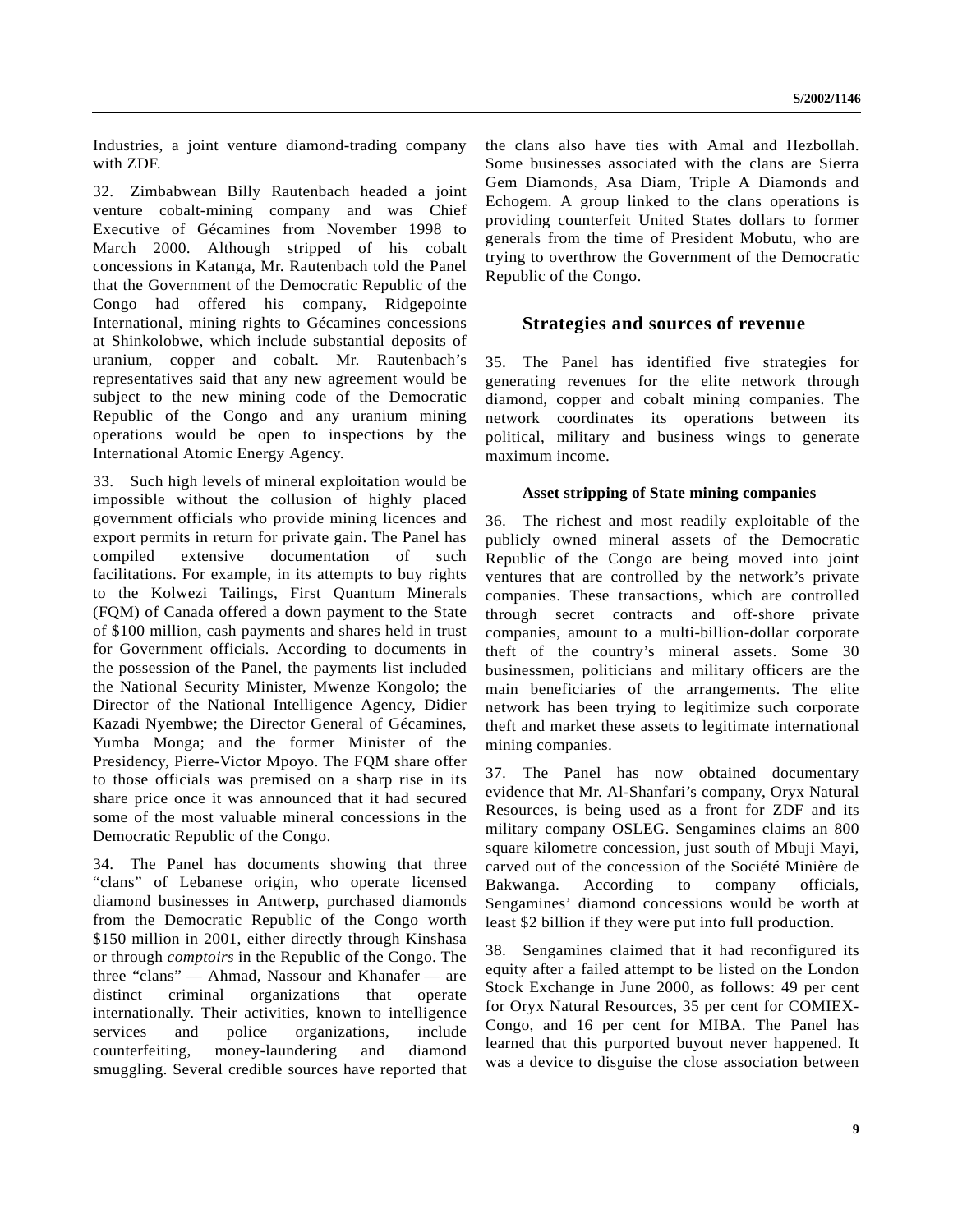Sengamines and ZDF, and to deceive international investors. ZDF, through OSLEG, owns the 49 per cent of Sengamines that is publicly claimed by Oryx. In the course of a meeting held on 1 August 2000, OSLEG nominated Oryx to hold its 49 per cent interest in Sengamines; 35 per cent is held by COMIEX-Congo, and 16 per cent has been allocated to MIBA.

39. Tremalt Ltd., represented by Mr. Bredenkamp, holds the rights to exploit six Gécamines concessions containing over 2.7 million tons of copper and 325,000 tons of cobalt over 25 years. Tremalt paid the Government of the Democratic Republic of the Congo just \$400,000, but the estimated worth of the six concessions exceeds \$1 billion. The joint venture running the concession is the Kababankola Mining Company, in which Tremalt has an 80 per cent share to Gécamines' 20 per cent. Under this agreement, the Panel has learned that Gécamines derives no direct financial benefit. Although Tremalt representatives told the Panel that they have invested \$15 million to date, there are no signs of substantial investments having been made on the concessions, nor has any schedule of investment in the form of a business plan been released to Gécamines.

40. Like Oryx, Tremalt insists that its operations are not linked to ZDF or the Government of Zimbabwe. However, the Panel has obtained a copy of the confidential profit-sharing agreement, under which Tremalt retains 32 per cent of net profits, and undertakes to pay 34 per cent of net profits to the Democratic Republic of the Congo and 34 per cent to Zimbabwe. This profit-sharing agreement was the subject of a confidential memorandum from the Defence Minister, Mr. Sekeramayi, to President Mugabe in August 2002. Tremalt also undertakes to provide the Congolese and Zimbabwean militaries with motor vehicles, trucks, buses and cash payments as necessary. These are to be subtracted from the two countries' part of the profit share. A forum has been established between Tremalt and ZDF to plan strategy in the Democratic Republic of the Congo and "look after the interests of the Zimbabweans". Meeting monthly, the forum's main members are General Zvinavashe, Brigadier Moyo, Air Commodore Karakadzai, Mr. Bredenkamp, the Managing Director of KMC, Colin Blythe-Wood, and the Director of KMC, Gary Webster.

41. Gécamines officials told the Panel that the National Security Minister of the Democratic Republic of the Congo, Mwenze Kongolo had pressured their negotiators to agree to the joint venture contract despite its negative implications for the State company's finances. The ultimate owners and beneficiaries of Tremalt are hidden behind a web of trusts and private holding companies registered in the British Virgin Islands and the Isle of Man to whose records the Panel was not allowed direct access.

## **Control of procurement and accounting**

42. Management control is essential to the elite network's strategy for extracting maximum revenue from the joint ventures. Much of the revenue from the joint ventures is off the balance sheet in overpriced subcontracting and procurement arrangements with companies and individuals linked to the network. The two biggest Zimbabwe-Democratic Republic of the Congo joint ventures — Sengamines and KMC — are declaring huge losses.

# **Enterprise General Malta Forrest and Groupe George Forrest**

43. Groupe George Forrest (GGF) in partnership with the United States-based OM Group currently runs one of the most profitable mining operations from the Democratic Republic of the Congo with only the most marginal benefit for the State mining company, Gécamines. Through this venture, the Scories du Terril de Lubumbashi (STL), also known as the Big Hill Project, Mr. Forrest and OM Group have secured access to a copper and cobalt stockpile which contains over 3,000 tons of germanium, a rare metal used in optical fibres, infrared lenses and telecommunication satellites. This stockpile, formerly the property of Gécamines, has a current market value of more than \$2 billion. Although the shareholdings for the STL project are divided between OM Group (55 per cent), GGF (25 per cent) and Gécamines (20 per cent), the State company has been expressly excluded from the revenues derived from the germanium processing.

44. Gécamines officials complain that OM Group and GGF have deliberately ignored the agreed technical plan for the STL project, which provided for two electric-powered refineries and a converter to be built adjacent to the copper and cobalt stockpile. This would have meant that all the germanium would have been processed within the Democratic Republic of the Congo, and Gécamines would have been entitled to a revenue share. Instead the semi-processed ore is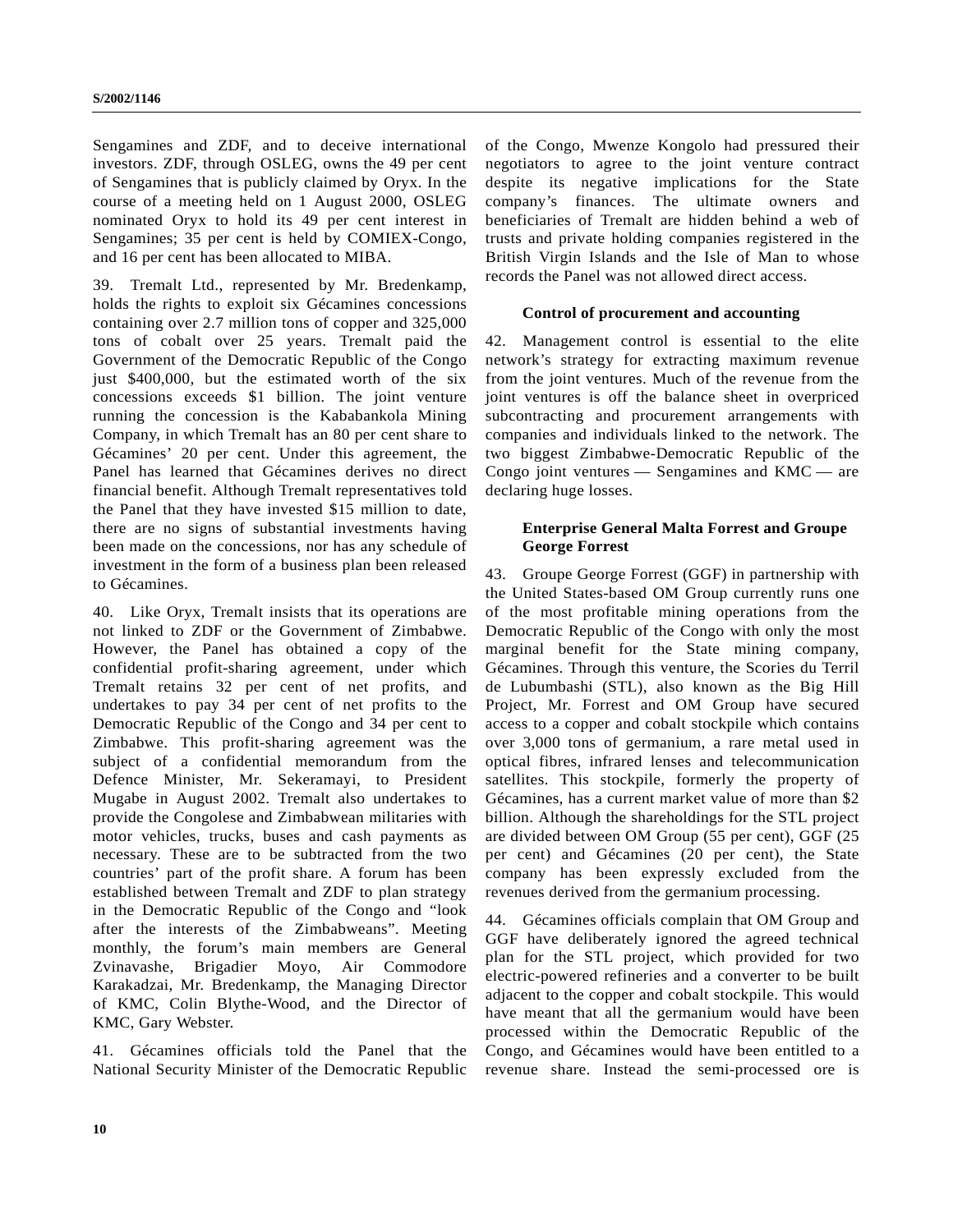shipped to OM Group's plant in Finland where the germanium is extracted. The former Chairman of Gécamines, Mr. Forrest, whose construction companies built the STL project, has declined to intervene on behalf of the State company. Gécamines has rejected an offer by OM Group to cede the State company just 5 per cent of the revenues from the germanium processing in Finland.

45. Mr. Forrest has used his position in the elite network in an attempt to control the mining sector in the Democratic Republic of the Congo, according to several reliable sources. For example, the Kinross Gold Corporation of Canada had sought to invest up to \$1 billion in copper and cobalt mining operations, but was thwarted by interventions from Mr. Forrest and senior Government officials. The company returned to the Democratic Republic of the Congo late in 2001 as part of Kinross-Forrest Ltd., a company registered in the British Virgin Islands. A smaller Belgian-based company, Madsa, obtained the support of the World Bank and the United Nations Industrial Development Organization for a \$20 million development package to build processing plants to service the mining sector: a smelter, an acid manufacturing plant and a cement factory. Mr. Forrest and his business allies have opposed this development, in part, it seems, because it would cut their profits from the current overpriced procurement contracts.

## **Tremalt Ltd. (John Bredenkamp)**

46. Tremalt's 80 per cent stake in KMC gives it management control over day-to-day administration and longer-term strategic decisions about exploiting the concession. Tremalt also procures equipment for ZDF and the Congolese Armed Forces (FAC), the cost of which it deducts from their share of KMC profits. Although Ridgepointe International, run by Mr. Rautenbach, the previous foreign investor in the Kababankola concessions, had to operate with much more dilapidated processing plants, it generated more than \$20 million profit within 18 months of taking over. Industry analysts say that Tremalt's claimed losses of more than \$13 million from February 2001 to July 2002 are not credible.

## **Organized theft**

47. FAC and ZDF officers who controlled security at the main joint venture sites have been involved in and facilitate high levels of theft from production. Reliable sources have informed the Panel that managers in several companies, with support from the members of the elite network, collude in these thefts.

48. The State-owned Société minière de Bakwanga diamond company has been plundered by management that condones widespread theft by company insiders. Three theft rings operate in the MIBA compound known as the *polygone*. The first of these rings was organized and operated by 48 Zimbabwean soldiers who had been stationed at five different locations throughout the large mining site. Zimbabwe military personnel allow groups of people to enter the *polygone* and dig for diamonds, and in exchange receive compensation in the form of money and diamonds.

49. A second theft ring is operated by the Brigade Minière or provincial mining police, who are trained to guard the mine. Previously sacked for theft, Brigade Minière Commander Mushitu has returned to the force. In exchange for protection, the Commander receives sacks of diamond-rich gravel. However, the diamond diggers are often caught in exchanges of fire between the Brigade Minière and the Zimbabweans in their efforts to control the diamond thefts.

50. These losses are probably modest compared to the losses from a third theft ring that involves highlevel MIBA managers and occurs inside the cleaning, sorting and classification operation facility. The thefts include gem and near-gem production. About 50 per cent of all company revenues are generated by the 3 to 4 per cent of gem and near-gem production. The drop in revenues resulting from theft has been estimated at about 25 per cent of total revenue, roughly 25 million dollars per annum. Under pressure from its creditors, MIBA was obliged to engage the services of a private security firm, Overseas Security Services, which determined that a criminal syndicate was operating inside the classification operation.

## **Using the corporate facade as a cover for criminal activities**

51. Some members of the elite network running joint ventures are linked to the smuggling of precious metals and gems, arms trafficking, illegal foreign exchange trading and money-laundering. The Panel has received extensive documentation and first-hand testimony explaining the mechanics of these criminal operations.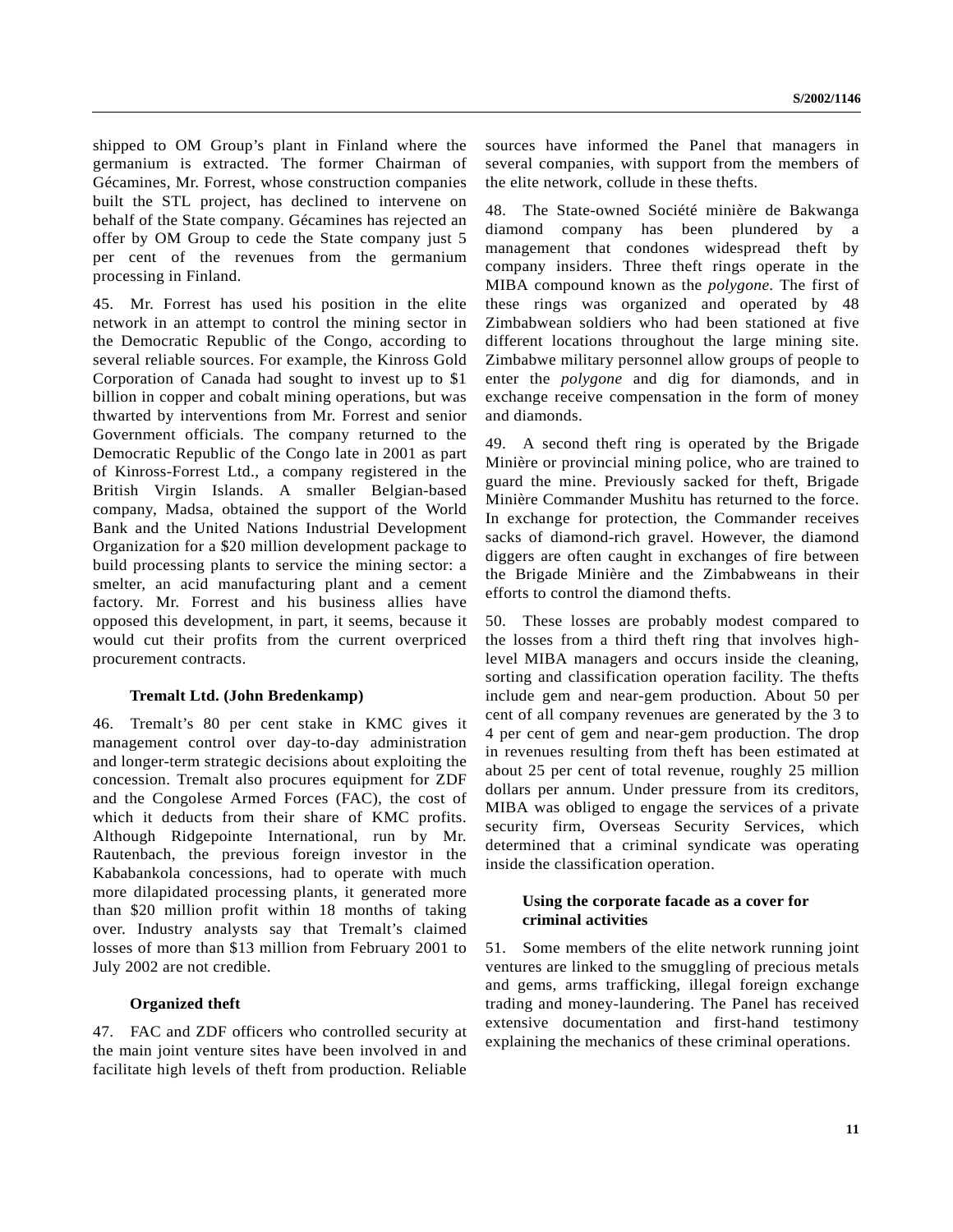52. Sengamines supplements its revenues by laundering diamonds smuggled from Angola and Sierra Leone. Sengamines also smuggles its own diamonds out of the Democratic Republic of the Congo and the Panel has learned of specific instances, times, places and persons involved. For example, in March 2001, Mr. Al-Shanfari instructed his security chief to smuggle diamonds from the Sengamines concession to Johannesburg, South Africa, and deliver them to Ken Roberts, the chief executive of Serengeti Diamonds.

53. Sengamines has also served as a front for illegal foreign exchange transactions using several routes into and out of the Democratic Republic of the Congo. Most of the latter involved breaking the country's foreign exchange laws and profiting from arbitrage between differential exchange rates for the United States dollar and Congolese franc in Kinshasa and the eastern Democratic Republic of the Congo, respectively. In one example, on 13 March 2000, Oryx officials in Kinshasa loaded an aircraft belonging to Mr. Bredenkamp with eight crates of Congolese francs for shipment to Harare. The Panel also has documentation substantiating information that an Oryx employee regularly transported parcels of United States dollars (\$500,000 at a time) that were withdrawn from the Oryx account at Hambros Bank, London, to Kinshasa without declaring them to the Congolese authorities; at Kinshasa the money was changed into Congolese francs and further transported to Harare and the eastern Democratic Republic of the Congo. Oryx employees said they were asked to pay Mr. Mnangagwa a commission on these transactions which contravened Zimbabwe law. Despite repeated claims by Mr. Bredenkamp's representatives that he has no business relationship with Mr. Al-Shanfari, the Panel has received a document — dated January 2001 and jointly signed by Mr. Bredenkamp and Mr. Al-Shanfari — guaranteeing a \$1.5 million loan to Oryx Natural Resources from Python Services Ltd.

## **Mining revenues and the military**

54. The procurement of military equipment and services is a major source of revenue for the elite network. Several joint venture mining companies have strong links with the military supply companies who facilitate their operations in the Democratic Republic of the Congo. The Panel has information that diamond revenues were used to pay for arms purchases for FAC and indirectly used to finance the contribution of the Government of the Democratic Republic of the Congo to salary payments for ZDF. It has received a document recording a transfer of MIBA funds requested by Brigadier General François Olenga for the purchase of weapons for FAC.

55. Oryx Natural Resources has a close working relationship with Avient Air, a military company which supplies services and equipment to ZDF and FAC. In April 2002, Avient Air brokered the sale of six attack helicopters to the Kinshasa Government. Bank records show several transactions between Avient and accused trafficker Leonid Minim. Under the management of Andrew Smith, a former British army captain, Gerry O'Brien and Lewis Kling, Avient was contracted to organize bombing raids into the eastern Democratic Republic of the Congo in 1999 and 2000. At the same time Avient organized logistics and transportation of mining equipment for Sengamines and enjoyed security clearance as a military company working with ZDF. The Panel has a record of a payment in September 2001 of \$35,000 from the Oryx account at Banque Belgolaise to Avient Ltd., Avient Air's sister company based in the United Kingdom.

56. John Bredenkamp, who has a history of clandestine military procurement, has an investment in Aviation Consultancy Services Company (ACS). The Panel has confirmed, independently of Mr. Bredenkamp, that this company represents British Aerospace, Dornier of France and Agusta of Italy in Africa. Far from being a passive investor in ACS as Tremalt representatives claimed, Mr. Bredenkamp actively seeks business using high-level political contacts. In discussions with senior officials he has offered to mediate sales of British Aerospace military equipment to the Democratic Republic of the Congo. Mr. Bredenkamp's representatives claimed that his companies observed European Union sanctions on Zimbabwe, but British Aerospace spare parts for ZDF Hawk jets were supplied early in 2002 in breach of those sanctions. Mr. Bredenkamp also controls Raceview Enterprises, which supplies logistics to ZDF. The Panel has obtained copies of Raceview invoices to ZDF dated 6 July 2001 for deliveries worth \$3.5 million of camouflage cloth, batteries, fuels and lubricating oil, boots and rations. It also has copies of invoices for aircraft spares for the Air Force of Zimbabwe worth another \$3 million.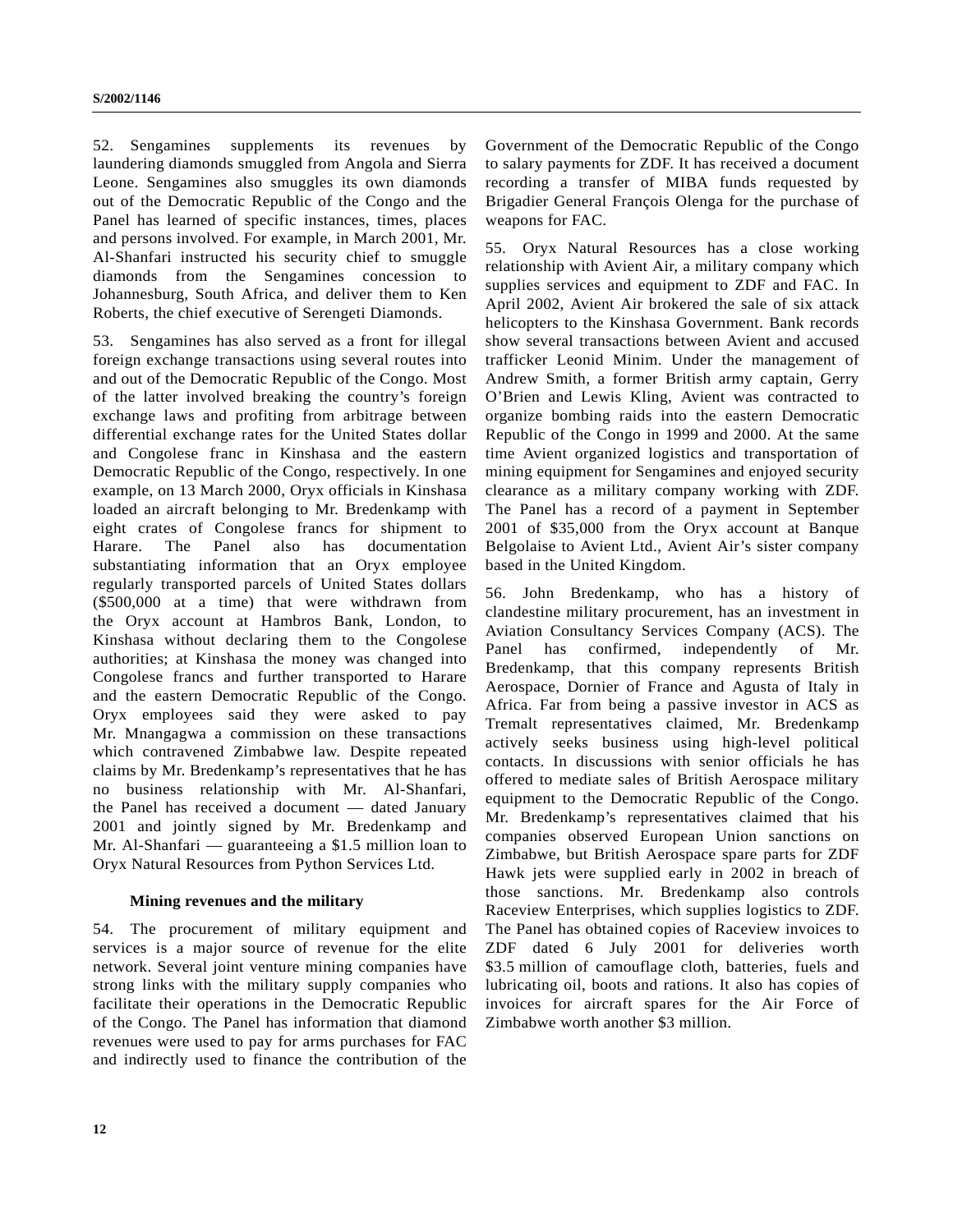# **Case study of a commercial chain involving diamonds**

57. The Democratic Republic of the Congo-Zimbabwe joint venture Minerals Business Company represents Zimbabwe's interests in the lucrative diamond trade of the Democratic Republic of the Congo. It buys and markets production from the joint venture Sengamines, which has attempted to conceal its links with ZDF. The Minerals Business Company uses Zimbabwe's military and political influence to evade the legal requirements of the Democratic Republic of the Congo and to avoid paying the costly licensing fees. The refusal of MBC to honour its obligations to the public treasury has prompted official complaints from the Ministry of Mines demanding that MBC comply with the law. MBC officials have asserted that Zimbabwean entities are not obliged to adhere to the laws of the Democratic Republic of the Congo.

58. The Minerals Business Company allows a limited number of other diamond companies to take advantage of the privileged status it enjoys in Kinshasa. Sandrian Mining, based in Kinshasa, has a contractual relationship with MBC. Thorntree Industries, a joint venture between South Africa-based Nico Shefer's Tandan group and ZDF, also has contracts with MBC, as does Mixen Trading, which has offices in Zimbabwe. MBC sells to the United States-based Flashes of Color, and the Swiss-registered Ibryn & Associates, as well as to the Belgian-registered Jewel Impex, Komal Gems and Diagem. One of the most important trading partners of MBC is the Belgianbased company Abadiam, which buys from MBC as well as directly from Sengamines. The Panel has bank records dated September 2001 showing transfers of more than \$1 million from the Belgian account of Oryx Natural Resources to Abadiam.

# **Collapse of the public sector; armed conflict and its humanitarian consequences**

## **Kasai Oriental and Kasai Occidental**

59. The diversion of funds from State companies and public coffers, by fraud or under the pretext of *effort de guerre*, has contributed to eliminating funds available for public services. The public sector in the two Kasai Provinces has effectively disappeared. Of the five water production plants in Kasai Oriental, four plants

no longer function and the fifth, in the city of Mbuji Mayi, is said to function at less than 20 per cent capacity. Of the six water production plants in Kasai Occidental, five no longer function; the sixth, in the city of Kananga, operates at best at 10 per cent capacity.

60. Government officials blame the precipitous decline in public spending on the war. Most soldiers are unpaid and become social predators, financing themselves through theft and pillage, living off the population they are presumed to protect, and provincial governments make little effort to discourage them. Taxes and licensing fees have nevertheless increased, as have the forced acquisition of the resources of State enterprises in the name of the war effort. The Government has therefore benefited from the state of war by using it as a pretext, not only to justify an increase in demands on the population to increase government revenues, but also to justify a decrease in expenditure. Insecurity in the Government-controlled area is only a small part of the consequences of support for the military in war. It is much more a consequence of the deliberate neglect of the military, who by virtue of this neglect turn their weapons on the population.

61. The pretext of war, increased government levies, unpaid salaries and the absence of government services have combined to precipitate a collapse in the urban economies of Mbuji Mayi, Kananga and, to a lesser extent, of Lubumbashi. Banks no longer offer credit in the Kasai Provinces. The absence of local credit and the decline of road transport have forced most local industries in Kananga to close.

## **Katanga**

62. Lubumbashi, and southern Katanga generally, have been affected by Rwanda's presence in the north. The occupation by RPA of the northern portion of Katanga, the rich agricultural plains around Nyunzu and Kongolo, has cut the southern portion off from what was once the breadbasket of Katanga.

63. A recent study by Médecins sans Frontières in Kilwa, a representative town in southern Katanga south of the front line, with a population of 350,000, has found a death rate for children under 5 of 3.2 per 10,000 per day. Over the course of a year this means that 12 per cent of all children under 5 years old will die, and one out of every four children die over a period of two years. Notably, virtually none (0.6 per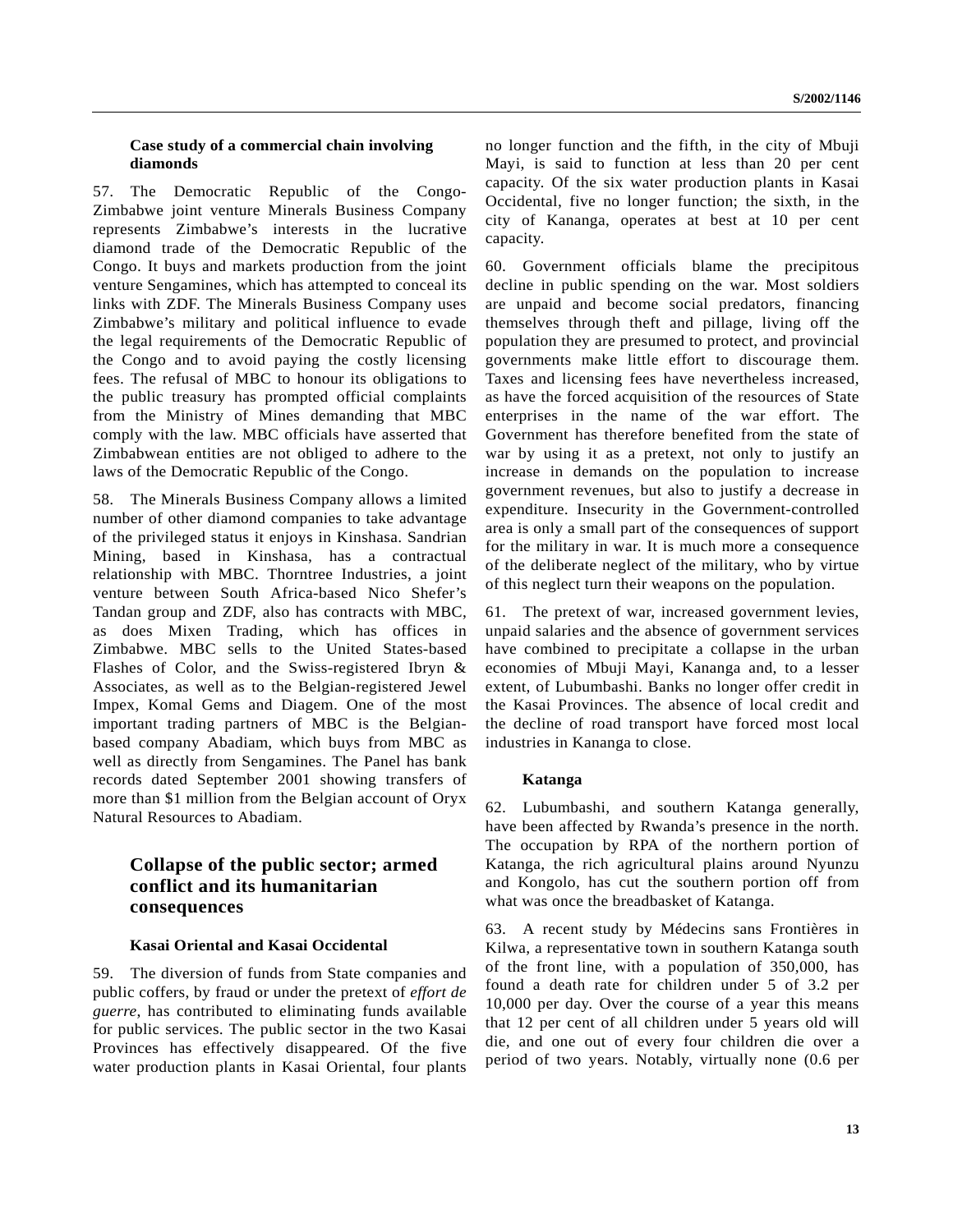cent) of the deaths resulted from violence. Deaths instead result from illness — malaria and dysentery: conditions closely linked to malnutrition and the absence of medical facilities.

64. Malaria and dysentery are treatable. International non-governmental organizations — World Vision and Médecins sans Frontières in this case — try to step in where government facilities no longer function. However, the soaring death rates in the Governmentheld areas around Ankoro, Kilwa, Dubie and Lwanza, especially where medical facilities are non-existent and where State medical professionals receive no salaries, are indications of Government negligence. The rates of malnutrition and mortality are measures of that negligence and are the consequence, in part, of diverting State resources from State companies such as Gécamines into the private accounts of Zimbabwean individuals, other private interests, and Congolese individuals.

# **IV. Rwanda-controlled area**

65. The claims of Rwanda concerning its security have justified the continuing presence of its armed forces, whose real long-term purpose is, to use the term employed by the Congo Desk of the Rwandan Patriotic Army, to "secure property". Rwanda's leaders have succeeded in persuading the international community that their military presence in the eastern Democratic Republic of the Congo protects the country against hostile groups in the Democratic Republic of the Congo, who, they claim, are actively mounting an invasion against them.

66. The Panel has extensive evidence to the contrary. For example, the Panel is in possession of a letter, dated 26 May 2000, from Jean-Pierre Ondekane, First Vice-President and Chief of the Military High Command for RCD-Goma, urging all army units to maintain good relations "with our Interahamwe and Mayi-Mayi brothers", and further, "if necessary to let them exploit the sub-soil for their survival".

67. Prominent members of a Congolese Hutu group, Benemugabohumwe, recently began to encourage Hutus living in the Democratic Republic of the Congo, some of them opposition groups, to work instead for the cause of Rwanda in the country. Eugene Serufuli, RCD-Goma Governor of North Kivu Province and reportedly himself a Hutu, has promoted a nongovernmental organization, Tous pour la paix et la démocratie, aiming to conscript Hutus of all political persuasions to throw in their lot with the Rwandans. Their purpose, as described by the *Nord Kivu Reveil* in a circular dated 16 April 2002, has been to "express allegiance to Rwanda by joining its efforts to control the eastern Democratic Republic of the Congo".

68. A 30-year-old Interahamwe combatant living in the area of Bukavu described the situation in a taped interview with a United Nations officer in early 2002.

We haven't fought much with the RPA in the last two years. We think they are tired of this war, like we are. In any case, they aren't here in the Congo to chase us, like they pretend. I have seen the gold and coltan mining they do here, we see how they rob the population. These are the reasons for their being here. The RPA come and shoot in the air and raid the villagers' houses but they don't attack us any more. If you are lucky, and you have a big brother in the RPA, he might be able to get you some food and ammunition.

69. On the basis of its analysis of considerable documentation and oral testimony, the Panel holds the view that the rationale for Rwanda's presence is to increase the numbers of Rwandans in the eastern Democratic Republic of the Congo and to encourage those settled there to act in unison to support its exercise of economic control. The recent departure of troops should not be interpreted as a sign of Rwanda's willingness to reduce its considerable involvement in the evacuation of valuable resources, to reduce the level of armed conflict or to diminish the humanitarian crisis in the region. Economic exploitation in its various forms will continue, relying on a less conspicuous armed force and alternative strategies for carrying out the exploitative activities.

# **The elite network**

70. The elite network's operations in the eastern Democratic Republic of the Congo are managed centrally from the RPA Congo Desk, which serves to link the commercial and military activities of RPA. The Panel has described this function in some detail in previous reports. The Panel continues to receive documentation on ways in which the proceeds of the RPA commercial wing finance an armed presence. As an illustration, the Panel has recently acquired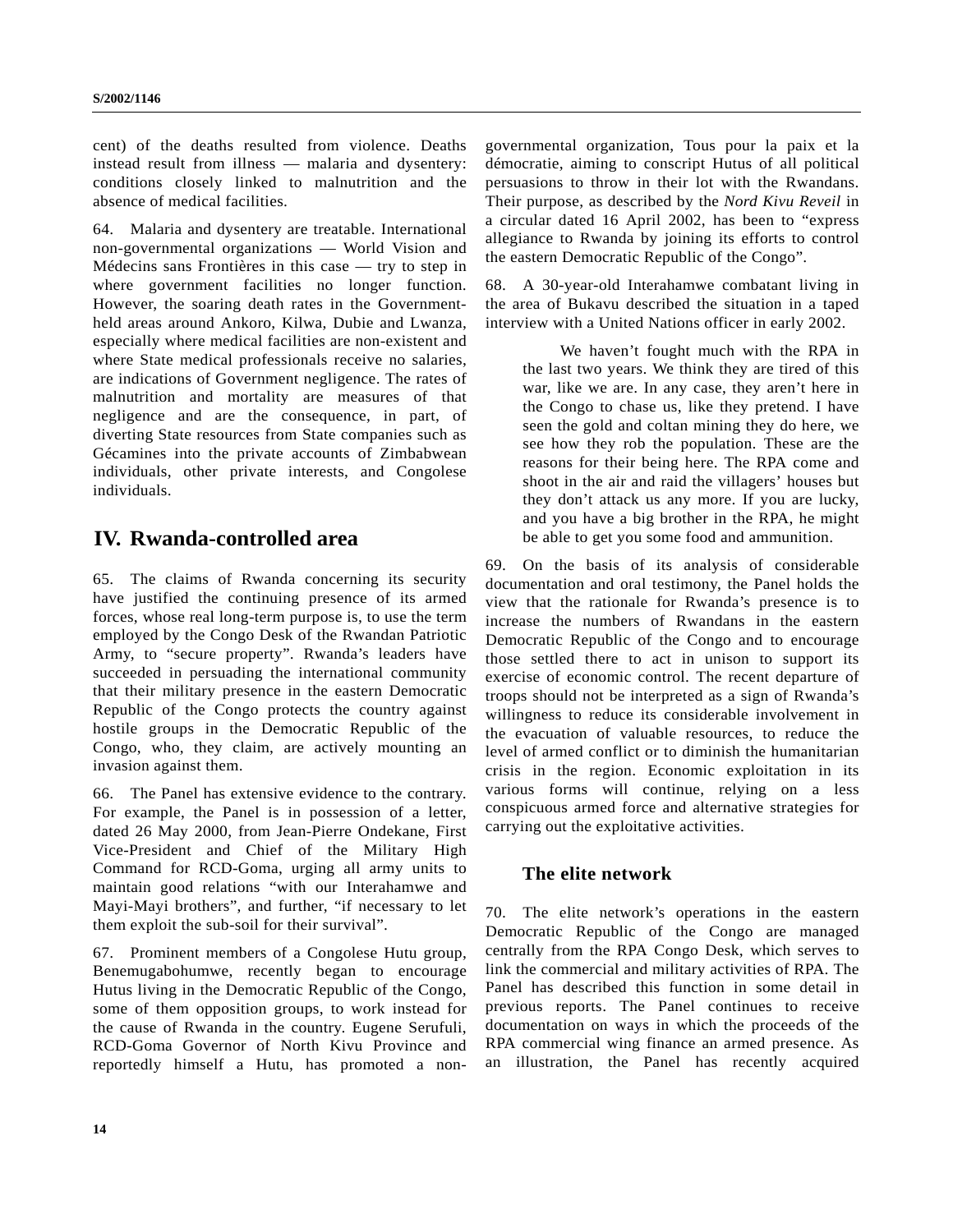documents showing coltan sales being negotiated by ranking Congo Desk officials. The Panel has copies of faxes sent from the office of RPA Major Dan Munyuza on behalf of Maniema Mining Company and another fax sent from the office of RPA Chief of Staff General James Kaberebe.

71. While revenues and expenditure in the Congo Desk are considerable, they are kept strictly separate from Rwanda's national budget. A reliable source associated with the Congo Desk has calculated that income to the Desk provided 80 per cent of all RPA expenditure in 1999. The official Rwandan budget for 1999 allocated \$80 million to the military. If this official budget allocation of \$80 million represents the 20 per cent referred to by the Panel's source as the portion of military expenditure not covered by the Congo Desk, then the total military budget from all sources would approximate \$400 million. This comes to 20 per cent of GNP for 1999 and approximately 150 per cent of recurring budget expenditure for that year. The Congo Desk's contribution to Rwanda's military expenses would therefore have been in the order of \$320 million. The activities funded by revenues generated by the Congo Desk strongly shape Rwanda's foreign policy and directly influence national decisionmaking in a number of domains. These transactions are, however, hidden from the scrutiny of international organizations.

72. The elite network maintains close commercial ties with transnational criminal networks, including those of Victor Bout, Sanjivan Ruprah and Richard Muamba Nozi. Victor Bout's aircraft are utilized for a number of purposes including transport of coltan and cassiterite, the transport of supplies into mining sites, and the transport of military troops and equipment. During the last major military campaign in Pweto, Democratic Republic of the Congo, Victor Bout's aircraft were used to transport RPA personnel to the area.

73. While Sanjivan Ruprah has frequently worked within Victor Bout's criminal organization, he maintains an independent affiliation with the Congo Desk in Kigali. On 7 February 2002, Mr. Ruprah was arrested in Belgium on suspicion of planning to provide 6 million new zaire banknotes — still valid in the eastern Democratic Republic of the Congo — to RCD-Goma with financing by diamond dealers based in Belgium. The President of RCD-Goma, Adolphe Onusumba, who has kinship and business ties with

Mr. Ruprah, played a key role in this counterfeit operation. Another group, the Muamba Nozi counterfeiting operation, also provides counterfeit Congolese francs to RCD-Goma. Its regional base of operations is located at Nairobi, where they print and distribute to the eastern Democratic Republic of the Congo large quantities of counterfeit Congolese francs. Officials in the Central Bank of Kinshasa have informed the Panel that Mr. Muamba Nozi's counterfeit activities are politically motivated and designed to deliberately destabilize the present regime by weakening the currency.

# **Strategies and sources of revenue**

# **Coltan**

74. The end of the SOMIGL coltan monopoly in April 2001 was less a consequence of the falling price of coltan and more a consequence of Rwanda's determination to capture more of the revenue that was being taken in taxes by the RCD-Goma rebel administration. The termination of the agreement with SOMIGL made it possible for RPA to frustrate the efforts of RCD-Goma to raise revenue for its own purposes.

75. The bulk of coltan exported from the eastern Democratic Republic of the Congo, as much as 60 to 70 per cent, has been mined under the direct surveillance of RPA mining *détachés* and evacuated by aircraft from airstrips near mining sites directly to Kigali or Cyangugu. No taxes are paid. Rwandan military aircraft, Victor Bout's aircraft and small airline companies are used in the evacuation of the coltan. RPA has maintained control over most of the coltan sites where rich deposits are found, where the percentage of tantalum is high, and where local airstrips are accessible. A variety of forced labour regimes are found at sites that have been managed by RPA mining *détachés*, some for coltan collection, some for transport, others for domestic services. Many accounts report the widespread use of prisoners imported from Rwanda who work as indentured labour.

76. A smaller portion, perhaps 15 to 25 per cent of the total coltan exported, is purchased by *comptoirs* owned by Rwandans who buy from local *négotiants* at remote coltan sites or from the agents of local defence groups. More typically these *comptoirs*, owned by Rwandan army officers or those closely linked to the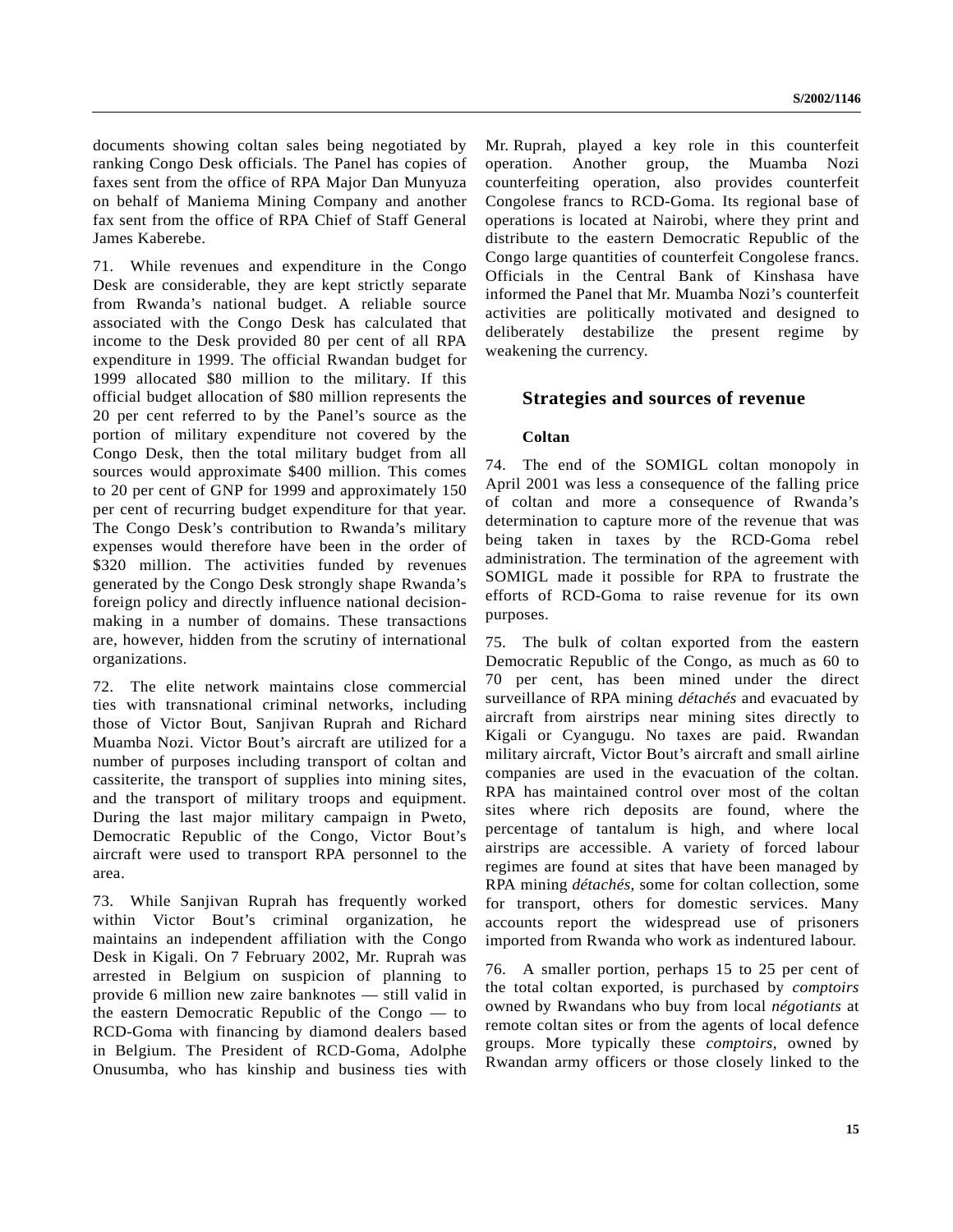Government of Rwanda, such as MHI *comptoir*, Eagle Wings or Rwanda Metals, have obtained their own mining sites and conscript their own workers to exploit the sites under severe conditions.

77. The smallest portion of coltan is purchased by the few remaining Congolese-owned *comptoirs* at one of the large number of coltan sites in remote areas. Most of the Congolese *comptoirs* have found it impossible to compete with the RPA or Rwanda-owned *comptoirs*.

78. As mining profits to the Congo Desk have increased, the share of RCD-Goma has declined. The Congo Desk has perennially deprived its junior partner, RCD-Goma, of any significant share in resources and prerogatives, and RCD-Goma has perennially complained. RCD-Goma administrators have frequently pointed out that they were unable to manage their army without sufficient revenue. Lacking financial support, the ANC brigades have turned to pillaging villagers throughout the eastern Democratic Republic of the Congo. The third Brigade has stolen a large number of cattle around Kalemie, and the first Brigade has taken diamonds from Opala. The Panel possesses extensive documentation on these activities. Most of these rebel forces are under the command of RPA officers. They have little hesitation, when so directed, in attacking local self-defence groups who obstruct their commercial operations, to eliminate specific enemies, to provide security around gold, coltan and diamond rich areas, to provide police services in urban areas and occasionally to keep a force present along the front lines. Since ANC troops are neither paid nor disciplined, they use their weapons to prey on the population, frequently burning whole villages to acquire property and food.

# **Case study of a commercial chain involving coltan**

79. Eagle Wings Resources International, a coltan *comptoir* in Bukavu, is a subsidiary of Trinitech International Inc., based in Ohio, United States. Eagle Wings has offices in Rwanda, Burundi and the Democratic Republic of the Congo. The manager of Eagle Wings in Kigali has close ties to the Rwandan regime. Consequently, Eagle Wings operates in the Democratic Republic of the Congo as a Rwandacontrolled *comptoir* with all the privileges derived from this connection. Eagle Wings is not obliged to fulfil its full responsibilities to the public treasury managed by the RCD-Goma administration. Like other

Rwanda-controlled coltan *comptoirs*, Eagle Wings collaborates with RPA to receive privileged access to coltan sites and captive labour.

80. Approximately 25 per cent of Eagle Wings coltan is shipped from Kigali to the Ulba Metallurgical Plant of NAC Kazatomprom, in Kazakhstan. Another 25 per cent is sold to the parent company of Eagle Wings, Trinitech International Inc. in the United States, which arranges for sales to both Ulba and to the Chinese processing facility at Ningxia Non-Ferrous Metals Smeltery (NNMS). H. C. Starck, based in Germany and a subsidiary of the transnational corporation Bayer AG, purchases about 15 per cent of Eagle Wings coltan. H. C. Starck has denied on numerous occasions obtaining coltan originating from Central Africa. In a press statement issued on 24 May 2002, H. C. Starck reiterated that the company had purchased no material originating in Central Africa since August 2001. The Panel possesses documents showing the contrary. In the same press release, H. C. Starck claimed that its coltan originates from "peasant suppliers" and not from rebel groups. In fact, no coltan exits from the eastern Democratic Republic of the Congo without benefiting either the rebel group or foreign armies.

81. In one instance on which the Panel has documentation, Mozambique Gemstone Company provided false documents establishing Mozambique as the origin of a shipment of coltan originating in Rwanda and transiting through South Africa. Mozambique Gemstone Company then sold the consignment to AMC African Trading and Consulting Company Ltd., based in South Africa, which subsequently sold the consignment to H. C. Starck Ltd. in Rayong, Thailand, on 21 September 2001. H. C. Starck sent a letter of credit for this consignment on 9 May 2002 to Chemie Pharmacie Holland, which oversaw the transaction, and which is a commercial partner of Eagle Wings providing logistical and financial services. Eagle Wings is the only coltan source for Chemie Pharmacie. Eagle Wings has no operations in Mozambique.

82. The Panel has also had direct contacts with the Chinese processing facility, NNMS, to determine whether they use coltan originating in the eastern Democratic Republic of the Congo. NNMS categorically denied doing business with "any individual or any entity that represents somebody or some entity in the Democratic Republic of the Congo." In fact, a number of brokers trading in coltan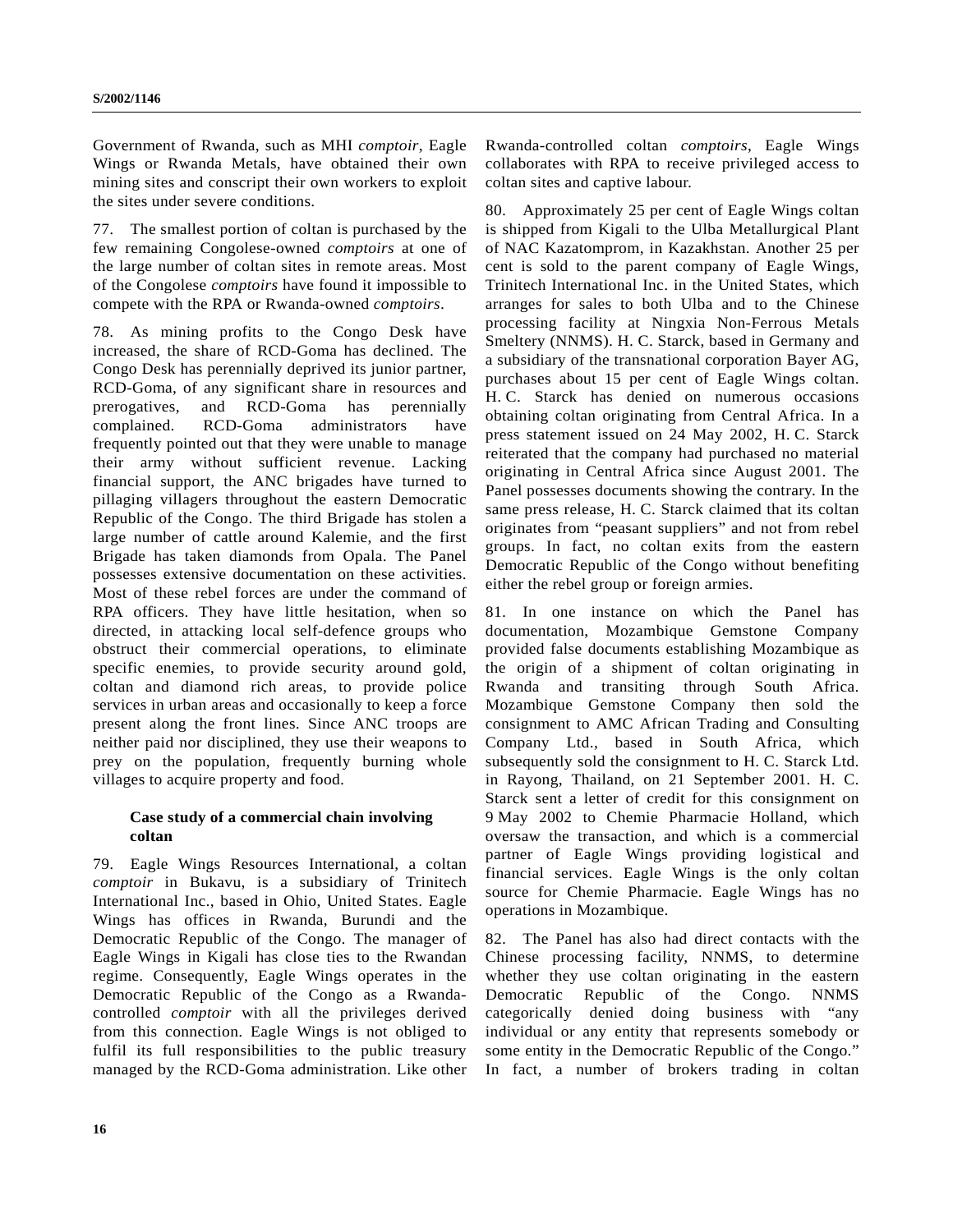originating from the eastern Democratic Republic of the Congo have informed the Panel of their sales to NNMS. A publicity presentation prepared by NNMS itself has stated that the reason that they are able to provide low prices for their output is that NNMS buys significant amounts of cheap raw material from Central Africa. One NNMS report notes that 50 per cent of all coltan purchased for processing originates in Central Africa. Frequent follow-up Panel enquiries with NNMS were ignored.

## **Diamonds**

83. The diamond market was the prize Rwanda fought Uganda to have for its own. After the last clash in Kisangani in June 2000, RPA worked through the RCD-Goma administration to funnel all the diamonds in Kisangani through the Congo Desk control. The technique was to oblige all local diamond traders to sell to one principal *comptoir* holding exclusive export rights.

84. The Congo Desk gave Aziz Nassour the first monopoly. Aziz Nassour fell out of favour with the Congo Desk and was replaced by an Israeli diamond dealer, Philippe Surowicz. Diamond traders in Kisangani remember the Surowicz period as a "reign of terror". Diamond sellers frequently reported entering "Monsieur Philippe's" *comptoir* only to be confronted with RPA military who named a derisory price and took the diamonds. The Congo Desk replaced Mr. Surowicz in October 2001 with a Lebanese, Hamad Khalil, who worked through the Bakayoko *comptoir* in Kisangani.

85. In mid-November 2001, the Department of Lands, Mines and Energy of RCD-Goma conducted a study of Hamad Khalil's performance in the first month of his tenure. His quota had been set at a minimum of \$500,000 per month. Mr. Khalil met his quota exporting diamonds valued at \$576,380 over a period of 27 days. The performance was adequate, but it was far below the Kisangani sales potential of up to \$2 million per month. His poor performance raised the suspicion that the Congo Desk was using Mr. Khalil to divert revenues that might otherwise accrue to the RCD-Goma administration. A similar inspection of diamond production in the Sankuru and Lodja areas of Northern Kasai the week before had also revealed that RPA officers were clandestinely taking large quantities of diamonds out of Northern Kasai directly to the Congo Desk in Kigali. RCD-Goma determined that Mr.

Khalil was undervaluing the diamonds, and the consequence was a reduction in taxes payable to RCD-Goma's public treasury as well as a greater margin of profit for Mr. Khalil and the Congo Desk. The study concludes that "The public treasury would have four times the present revenue from diamonds were it not for fraudulent practices and the under-valuation of diamonds".

#### **Imports, taxation and requisition by the public sector**

86. The controversial "conflict" diamonds from Kisangani are marketed by criminal networks. Proceeds from these criminal sales are laundered by the purchase of large quantities of household goods in Dubai — sugar, soap, cloth and medicines — which are then imported to the Democratic Republic of the Congo and offered to local sellers at attractive prices. The Rwandan wholesalers use the profits in Congolese francs to buy dollars and, to close the trade circuit, to purchase diamonds.

87. The interest of the RPA commercial wing in selling consumables at attractive prices is not only to launder money from criminal diamond sales, but also to place the once-thriving Kisangani economy under Rwanda's control. The cloths that were once manufactured at the Kisangani Sotexki factory and renowned for their quality no longer compete with the cheaper imports, and the result is that the Sotexki labour force, once 2,000, now stands at 100. The palm oil once produced locally at the Unilever-owned plant can no longer compete with the imported oil that is sold in Kisangani at a third of the price of locally produced oil. The Unilever-owned palm oil plants in Kisangani are practically at a standstill. Weakening local production not only undermines the local manufacturing economy and makes the Kisangani population captive consumers, it also shifts Kisangani's manufacturing economy to Kigali.

88. Another strategy for raising revenue is to use RCD-Goma's public sector facade to requisition funds from public enterprises. On 21 November 2001, the Secretary General of RCD-Goma requisitioned by decree all revenues generated by public utilities and parastatals. On the following day the Secretary General annulled all existing collective agreements for workers in those enterprises. The decrees were applicable to all public enterprises, including the water utility, the airport authorities, the electricity utility, the road and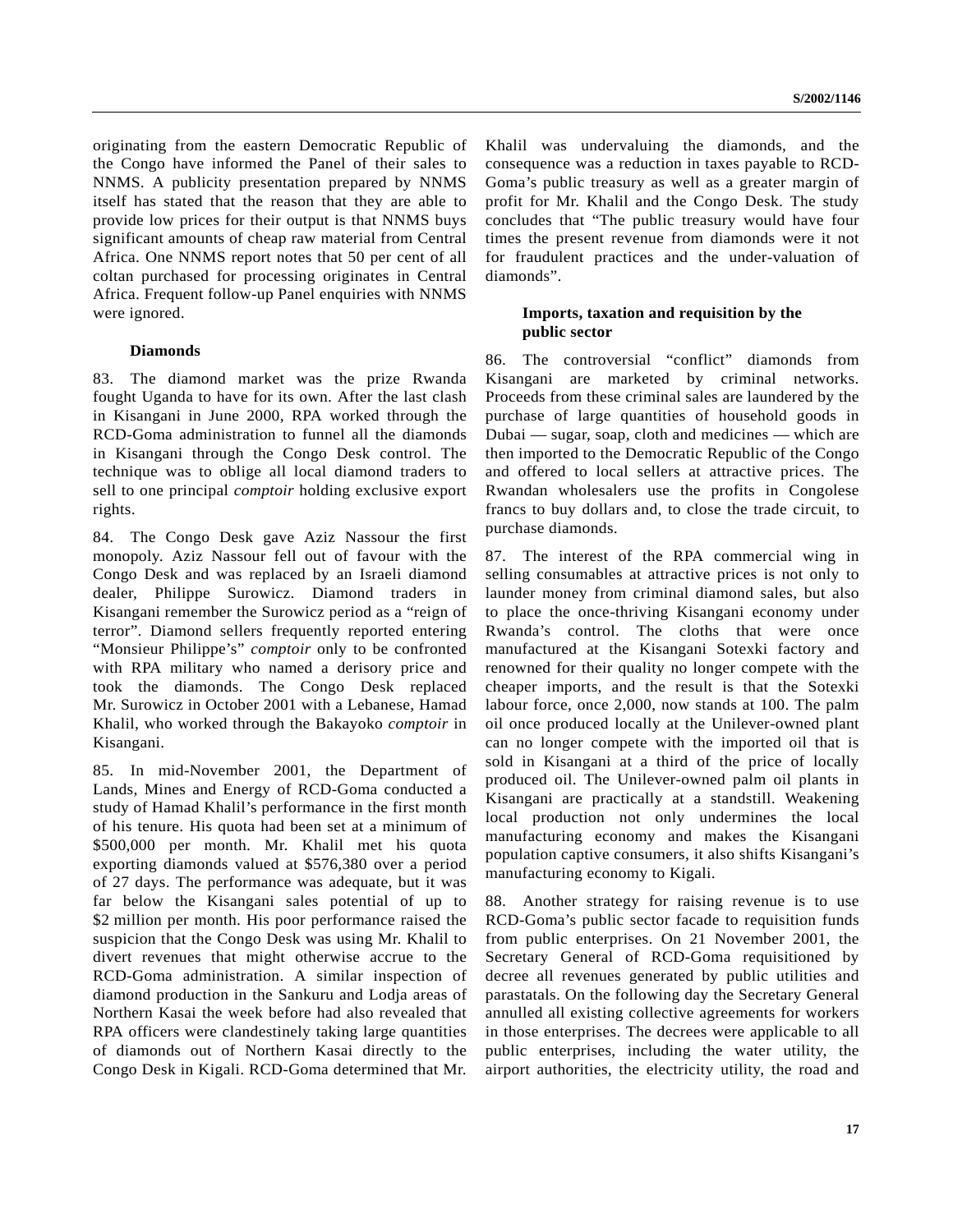transport authority among others. RCD-Goma declared the requisitions to be in the public interest. Within a month, the water utility lacked sufficient funds to purchase water purification chemicals in Kisangani and Bukavu and power stations stopped functioning for lack of necessary repairs. The International Committee of the Red Cross has stepped in to provide 60 tons of chemicals for water purification and has financed costly repairs at Tshopo power station to avert a discontinuation of water supply in Kisangani and avert a cholera outbreak. The parastatal transport company ceased to function, and the airport authorities appealed to RCD-Goma to restore a portion of the requisitioned funds since no salaries had been paid for six months.

89. Following a decree on 15 March 2002, new taxes were introduced and all existing tax rates have been increased. Over an 18-month period, since the previous tax decree of September 2000, taxes on electrical consumption have increased by 200 per cent. Licences for trading in agricultural products increased fourfold. Most licensing fees for operating a business were doubled or tripled. The number of different taxes collected in the area under RCD-Goma administration has increased four times since 1998. None of the tax revenue is used to provide public services.

# **Armed conflict and its consequences**

90. Medical practitioners, church workers, and nongovernmental organizations in northern Katanga all attest to rapidly escalating disorder in Kalemie and an increased use of arms by a wide range of groups, some affiliated with RCD-Goma and others not. Fighting between RPA and FAC has been limited to Rwanda's seizure of northern Katanga in November 1998 and a government counter-offensive in October 2000. These confrontations resulted in considerable displacement of populations in the path of troop movements. However, it was the aftermath of those confrontations that resulted in the most severe armed conflict. Rwandan troops seized material for their campaigns. The RCD-Goma third ANC Brigade, following Rwanda's example in their own random fashion, seized food and other property. Armed movements arose among local populations for self-defence, and occasionally these local militias banded together with other local militias to create larger armed groups. The Panel has received extensive documentation from local lawyers, Catholic and Protestant churches, the Fédération des Entreprises au Congo and others detailing thefts of cattle valued at more than \$15 million, thefts of over \$1 million worth of retail goods and the destruction or fraudulent sale of equipment from the Société nationale de chemin de fer du Congo.

91. The Catholic Church in the eastern Democratic Republic of the Congo has spoken out boldly about the thefts, killings, torture, extortions, rapes and piracy on Lake Tanganyika perpetrated originally by RPA and continued by ANC, the RCD-Goma police and the Banyamulenge militia. The Church, and most notably the Bishop of Kalemie-Kirungu, recently headed a campaign to expose these abuses. Directors of RCD-Goma's Department of Security and Information responded by threatening to kill prominent church leaders. The Catholic Diocese published a list of those threats on 15 May 2002.

92. The multiplication of armed forces and fighting in the interior have all but destroyed farm production on the rich plateau in the interior of northern Katanga. Excesses by RPA in requisitioning resources for the "war effort" set a standard for behaviour by the far less disciplined ANC rebel forces, who have ravaged the countryside. Growers are reluctant to invest in crops when they are so likely to be stolen. Large numbers of persons have been displaced from their homes and have abandoned their lands out of fear. The Office for the Coordination of Humanitarian Affairs has estimated that, in the northern Katanga area alone, 350,000 displaced persons are living away from their homes, with neighbours, in the cities or in the bush.

93. Armed conflict along the Masisi-Walikale-Goma axis arises from tensions between the large numbers of RPA in place to manage mining operations and Hutus who may be resident, but who are also imported or conscripted by Rwandan forces to carry out mining under forced labour conditions. Separate Rwandaowned *comptoirs* have quarrelled among themselves for access to sites. RPA forces have attacked and burned villages to seize coltan mined by some Hutu groups or local villagers. The Panel has taken testimony from villagers who have been forced to leave their villages following attacks. With minor exceptions, the objective of military activity is to secure access to mining sites or ensure a supply of captive labour.

94. Population displacement is the outcome of frequent armed conflict, with the predictable consequences of food insecurity, malnutrition and high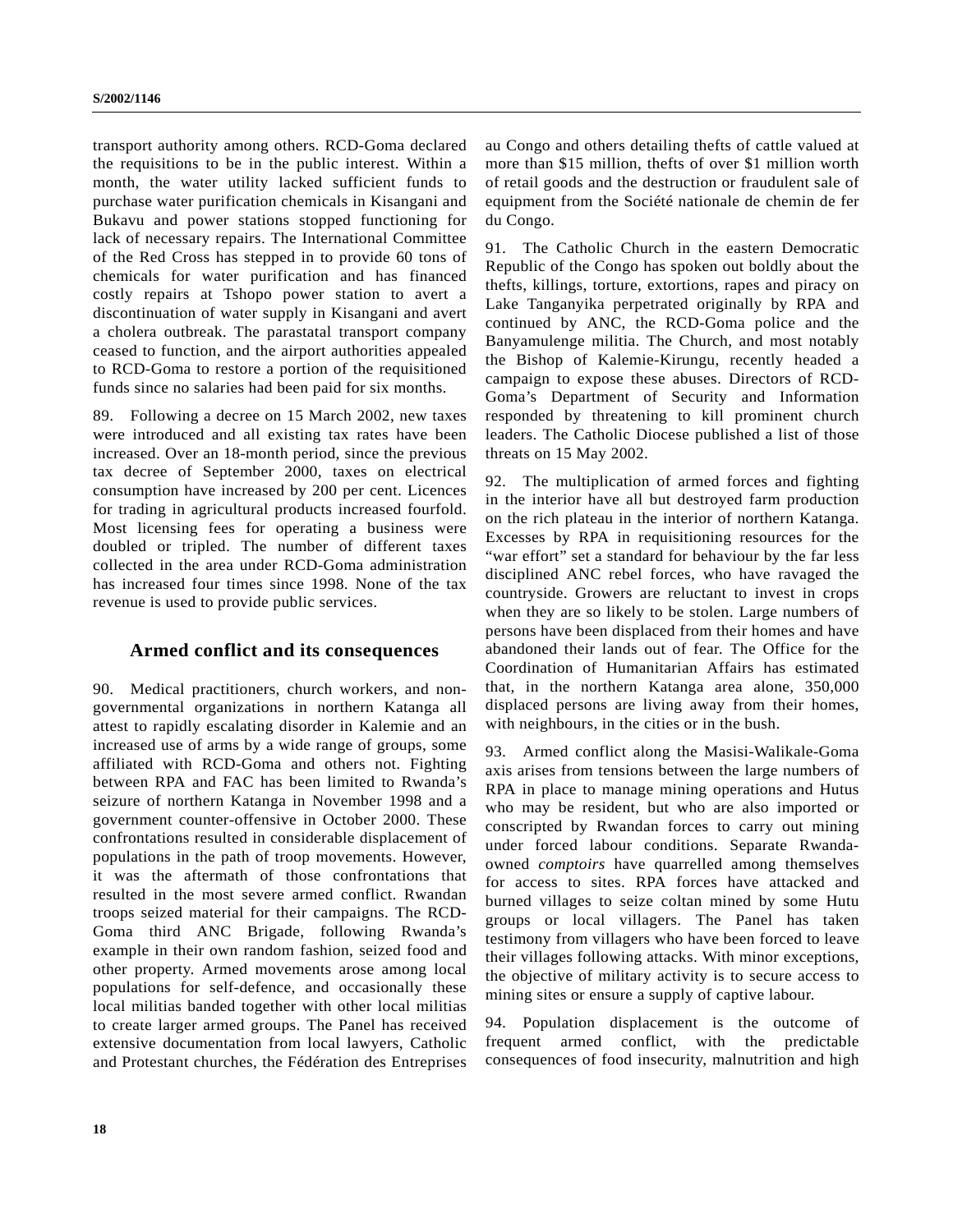mortality rates for both the displaced and host populations. The Office for the Coordination of Humanitarian Affairs estimated that 1.5 million persons were displaced in March 2001 in the areas occupied by Rwanda in North and South Kivu, Maniema and Katanga, nearly 14 per cent of the population. More than three quarters of families living in the rural areas have probably been forced to move at least once in the last five years. This degree of armed conflict undermines local authority and encourages an abusive social environment. Public infrastructure is destroyed. School enrolment in Shabunda has dropped 56 per cent since 1998. Men are led to abuse women on a surprising scale throughout the eastern Democratic Republic of the Congo. International non-governmental organizations have provided comprehensive reports about groups of women being taken hostage and submitted to long periods of sexual abuse. Children become instruments of war, forced to work in the mines and conscripted into armed forces. United Nations officials have suggested that the number of child soldiers in the rebel armies is much higher than reported by the rebel administrations, and that 50 per cent of local defence and Mayi-Mayi groups are children.

# **Malnutrition and mortality**

95. Malnutrition studies carried out by nongovernmental organizations in both northern Katanga and the Kivus have shown that, in some places, as many as 25 to 30 per cent of all children under 5 years are malnourished. In most cases, this is due to the large numbers of displaced persons who have been forced to leave their own agricultural production and have taken refuge in nearby host villages. A number of studies have shown the close link between elevated malnutrition levels and mortality rates in this region.

96. The most commonly quoted conclusion from the International Rescue Committee's surveys is that 2.5 million more people died since the beginning of the war than would have died had the war not occurred. While the study is directly relevant to the sample population of 1.3 million, the International Rescue Committee has assumed that conditions are sufficiently similar throughout all five provinces of the eastern Democratic Republic of the Congo to justify applying the mortality rates found in the sampled population to the larger population in all five provinces. The study covered the period from August 1998 to April 2001. If one assumes mortality to have continued at the same rate, this would mean that more than 3.5 million excess deaths would have occurred from the beginning of the war up to September 2002. These deaths are a direct result of the occupation by Rwanda and Uganda. Extensive mortality, especially mortality among children, is the consequence of a cycle of aggression, the multiplication of armed forces, a high frequency of conflict and its consequences, especially displacement. One should not be surprised to find, in areas most affected by the conflict, a mortality rate for children under 5 years of 35 per cent.

# **V. Uganda-controlled area**

97. The objective of the elite network in the areas controlled by Uganda has been to exercise monopolistic control over the area's principal natural resources, cross-border trade, and tax revenues for the purpose of enriching members of the network. Notwithstanding the current political rapprochement and the apparent momentum towards normalizing relations between Uganda and the Democratic Republic of the Congo, the elite network continues to increase its economic hold over the area.

# **The elite network**

98. The elite network operating out of Uganda is decentralized and loosely hierarchical, unlike the network operating out of Rwanda. The Uganda network consists of a core group of members including certain high-ranking UPDF officers, private businessmen and selected rebel leaders/administrators. UPDF Lieutenant General (Ret.) Salim Saleh and Major General James Kazini are the key figures. Other members include the Chief of Military Intelligence, Colonel Noble Mayombo, UPDF Colonel Kahinda Otafiire and Colonel Peter Karim. Private entrepreneurs include Sam Engola, Jacob Manu Soba and Mannase Savo and other Savo family members. Rebel politicians and administrators include Professor Wamba dia Wamba, Roger Lumbala, John Tibasima, Mbusa Nyamwisi and Toma Lubanga.

99. The network continues to conduct activities through front companies such as the Victoria Group, Trinity Investment, LA CONMET and Sagricof. Each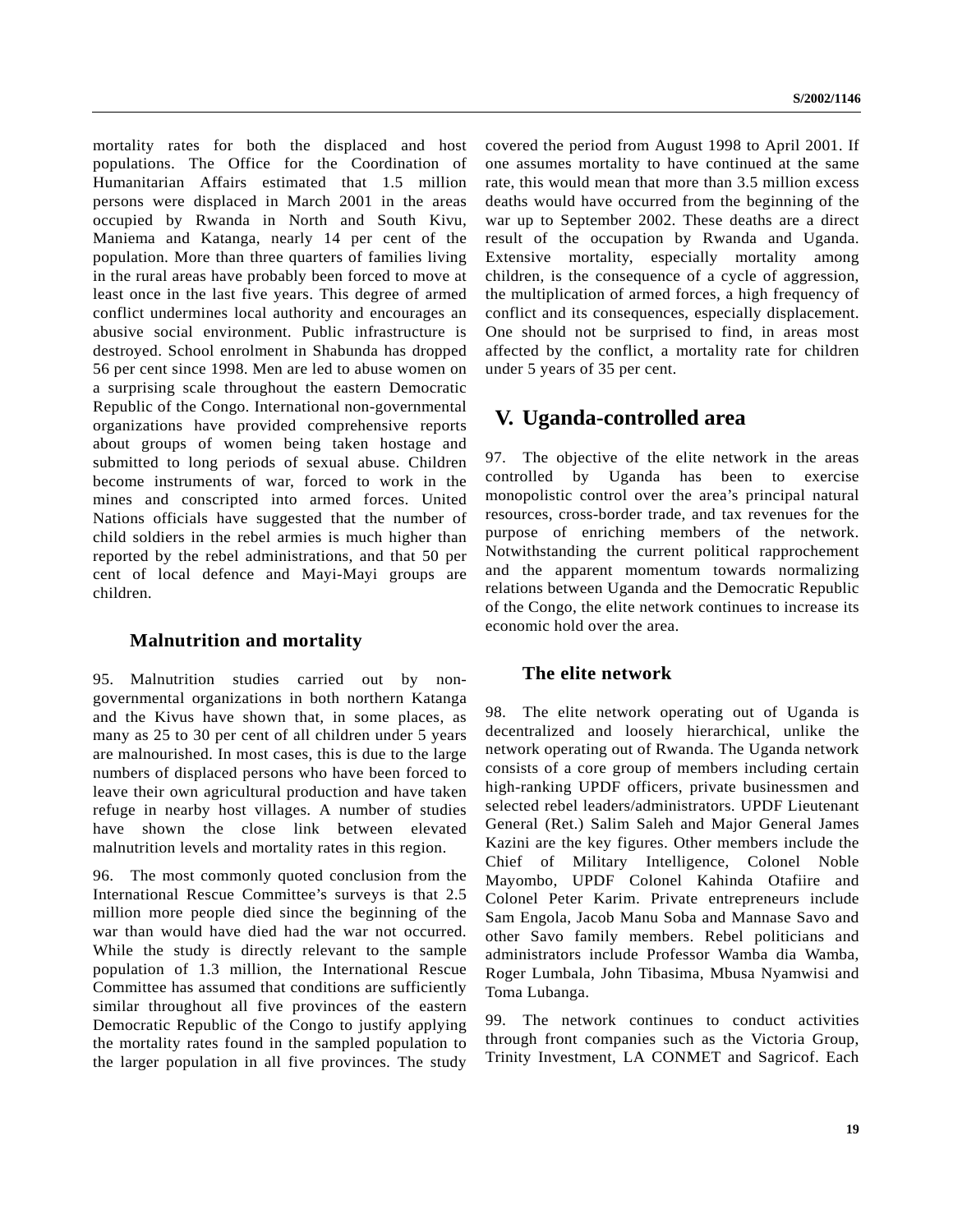of these companies may concentrate on one or two commercial niches, though these may change. The role of the companies is to manage their respective niche activities by assembling the personnel, logistics and occasionally the financing for the operations.

100. The network generates revenue from the export of primary materials, from controlling the import of consumables, from theft and tax fraud. The success of the network's activities in the Democratic Republic of the Congo relies on three interconnected features, namely, military intimidation; maintenance of a public sector facade, in the form of a rebel movement administration; and manipulation of the money supply and the banking sector, using counterfeit currency and other related mechanisms.

101. The Uganda People's Defence Forces and their associated rebel militias have been used as the de facto enforcement arm of the network, ensuring the network's pre-eminent commercial position through intimidation, and the threat and use of force. UPDF or militias associated with individual UPDF officers have established physical control over areas containing commercially viable natural resources — coltan, diamonds, timber and gold. They establish authority in major urban and financial centres, such as Bunia, Beni and Butembo, where they use the rebel administration as a public sector facade to generate revenue, specifically to collect taxes under various pretexts, including licensing fees for commercial operators, import and export duties and taxes on specific products.

102. Uganda has recently agreed to withdraw all UPDF troops except for a reinforced battalion in Bunia and a small number of units on the slopes of the Ruwenzori Mountains. In anticipation of this withdrawal, a paramilitary force is being trained under the personal authority of Lt. General Saleh which, according to the Panel's sources, is expected to continue to facilitate the commercial activities of UPDF officers after UPDF have departed. This military group draws on dissidents from Jean-Pierre Bemba's MLC, members of the Uganda-supported RCD-Congo including its leaders Professor Kin-kiey Mulumba and Kabanga Babadi, and others in the north-eastern Democratic Republic of the Congo who have supported UPDF in the past. It has been reported that Lt. General Saleh discreetly provides financial support for this new rebel group. The Panel's sources have indicated that Heckie Horn, Managing Director of Saracen Uganda Ltd., is a key partner with Lt. General Saleh in supporting this paramilitary group and that Lt. General Saleh himself is a 25 per cent owner in Saracen. Saracen's managing director also provides military training and arms to members of this group. In an interview with Panel members, the Managing Director of Saracen Ltd. categorically denied any involvement with Lt. General Saleh's activities in the north-eastern Democratic Republic of the Congo.

103. Panel sources report that Lt. General Saleh and Mr. Horn consulted President Joseph Kabila to obtain support for this covert operation. Its primary objective has been to replace Mbusa Nyamwisi with Roger Lumbala as head of RCD-K/ML in order to ensure access to the diamond-rich areas around Buta and Isiro controlled by Mr. Lumbala's rebel group, RCD-National. This objective has largely been achieved. Their more long-term objective is to bring about the downfall of Jean-Pierre Bemba, adding the growing number of dissidents in Mr. Bemba's ranks to the new rebel movement RCD-Congo. With increased numbers and training, they will then be in a position to confront RCD-Goma and Rwanda.

104. Members of the Ugandan network are typically tax exempt. The Panel is in possession of documents showing that the network uses its control over the RCD-K/ML rebel administration to request tax exonerations for imports of high-value commodities. The granting of numerous tax exonerations to UPDF Colonel Otafiire between late 2001 and early 2002 is one of numerous cases. Not only did Colonel Otafiire benefit financially but, eventually, those exonerations forced local competitors out of markets in Bunia and Beni, leaving the petrol trade largely under the control of the network.

105. Local commercial operators are, however, required to pay substantial import and export duties. These operators may be favoured with discounted tax payment deals, in the form of prefinancing arrangements, but tax payment for local operators is mandatory. Prefinancing arrangements involve the payment by an importer of discounted tax payments in exchange for a financial payment to an authorizing rebel politician or administrator. None of these payments to the rebel administration is used to finance public services.

106. The network uses its economic influence to control the banking sector, which in turn allows the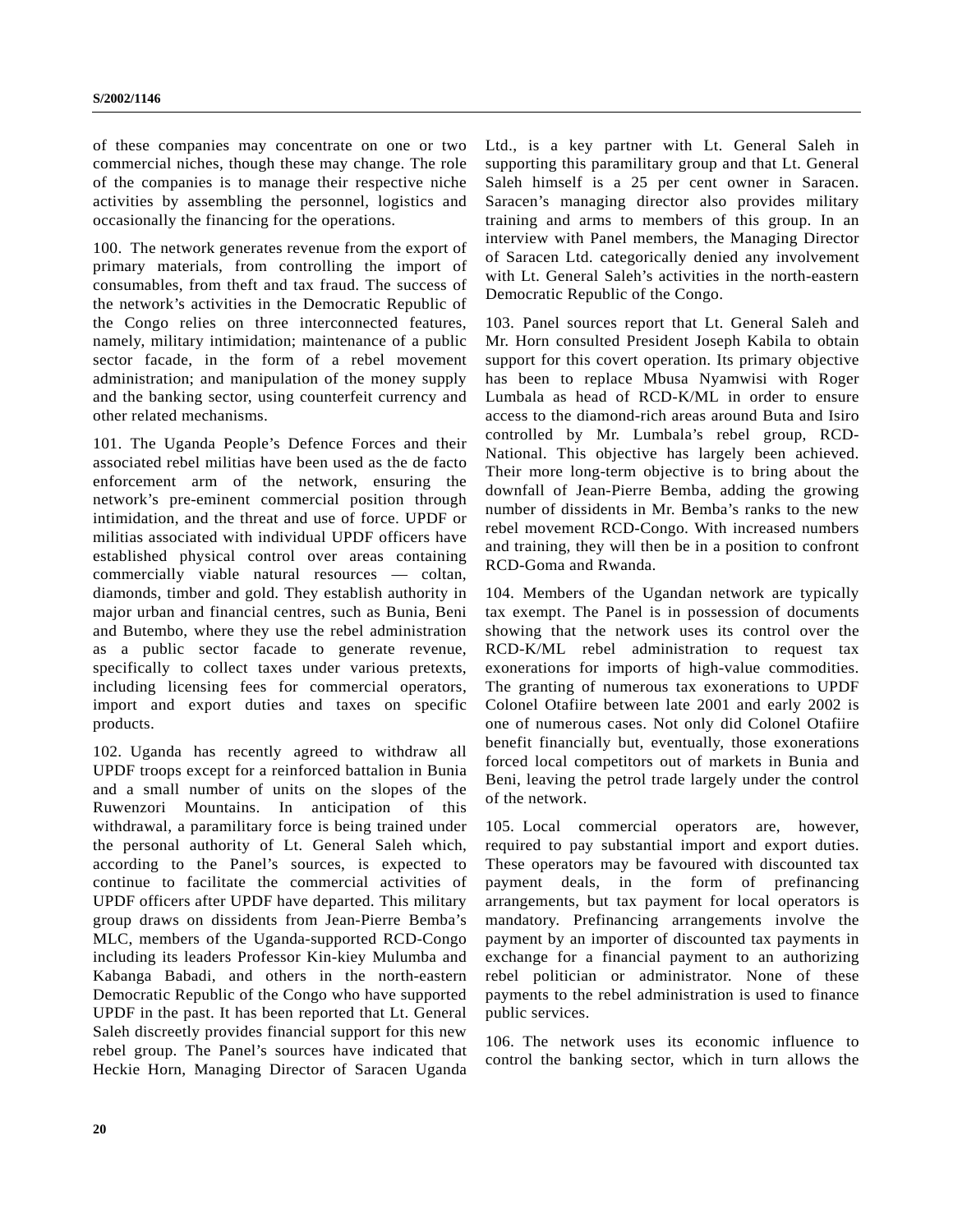network to further control access to operating capital for commercial operators in the area. Economically speaking, this region has become a captive region, where the types of commercial ventures are manipulated and the viability of local businesses is controlled. Furthermore, the flow of money is regulated by the network through currency trading and the widespread introduction of counterfeit Congolese francs.

107. As in the past, the network continues to involve the transnational criminal group of Victor Bout. Mr. Bout recently purchased the Uganda-based nonoperational airline company Okapi Air. The purchase of the company allowed Victor Bout to use Okapi's licences. The company was subsequently renamed Odessa. The Panel is in possession of a list of outbound flights from 1998 to the beginning of 2002 from Entebbe International Airport, which confirms the operational activities of Mr. Bout's aircraft from Ugandan territory. Currently, Mr. Bout's aircraft share the flight times and destinations (slots) with Planet Air, which is owned by the wife of Lt. General Salim Saleh and which facilitates the activities of Mr. Bout by filing flight plans for his aircraft.

# **Strategies and sources of revenue**

#### **Coltan**

108. Coltan has been exploited extensively in Orientale Province by various armed groups under the protection of UPDF. A number of coltan operations, especially under the supervision of UPDF Colonels Muzora and Burundi, have been coordinated under the front company Trinity Investment, where UPDF Major General Kazini is the principal figure. Armed groups frequently identified with militias under the command of UPDF officers manage sites in remote locations where diggers pay a daily fee to exploit an area.

## **Case study of a commercial chain involving coltan**

109. During March 2002, Panel members met with Valentina Piskunova who, together with her husband Anatoly Piskunov, represents and operates the company LA CONMET from its base in Kampala. During discussions with the Panel, Ms. Piskunova explained that, because of the collapsed international coltan market, prices for the mineral in the eastern Democratic Republic of the Congo had dropped dramatically. However, Ms. Piskunova told the Panel that the continuing international interest in coltan from the Democratic Republic of the Congo is due to the "very low" labour costs for extracting the mineral. Therefore, the company continued to buy coltan from its office at Butembo in the Democratic Republic of the Congo. She said that their purchase price for coltan with a 30 per cent tantalum content was \$10 per kilogram. The same coltan was then sold for \$17 per kilogram.

110. Ms. Piskunova went on to tell the Panel that the company's coltan was transported by road across the border between the Democratic Republic of the Congo and Uganda at Kasindi to Entebbe International Airport, where it was then transported by Boeing 707, via Sharjah, United Arab Emirates, at a cost of \$140,000 per flight, to Ulba, Kazakhstan, for processing.

111. In addition to the profit made on the sales of coltan, LA CONMET also experienced savings by being granted "full exoneration" for "all activities involving exploitation for the territory of Beni-Lubero" (Democratic Republic of the Congo), including freedom from paying fiscal and customs duties. The document granting the exonerations is in the possession of the Panel. It was signed at Kampala by Mbusa Myamwisi, then Commissioner General for RCD-Kisangani, on 5 January 2000, identifying Salim Saleh as the owner of LA CONMET and designating his representatives as "the Russian group LA CONMET".

#### **Diamonds**

112. The network coordinates all elements of the diamond trade, local buying houses, Lebanese exporters, army protection from UPDF and individual militias, tax exonerations from the public sector, and Lebanese connections in Antwerp, under the aegis of the front company, the Victoria Group. Considerable evidence available to the Panel has named the Lebanese-born, Khalil Nazeem Ibrahim, and another known as Mr. Abbas, as the present focal points in Kampala for Victoria's diamond operations. The Panel has credible evidence that Khalil Nazeem Ibrahim used the capital and marketing services of Hemang Nananal Shah, proprietor of Nami Gems in Antwerp. Lt. General Saleh is recognized by the Panel's sources in Bunia, Kisangani and Kampala as the founder and director of the Victoria Group and as the mastermind of its operations.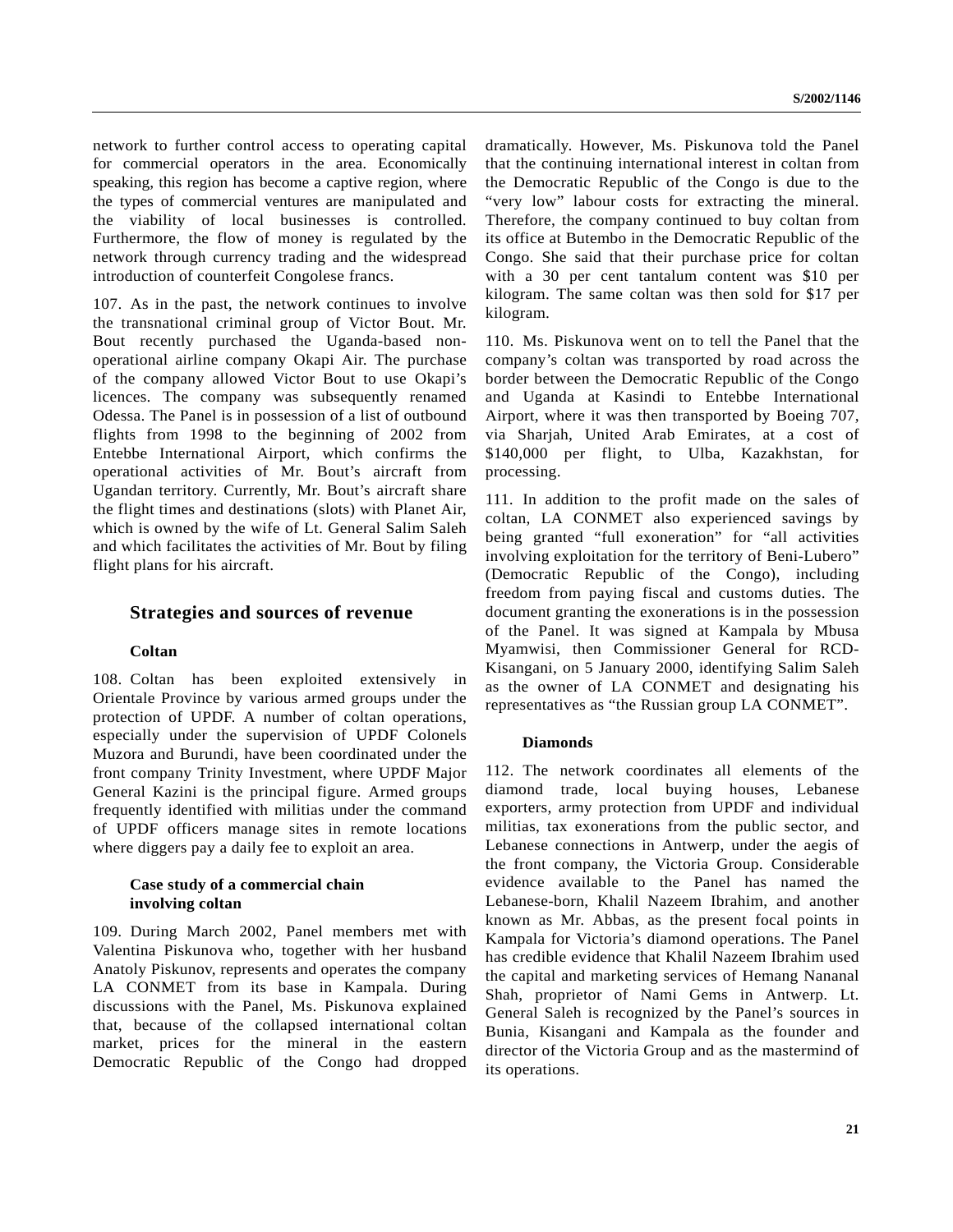113. The Lebanese individuals, together with their families, who are commonly named in connection with the Victoria Group, are also regarded as closely associated with the Lebanese families Khanafer and Ahmad. Khanafer Nahim, in particular, has been named as a key figure in Victoria Group operations. He is well known by a number of national intelligence and police organizations for the production of counterfeit currency, money-laundering and diamond smuggling on behalf of generals who were prominent in President Mobutu's time and are still interested in returning to power. The Victoria Group's use of counterfeit United States currency in Bunia to purchase gold from local *comptoirs* is widely known.

#### **Tax fraud and the requisition of assets**

114. Control over imports is as lucrative as the monopolization of exports. Exoneration from import duties gives the network an advantage in the northeastern Democratic Republic of the Congo over local importers who pay duties and taxes. An across-theboard exoneration was recently proclaimed in the Protocole d'Accord issued by RCD-K/ML on 22 February 2002, which ensured Ugandan commercial operators complete exoneration from all taxes in the area under their control.

115. But increased profit margins from tax-free imports provide only a fraction of the benefits. Equally lucrative is access to the taxes themselves, monopolized by the network that uses the rebel administration's facade of a public treasury and its collection agents to raise revenue from local businessmen and the population at large. Hundreds of containers are imported each month into the Butembo, Beni and Bunia areas, and importers are obliged to pay an average of \$8,000 per container. Revenue from these import duties can be considerable. Some revenue is also diverted through prefinancing arrangements, which provide discounted import duties in exchange for kickbacks to rebel politicians. The Panel's sources insist that the revenues generated from import duties and prefinancing payments are diverted to UPDF officers. None is utilized for public services.

116. Trinity Investment's local transporters in Bunia, the Savo family group among others, carry agricultural products, wood and cattle from Bunia to Kampala exempt from UPDF toll barriers and export taxes. Trinity investment also works with another front company under the name of Sagricof to fraudulently

evacuate wood from North Kivu and the Ituri area. Tree plantations have been raided in the areas of Mahagi and Djugu along the north-eastern border with Uganda. Concerned citizens and research by local nongovernmental organizations have identified Colonel Peter Karim and Colonel Otafiire, in addition to the Ugandan parliamentarian Sam Ngola, as key figures in the illegal logging and fraudulent evacuation of wood.

117. Many of the cattle removed have been forcibly taken from villages that have been the objects of attack by Hema militia supported by UPDF troops. The Panel has received reports from ranchers in areas to the south of Bunia as well as to the north in Mahagi detailing the removal of large numbers of cattle by UPDF troops. The representative of the Food and Agriculture Organization of the United Nations in Bunia has reported the more recent UPDF practice of offering protection to ranchers against attacks that they themselves have orchestrated, in exchange for regular payment in animals. UPDF have also required local butchers to hand over hides from animals butchered locally, and these hides are then transported to Kampala where they are reputedly sold to Bata Shoe Manufacturing.

#### **Economic exploitation and ethnic conflict**

118. The ongoing armed conflict between members of the Hema and Lendu clans stems, in part, from attempts by powerful Hema businessmen and politicians to increase the benefits they derive from the commercial activities of the elite network through their front companies, the Victoria Group and Trinity Investment, in the Ituri area.

119. Hema clan members, particularly members of the sub-clan Gegere, have justified the purchase of arms and the training of their own militia by the need to defend themselves against their traditional enemies, the Lendu. It is true that a long-festering dispute over land has resulted in discord between the two groups. Recently, however, the traditional enmity over land and the ongoing feud between the two groups is used as a rationale by the Hema, and especially by the extremist sub-clan Gegere, for importing arms and training their own militia with the ultimate unspoken objective of consolidating their economic strength in the region.

120. The Gegere sub-clan plays an important role in the operation of the elite network. The majority of transporters and local traders in Bunia come from this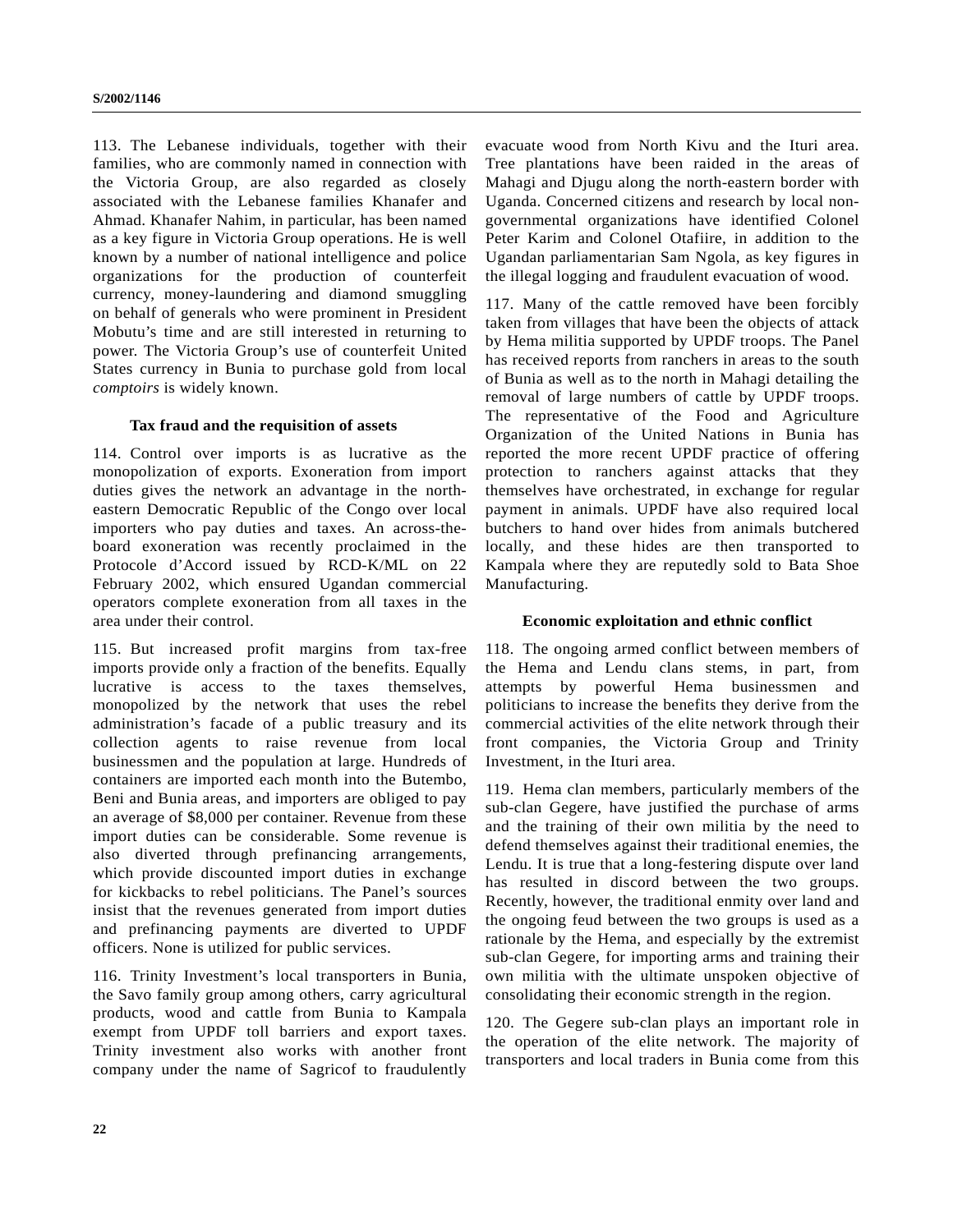group. Jacob Manu Soba, Manasse Savo and other members of the Savo family are among those who have provisioned UPDF in the area and who provide transport, logistical services and local commercial links. They have established close links with a succession of UPDF commanders and troops in the area and work closely with them in conducting crossborder trade.

121. The Hema fill an important niche in the operation of the criminal enterprises as truck owners and businessmen. They transport shipments of primary products from Ituri across the border to Uganda under the protection of UPDF troops and return with gasoline, cigarettes and arms, all exempt from taxation. They benefit from the trade and the generous profit margins, and from their association with the Trinity Group's Ugandan patrons. But their niche has remained marginal. They control none of the primary product exports themselves. They remain peripheral to the alliance between RCD-K/ML leaders, the Ugandan patrons and UPDF. The plot to replace Mr. Nyamwisi with Mr. Lubanga, which appears now to be a fait accompli in Bunia, is part of an attempt by these Hema traders to secure greater control over the spoils available to inside members of RCD-K/ML.

122. UPDF have created the conditions that require the presence of troops and their continued involvement in commercial operations. This has entailed providing arms to both sides in the ethnic conflict, the Lendu and the Hema. The consequent increase in ethnic fighting has resulted in UPDF being urged to assist in furthering the peace process in Bunia. This function was formalized in an official Protocole d'Accord signed on 22 February 2002 by Mbusa Nyamwisi and John Tibasima as President and Vice-President of RCD-K/ML and by Colonel Noble Mayombo as an official representative of the Government of Uganda. The Protocole d'Accord gave UPDF official responsibility for reducing the *conflits armés inter-ethnique en Ituri* and for assisting in bringing about a *retour de la paix* by keeping a contingent in place for observation and for negotiating an eventual long-term solution. In exchange, UPDF were promised a monthly stipend of \$25,000 from the RCD-K/ML public treasury, and all Ugandan enterprises that were approved by UPDF were accorded exoneration from all duties and taxes due to the rebel administration. This has given UPDF a legitimate cover for continuing military support for the elite network's activities in the area.

123. The Protocole d'Accord was signed a week after UPDF had been involved in a succession of attacks, from 11 to 16 February 2002, on villagers at Geti. The Panel's sources on the matter stated that the attack had been financed by Hema businessmen in Bunia. The UPDF motive was clarified even further in the course of a meeting with RCD-K/ML department chiefs on 12 July 2002, when a Panel member was informed that the Hema businessmen in question sought to have control over gold deposits in the Geti area, and that in fact the ethnic conflict was a minor issue.

# **Armed conflict and its consequences**

124. UPDF military operations have contributed to the arming of large numbers. UPDF have trained the militia of their Ituri commercial allies, the Hema, and provoked the need for the victims of Hema attacks to defend themselves. Lendu villages have mounted their own local forces, and they in turn have frequently attacked Hema villages. The creation of local selfdefence groups is a familiar pattern: local ethnic groups frequently assemble armed groups to defend their villages or collectivities.

125. Armed conflict has spread throughout society, as economic and personal insecurity reach extreme levels. Large numbers of young men join one or another armed group because they have no other means of finding food or medicine or because they have no one to care for them. The young men in the Armé Patriotique Congolaise are unpaid but are provided with weapons and a uniform giving them the tools for menacing others. Widespread armed activity is characterized by opportunistic and chaotic encounters. Children are killed, adult victims are eviscerated, women are raped, property stolen, houses burned, churches demolished and whatever infrastructure exists is laid waste.

126. In the cities, young men dressed in military uniform and equipped with guns target businesses, households and churches. In the countryside, armed groups target whole villages. The attack on the village of Mpingi on 24 December 2001 is illustrative. A small Mayi-Mayi group had teamed up with a group claiming to be members of a Hutu opposition to set up a roadblock on the road from Butembo to Kanyabayonga. When the roadblock drew the attention of APC, the Mayi-Mayi group withdrew to the west into the village of Mpingi where they sought refuge. APC followed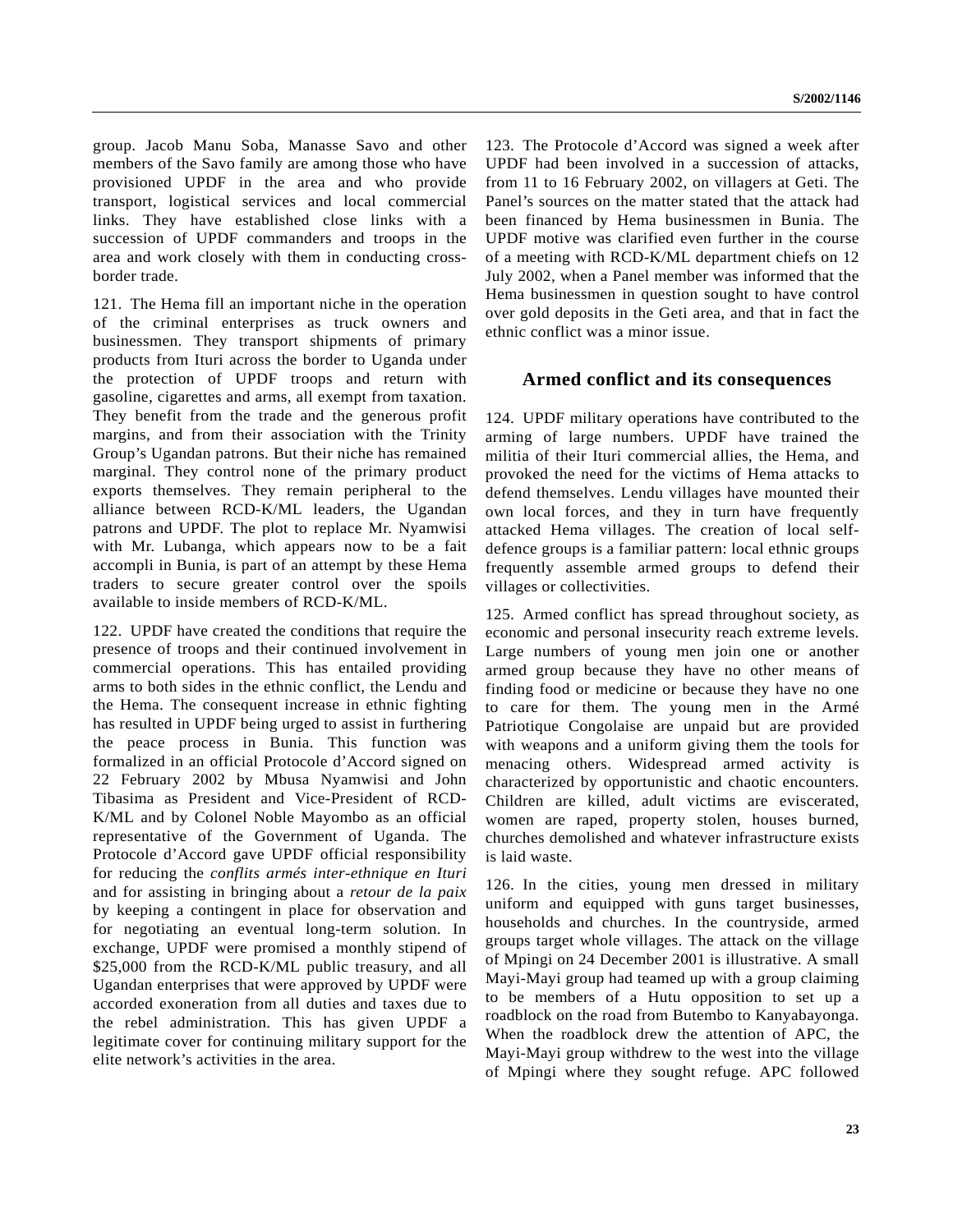them in force and attacked the entire village of Mpingi, destroyed and burned houses, vandalized the church, razed the school and clinic and forced the residents to flee. Targeting whole villages with violence, brutally raping and murdering residents, removing livestock, food and other property and dispersing residents has been the trademark of armed aggression. A portion of those who flee seek protection in nearby villages, abandoning their own productive activities in their home village while becoming dependent on the resources of host populations.

127. A portion of the displaced population take refuge in urban areas where they benefit from somewhat better security but have little, if any, means for survival. Unemployment rates in cities and towns often reach 90 per cent. An income survey by civil society groups in Butembo found that 90 per cent lived on a few cents a day and ate one meal a day. Urban families break up to seek survival in separate ways. The women engage in prostitution, the older men may return to what remains of their villages or mining sites and the young men enter the rebel army, swelling both the ranks of its forces and the numbers of young boys without subsistence possessing weapons.

128. In March 2001, the Office for the Coordination of Humanitarian Affairs estimated that there were 620,000 displaced persons in North Kivu, which amounted to 16 per cent of the total population. The area covered by the Office's survey includes both Uganda-controlled and Rwanda-controlled areas, but the conditions surveyed are representative of the Uganda-controlled area. Given the frequency of displacement in the area, this would mean that four out of five rural residents have been forcibly displaced at one time or another since 1998. This is the highest number ever registered for Africa. These aggregates have been confirmed for specific localities surveyed by international non-governmental organizations.

129. The spread of HIV/AIDS, the large numbers of child soldiers and the rape of women are other consequences of the pervasive armed conflict. Many soldiers are young boys who hardly seem capable of wielding the weapons they carry. The issue of child soldiers surfaced when 700 young recruits from the Bunia area were discovered at a UPDF training camp in Tchakwanzi, Uganda, of whom 165 were between 14 and 16 years of age. The programme to demobilize those 165 children, two of whom were girls, has attracted considerable attention. The issue also received attention recently when the Governor of Bunea, Jean-Pierre Molondo, revealed that, of the recruits being trained for the extremist Hema militia, 60 per cent were under the age of 18.

# **Malnutrition and mortality**

130. Population displacement has a direct impact on agricultural production, food security and levels of malnutrition. The threat of attack and displacement is so prevalent in this area that farm families adopt farming strategies that minimize losses under conditions of extreme insecurity. They cease raising animals, since animals can be easily stolen. Fewer families raise protein-rich legumes, since these crops require attention through the growing cycle, and this attention can rarely be given. Malnutrition, in turn, substantially increases the exposure of the population to life-threatening illnesses.

131. The International Rescue Committee surveys provide the most comprehensive research into mortality in the eastern Democratic Republic of the Congo. None of the health zones sampled in its two major surveys was in the areas now controlled by Uganda. However, the pattern of armed conflict, population displacement, food insecurity and malnutrition in Uganda-controlled areas resembles the pattern that explains the very high mortality rates in the seven health zones where the research was conducted. The Committee's team judged the similarities to be sufficient to warrant extrapolating the results of areas sampled in the Kivus to the entire eastern Democratic Republic of the Congo, including areas under Ugandan control. The Panel concurs. One can expect the same range of mortality for children under 5, from nearly 30 per cent per year in areas of extreme insecurity without health facilities to 7 per cent in areas where there is less insecurity and some services. For the more than 20 million people living in the five eastern provinces, the number of excess deaths directly attributable to Rwandan and Ugandan occupation can be estimated at between 3 million and 3.5 million.

# **VI. Collaboration of the Panel with the Porter Commission in Uganda**

132. During its previous mandate, the Panel's relations with the Judicial Commission of Inquiry headed by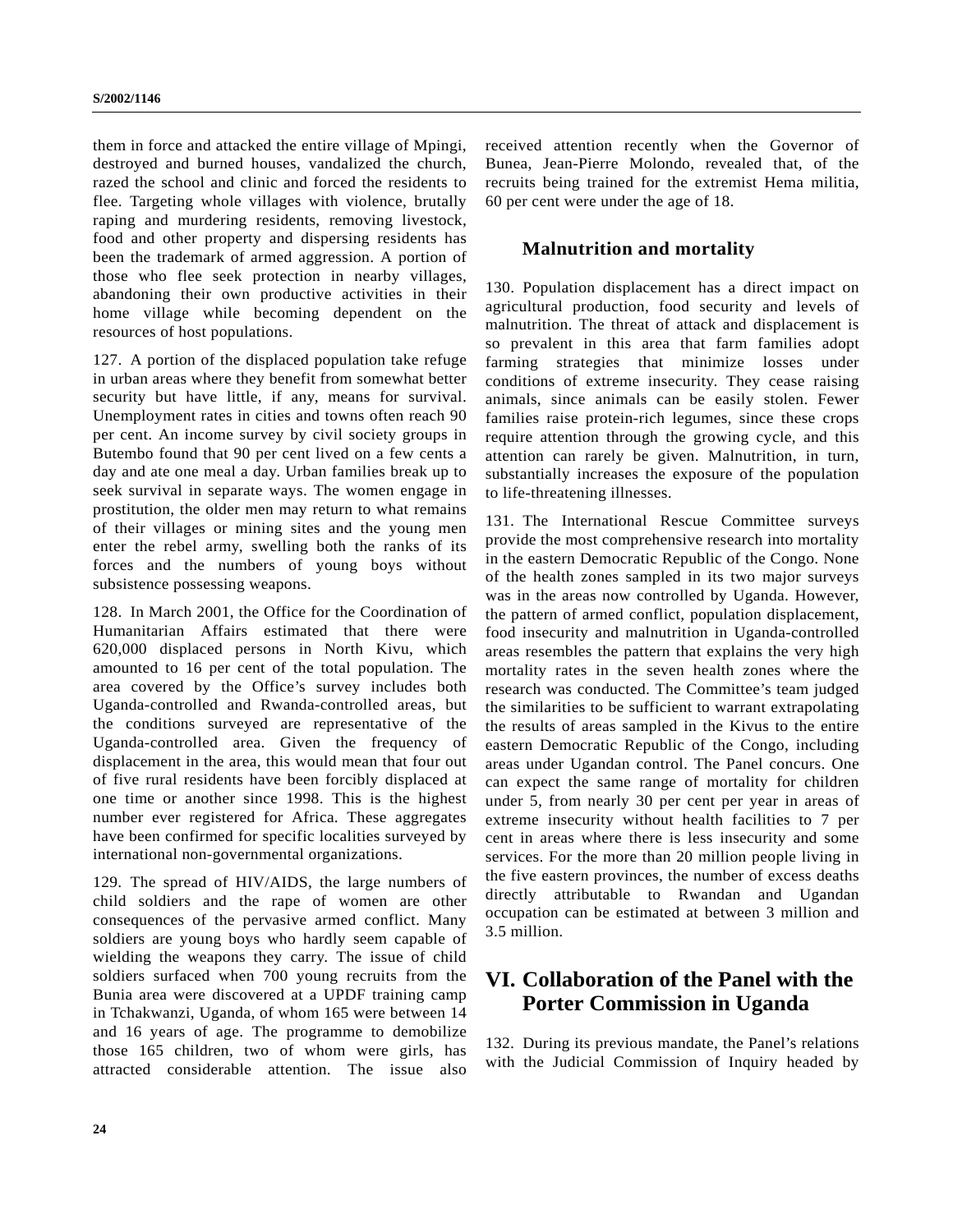Justice David Porter (Porter Commission) were occasionally strained. However, with the encouragement of Member States, notably the members of the Security Council, the Panel established an amiable working relationship with the Commission. This relationship is unique in the history of panels of experts mandated by the Council, given the degree and the nature of the cooperation developed between the two bodies.

133. Panel members held frequent discussions with the Porter Commission. From the outset, Justice Porter was critical of the quality of the Panel's reports and the credibility of its sources. At the same time, he claimed that the Commission's investigations, ongoing now for more than a year, were stymied primarily because of a "conspiracy of silence" within UPDF. Under the Commission of Inquiry Act, the Commission has the power to conduct searches and compel the production of documents and testimony.

134. The Panel made evidence available to the Commission, including copies of 12 letters and a statement from a witness, together with five original audiotapes containing testimony given by a primary source. These materials represent only a small sample of the documentation gathered by the Panel on the involvement of leading Ugandan military and senior Ugandan Government personnel. They provide evidence of criminal activity by such ranking Ugandan authorities. They show officials demanding extortionist payments and tax exonerations from Congolese rebel movements, including the UPDF Chief of Staff demanding that his vehicles transporting coltan be allowed to cross the border without paying export duties. The Panel also arranged for one of its sources to testify before the Commission at a special hearing in spite of the risk of exposure to the source. In exchange, the Porter Commission provided the Panel with copies of the testimony of certain high-ranking military officers, Government officials, private businessmen and other individuals who had appeared before it.

135. The Panel's many efforts to establish a constructive relationship with the Commission have mostly been met with attempts to dismiss its credibility. The Commission has challenged the authenticity of letters provided by the Panel that show significant payments to UPDF officers from rebel movement budgets, even when reliable witnesses have testified to their validity. It has submitted other documents signed by ranking officials to handwriting

analysis and used this analysis to imply that they may be forgeries. The analysis of those documents, however, suggested that the signatures were probably genuine. During a specially arranged hearing aimed at corroborating the authenticity of certain documents transmitted by the Panel, the Porter Commission submitted one of the Panel's informants to an unusually aggressive questioning designed to frighten the individual and discredit his testimony.

136. When the Commission recalled Major General James Kazini in May 2002 to question him on the basis of documents supplied by the Panel, the UPDF military commander finally admitted that the signatures on the documents were indeed his and accepted that the documents related to his actions as the former commander of UPDF operations in the Democratic Republic of the Congo. Justice Porter commented during the questioning that General Kazini, who had consistently denied under oath any involvement in such illicit economic exploits, had perjured himself repeatedly during both that hearing and his original testimony before the Commission the previous year. The head of the Commission also conceded, according to transcripts of the hearing, that the Panel's "allegations" about General Kazini's involvement in exploitation activities, including those related to the diamond trade and tax revenues, "were actually true". Justice Porter reconfirmed these observations in meetings with the Panel, again conceding that the conclusions of the Panel's earlier reports about this officer and the involvement of UPDF in the illicit exploitation were "right". In an electronic message dated 25 May 2002, Justice Porter wrote to the Chairman of the Panel regarding the documentary evidence provided and General Kazini's second appearance before the Commission. He expressed his appreciation to the Panel, saying, "We feel, and hope you agree, that with your assistance we have at last been able to break what we have described as a conspiracy of silence within UPDF, at least in relation to diamonds and 'security payments', and we are extremely grateful to you for enabling us to do so."

137. During the Panel's last meeting with the Commission in September 2002 in Kampala, Justice Porter explained that any recommendation by the Commission to refer an individual for criminal prosecution as the result of its enquiries must first be approved by the Minister for Foreign Affairs and President Museveni. A criminal investigation would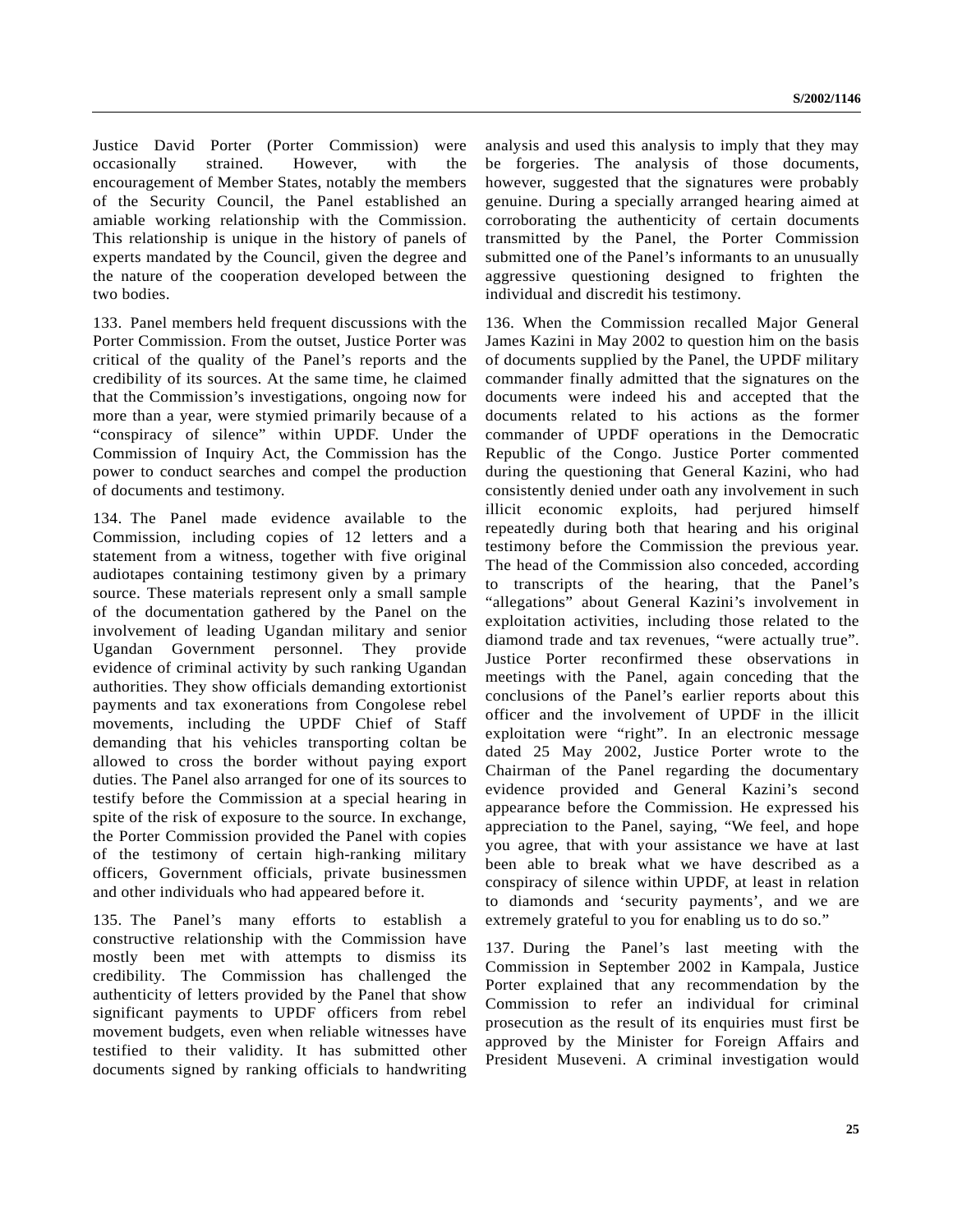then be necessary before the authorities could determine if grounds for prosecution existed. The Panel also understood that, in spite of the Commission's extensive investigative powers, its terms of reference restrict the scope of its enquiries into the activities of military personnel. It is not empowered to obtain military records and documents from the Defence Ministry. Nor can it conduct audits of individual officers' finances.

138. The Porter Commission's mandate has now been extended beyond that of the Panel, to 15 November 2002, allowing it the opportunity to comment on the Panel's report. In the event that the Porter Commission ignores or rejects the validity and evidentiary value of the documents provided or attempts to further discredit the Panel's work, the Chairman of the Panel requests that the Security Council authorize the Panel to respond to the Commission's report in a letter addressed to the Security Council, which would be circulated as a United Nations document.

# **VII. Transit and end-user trade issues**

# **Transit countries**

139. The Panel identified 11 African States through whose territory goods originating in the Democratic Republic of the Congo are likely to pass. Some are directly involved in the conflict, namely, Burundi, Rwanda, Uganda and Zimbabwe. The remaining seven are the Central African Republic, Kenya, Mozambique, the Republic of the Congo, South Africa, the United Republic of Tanzania and Zambia. The Panel submitted questions to all 11 countries and held substantive discussions with government representatives from five. The Panel enquired about relevant legislation, investigations into the flow of the commodities, measures taken to curb those flows, other possible action to be taken and those Governments' needs for assistance. Four of the 11 countries — the Republic of the Congo, Mozambique, the United Republic of Tanzania and Zimbabwe — declined to respond. The Panel later identified yet another transit point for Congolese coltan, Nigeria, and requested information about this trade. No response was received. Virtually none of the countries that responded to the Panel's questions had conducted any investigations or adopted any specific procedures for the identification or inspection of the transiting of commodities from the Democratic Republic of the Congo. The Ugandan

authorities mentioned the impounding of a cargo of smuggled ivory. South African officials confirmed the seizure of a sizeable clandestine shipment of diamonds from the Democratic Republic of the Congo, but provided no details. None of the authorities in these countries gave any indication that Congolese resources traded through their territories should or could be regarded as conflict goods. Almost none of the countries proposed any meaningful measures to help curb trade in Congolese commodities that are tainted by criminality and militarization. Kenya, however, proposed the reopening of the Northern Corridor route, under the Transit Transport Coordination Authority, with the assistance of the international community.

140. Reliable sources have told the Panel that gem diamonds from Mbuji Mayi in the Democratic Republic of the Congo account for much of the phenomenal increase in diamonds transiting through Dubai in recent years. Exports from the United Arab Emirates to Antwerp increased to \$149.5 million in 2001 from \$4.2 million in 1998 according to the Diamond High Council's statistics. The Panel has been told of chartered flights direct from Mbuji Mayi to Dubai, and other routes via Dar es Salaam, on which illicit diamond exports have been carried. Likewise, Dubai has become a transit point for coltan from the Uganda-controlled area and a portion of the diamonds originating from Kisangani in the Rwanda-controlled area. The arms and diamond smuggler Victor Bout uses the United Arab Emirates as his permanent base, with nine of his aircraft stationed at Ra's al Khaimah International Airport.

## **End-user countries**

141. In an effort to determine what measures might be taken at the end of the commercial chain to control the trade in resources of the Democratic Republic of the Congo and sever its links to the armed conflict, the Panel surveyed 17 end-user countries in Asia, Europe, the Middle East and North America. Many of these countries serve as secondary transit points and processing centres as well as major consumer markets. They included Belgium, China, France, Germany, India, Israel, Japan, Kazakhstan, Lebanon, Malaysia, the Netherlands, the Russian Federation, Switzerland, Thailand, the United Arab Emirates, the United Kingdom and the United States. In its requests, the Panel stressed that its aim was not to obstruct trade, but to identify mechanisms or practices that would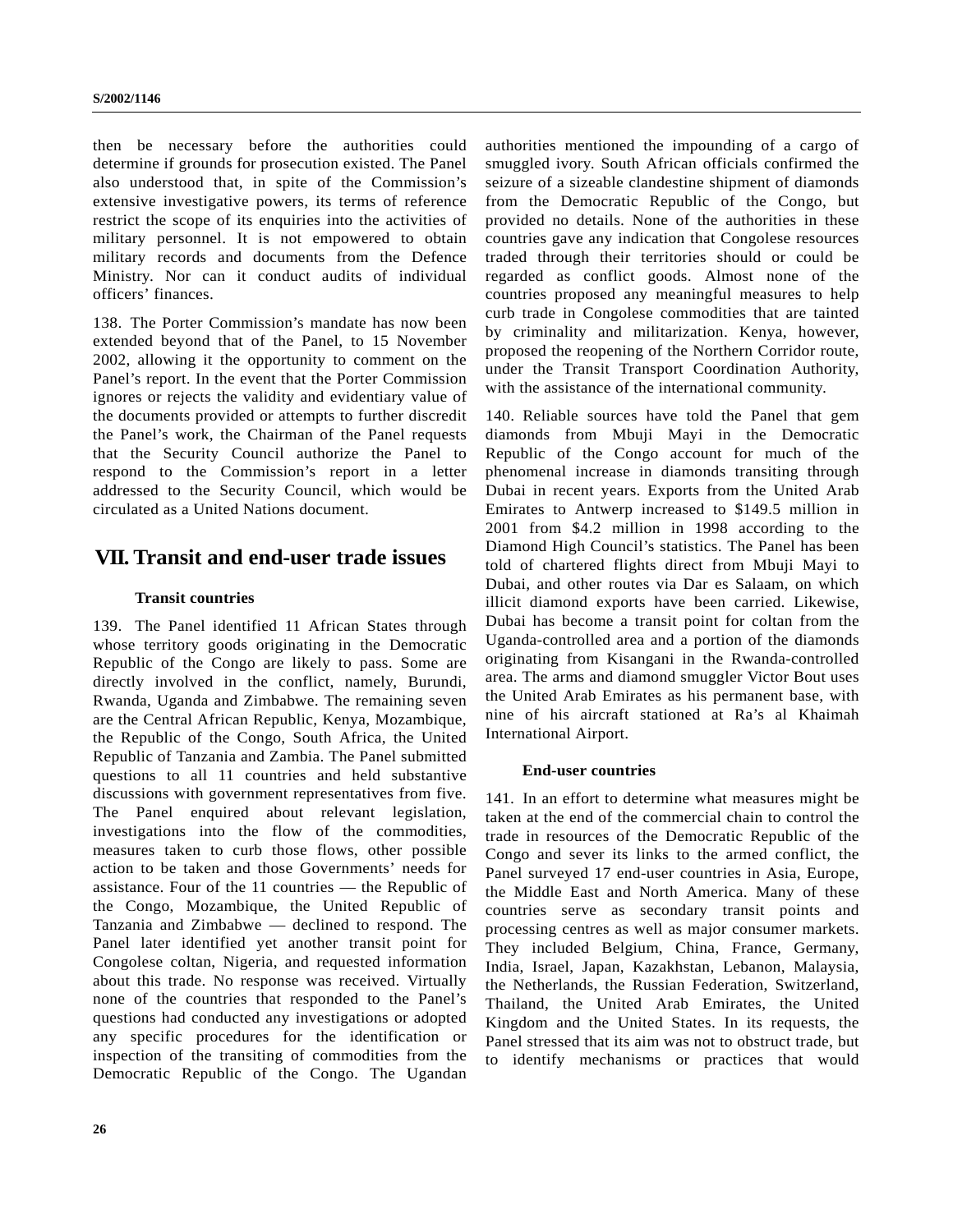eliminate the costs in war and human lives that occur in the course of extracting and commercializing resources from the Democratic Republic of the Congo. In seeking these countries' views, the Panel made reference to a range of possible initiatives, while leaving open the possibility for innovation based on lessons learned from other conflict situations. Four countries did not respond: India, Kazakhstan, Malaysia and the United Arab Emirates. Few respondents commented explicitly on the role that the trade in these commodities plays in fuelling the conflict in the Democratic Republic of the Congo.

142. The responses nevertheless indicated that efforts are being stepped up to tackle the illicit trade in natural resources and that awareness is growing of the ethical responsibilities posed by conflict-driven trade in commodities. France, Japan, Israel, Thailand and the United States emphasized the adequacy of existing certificates of origin or product certification regimes in stemming the illegal trade, including the certification scheme now in the process of being implemented under the Kimberley Process. Like China, the Russian Federation stressed that its participation in the Kimberley Process is aimed at helping to sever the links between the illegal trade in rough diamonds and armed conflict, particularly in Africa. Germany stated that companies in transit and end-user countries should cease all commercial and transport activities related to the trade in resources from the region, "unless their counterparts are able to provide clearly documented certificates of origin". Most responses did not evaluate the comparative successes and failures of certification regimes in the face of highly criminalized or opaque commercial chains. Switzerland expressed the view that until the Kimberley Process certification scheme had entered into force and more experience had been gained from its implementation, it would be premature to comment on the use of such regimes in regulating the trade in commodities from certain regions. Enduser countries did not specifically call for countries bordering the Democratic Republic of the Congo such as Burundi, the Republic of the Congo, Rwanda and Uganda, which also trade in rough diamonds, to join the Kimberley Process. Lebanon suggested that standardized, mandatory certificates of origin could be developed for certain precious commodities through the relevant United Nations body or bodies.

143. The Russian Federation cautioned that any proposed measures on curbing conflict-linked trade should not hinder legitimate trade in primary commodities or "impose an excessive burden on the countries participating in such trade". Several European Union members, including France and the Netherlands, observed that any measures affecting trade flows would have to be taken within the framework of the European Union and its trade regulations. Belgium and the United Kingdom stressed that the burden of ensuring transparency in commercial and financial flows or supply chains should be borne primarily by private companies and should be based on either voluntary measures or the OECD Guidelines for Multinational Enterprises. Germany echoed this, saying that it had appealed to German companies to adhere to those guidelines as well as the principles of the European Union Commission's Green Paper on Social Responsibility and the United Nations Global Compact in their business activities in the region. Germany also encouraged the Panel to continue its efforts to increase the transparency of the commercial chains for the natural resources of the Democratic Republic of the Congo, especially by intensifying its dialogue with private companies. Only Belgium suggested the possibility of imposing targeted sanctions against businesses or individuals profiting from the trade in conflict goods. The Netherlands expressed the view that the verification of commodities would be less difficult and costly if carried out at the beginning of the commercial chain.

144. Belgium, Germany and the United States also highlighted the re-establishment of the State's authority throughout the territory of the Democratic Republic of the Congo as essential to combating the illicit exploitation, and the need for capacity-building to help achieve this. Similarly, Lebanon said that the customs administration of the Democratic Republic of the Congo should be reinforced so that it could more effectively control borders, monitor trade flows and prevent smuggling.

#### **International and regional organizations**

145. The Southern African Development Community shared the view of some end-user States that existing certificates of origin were adequate for demonstrating that products had been legally produced and acquired. Customs intelligence and investigative capability for combating smuggling are still being developed within SADC. Issues of capacity-building and information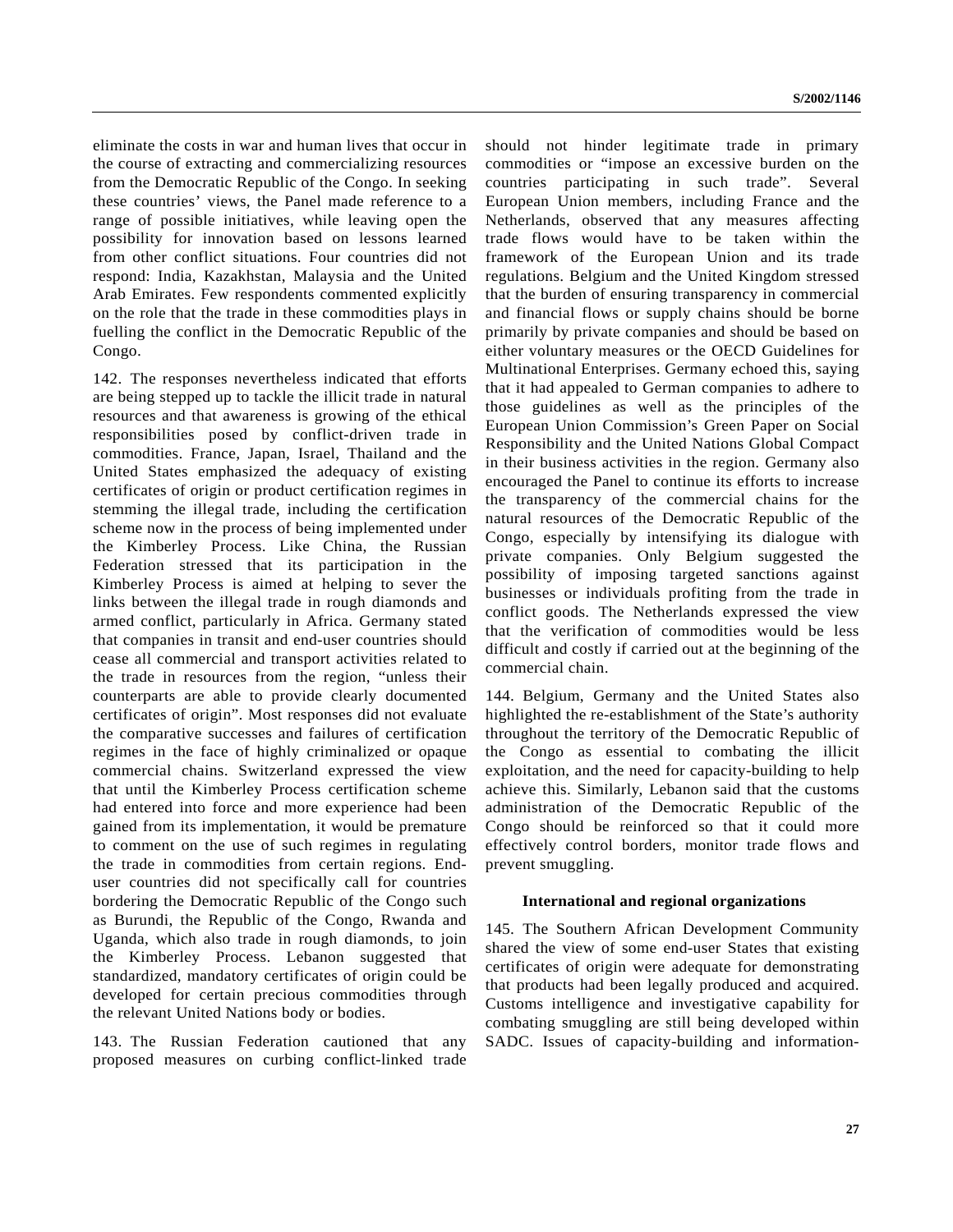sharing within the region will have to be addressed as this process advances.

146. The World Customs Organization informed the Panel that it had established a network of Regional Intelligence Liaison Offices, each assigned to a number of countries, to facilitate the exchange of information and cooperation within a region. The Democratic Republic of the Congo and many francophone countries in the surrounding region are attached to the Liaison Office at Douala, Cameroon. WCO observed that the use of the Liaison Office and the WCO Internet-based Customs Enforcement Network by the Douala region's members was quite low. It stressed that curbing fraudulent trade in commodities transiting through a region depends on effective communication between the countries concerned.

147. With regard to trade flows, the World Trade Organization explained in its reply to the Panel that two provisions of the 1994 GATT, a component of the WTO treaty, authorize members to take measures that otherwise would be inconsistent with GATT/WTO rules. These rules generally prohibit trade restrictions and discrimination. Articles XXI (c) and XX describe situations and policy aims permitting exceptional measures. The former, the security exception provision, refers to exceptions related to a State fulfilling its obligations under the Charter of the United Nations. This might serve as justification for Members taking action in compliance with a Security Council resolution on maintaining peace and security, commented WTO. Article XX, the provision on general exceptions, may be evoked if the measure is adopted pursuant to one or more policies listed in the article's subparagraphs. For example, subparagraph (b) refers to measures necessary to protect human life.

148. The Economic Commission for Africa concurred with Belgium that "smart sanctions" should be part of the solution to ending the illegal trade. It added that the Governments of the countries involved should also be "held accountable for the illegal activities of individuals and/or companies as well as banks that are operating in their country since they have the power to regulate them".

# **VIII. Observations**

149. The illegal exploitation of natural resources, gross violations of human rights and a dire humanitarian situation are some of the consequences of four years of war and the lack of a central government in the Democratic Republic of the Congo with the authority and capacity to protect its citizens and resources.

150. The withdrawal of foreign forces is an important step towards ending the illegal exploitation of natural resources. Yet the necessary networks have already become deeply embedded to ensure that the illegal exploitation continues, independent of the physical presence of the foreign armies.

151. Another step towards halting the exploitation of natural resources will be the early establishment of an all-inclusive transitional government in the Democratic Republic of the Congo, which would ensure that central government control is reinstated and that viable local administrations are empowered to protect and regulate the exploitation activities to the benefit of the populace. However, it is clear that, even with the establishment of an all-inclusive government, exercising effective control over territory and natural resources would require time and would be possible only within the context of a broader framework of sound institution-building. In the interim, it is the view of the Panel that continued monitoring and reporting on the illegal exploitation of resources will at least serve to deter these activities.

152. The most important element in effectively halting the illegal exploitation of resources in the Democratic Republic of the Congo relates to the political will of those who support, protect and benefit from the networks. This may pose a great challenge, given the intricate relationships they have forged and the dependency they have developed on the profits from these activities. The war economy controlled by the three elite networks operating in the Democratic Republic of the Congo dominates the economic activities of much of the Great Lakes region. Yet the Lusaka, Pretoria and Luanda Agreements do not address this all-important economic component of the conflict.

153. Armed groups, whether foreign or Congolese, who are benefiting from these exploitation activities, should also be taken into account in efforts to halt the exploitation. Years of lawlessness and a Government incapable of protecting its citizens have allowed the armed groups to loot and plunder the country's resources with impunity. While some hide behind a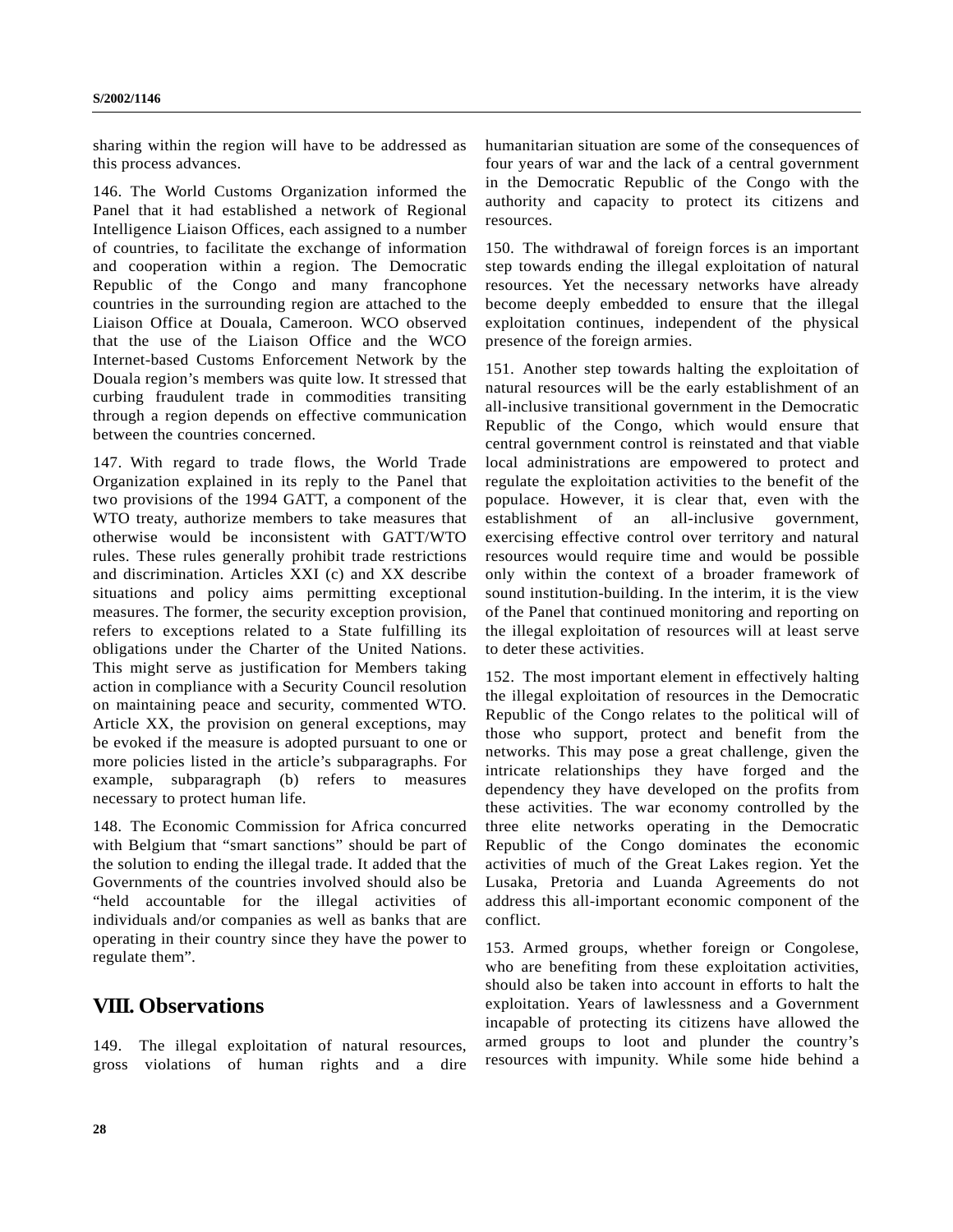political agenda, all are pursuing illegal economic activities as a matter of survival. It is hoped that progress in the peace process, together with an effective and responsive programme of disarmament, demobilization, rehabilitation, reintegration and resettlement, would provide better alternatives to the armed groups. This would require the necessary funding for reintegration programmes and security assurances for those who are not wanted for war crimes or acts of genocide. The international community must, therefore, provide the assistance to these programmes, invest in publicizing them and encourage the armed groups to participate.

154. The Panel is hoping that this report will contribute to a shift in policies  $-$  in the light of the recent encouraging political and military developments on the ground — that will bring the exploitation of resources back to a legally acceptable level.

# **IX. Conclusions**

155. An embargo or a moratorium banning the export of raw materials originating in the Democratic Republic of the Congo does not seem to be a viable means of helping to improve the situation of the country's Government, citizens or natural environment. Massive technical and financial assistance for the population would be required to offset the humanitarian impact of such restrictive measures. At the same time, if the Panel in its report does not recommend any punitive measures to curb the illegal exploitation and trade originating in the Democratic Republic of the Congo, this will only encourage a continuation of the exploitation by different criminal organizations. This could easily lead to an increase in these activities. There must be sustained efforts to deter illicit and illegal exploitation.

156. Restrictive measures nevertheless need to be taken vis-à-vis the role of companies and individuals involved in arms supply and resource plundering. The international and multinational dimension of these illegal activities is very important. Ethical and transparent business practices are needed to combat these illegal activities.

157. The establishment of a transitional government in Kinshasa should be accompanied by four elements, namely, the disarmament of all rebel groups in the Democratic Republic of the Congo; phased withdrawal of foreign troops; measures to drastically curb the illegal exploitation and encourage legal exploitation; and the application of serious leverage through multilateral pressures and incentives. To these elements must be added a dynamic monitoring process. All must be phased, interlinked and ongoing. This dynamic package would not only advance the peace process in the Democratic Republic of the Congo, but would also lead to a peaceful and final settlement of the exploitation issue, ensuring that legal modes of resource exploitation prevail. The first two elements seem to be finding their way to an interlinked and phased implementation as a result of the recent agreements signed in Pretoria and Luanda. The third element is intrinsically linked with the fourth, namely applying leverage through incentives and disincentives.

158. In order to readjust the present process of illegal exploitation and encourage legal exploitation, which could contribute to the economic stability of all parties, there is a need to apply forceful disincentives and incentives. These should be monitored through a proactive monitoring body. Until now, all the parties involved in the illegal exploitation have had no strong incentive to alter the economic status quo. It is necessary, therefore, to find measures that address their fears of losing revenues. Such measures will however be effective only if a political process is undertaken simultaneously.

159. Reconstructing and reorienting the region's economies are essential to peacemaking and peacebuilding. The Panel believes that a peace dividend in the form of economic incentives should be emphasized by the international community in order to promote the parties' adherence to the peace agreements and encourage confidence-building. The Panel also proposes in its recommendations that a set of disincentives be enacted to apply pressure in the case of non-compliance with the agreements.

160. Many of the Panel's conclusions about the economic roots and consequences of the conflict have been echoed in ideas associated with the proposals for an international conference on peace, security, democracy and sustainable development in the Great Lakes region. Recently signed agreements may signal that the time for organizing this conference is approaching. Such a conference would be an ideal forum to address the need to reorient the regional trading system to post-conflict imperatives and for negotiating the framework of a multilateral agreement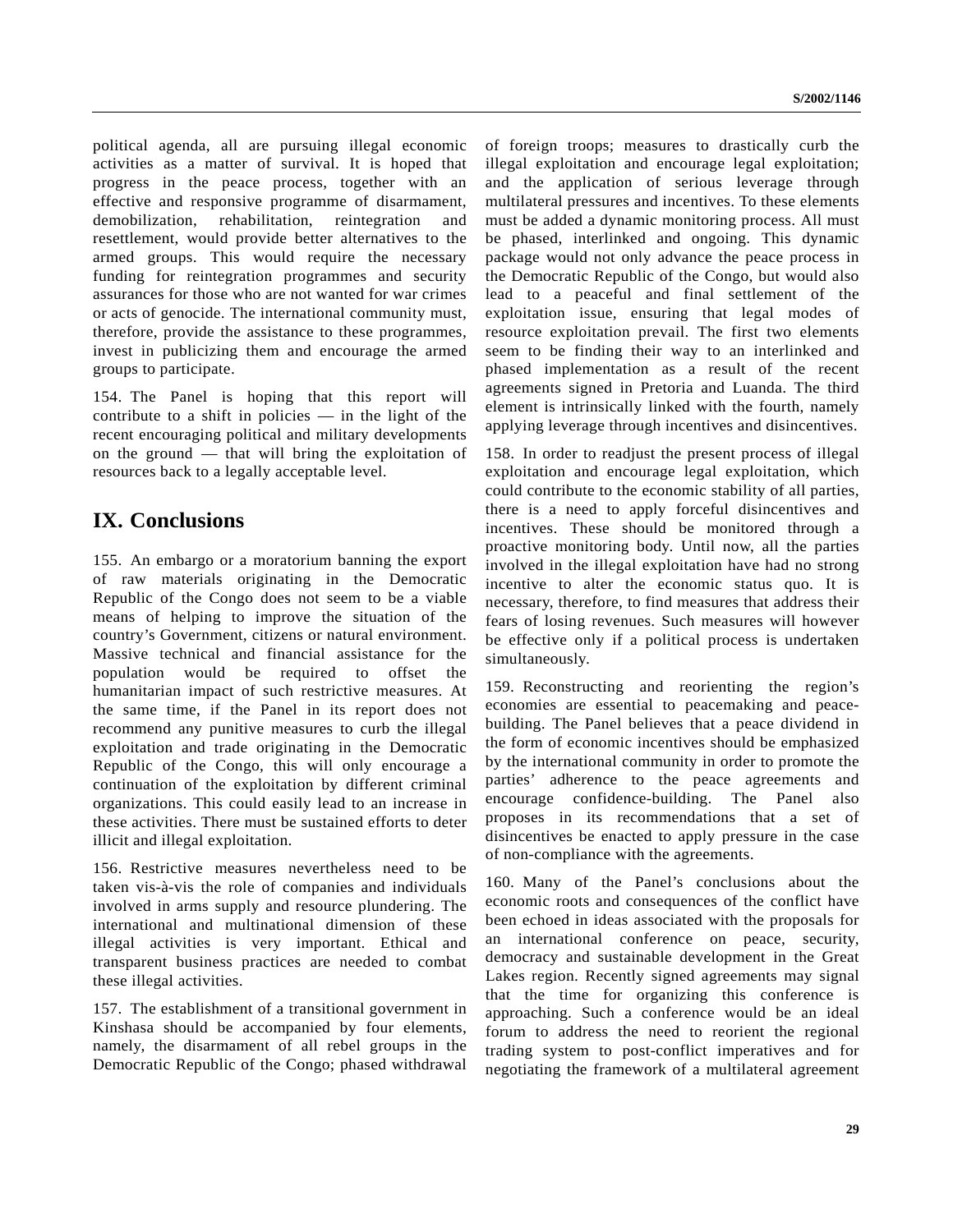to carry this out. This reorientation will require providing the incentives and means to promote regional economic integration, which would marginalize criminal and military-driven trade in favour of legitimate commercial development that is transparent and growth-oriented. Supporting regional economic integration could help to gradually draw the countries involved in the conflict closer and act as a barrier to future outbreaks of armed conflict.

# **X. Recommendations**

# **Peace dividend**

161. In the light of the new dynamic and progress created by the signing of the political and military agreements in Sun City, Pretoria and Luanda, the Panel believes that a set of agreements or initiatives on reconstruction and sustainable development are needed to address the economic dimension of the Lusaka peace process and provide incentives for continuing progress. The first set of initiatives could be for quick-disbursing aid for the Democratic Republic of the Congo and the other Great Lakes countries involved in the conflict, for reconstruction and rehabilitation programmes, aimed at creating jobs, rebuilding infrastructure and improving conditions for local populations, notably in the areas of education, health, water and sanitation.

162. Regional economic integration and trade could be the focus of an agreement or set of agreements that could emerge from discussions regionally, including at the international conference on peace, security and sustainable development. The international community, in particular the United Nations and the developed countries that have actively supported the signing of the recent agreements, can take a leading role in convening this conference.

# **Institutional reforms**

# **Capacity-building for the State institutions**

163. Reconstructing and reforming the State institutions of the Democratic Republic of the Congo, particularly the State's capacity to secure its territory and borders, is the counterpoint to the withdrawal of the foreign troops. The main purpose should be to enable the legitimate transitional government to control the country's natural resources and borders without foreign intervention.

164. A fast-track programme is needed to retrain and professionalize the entire national security apparatus, including military and intelligence, law enforcement and regulatory bodies, such as customs, revenue authority, immigration and natural resources agencies. This process will require extensive international aid and careful monitoring of progress over a sustained period. There is a need for multilateral and bilateral donors, together with international organizations, to coordinate their efforts, draw on best practices developed during other post-conflict transitions and encourage the participation of all sectors of Congolese society.

165. The priority areas for reform and the strengthening of national or central institutions would include:

- Combating the widespread criminalization in the Democratic Republic of the Congo
- Enhancing scrutiny and transparency
- Increasing accountability and ending the impunity enjoyed by high-ranking officials and various levels of civil servants
- Building regulatory capacity and controls
- Professionalizing institutions and their personnel, including ensuring their independence and neutrality
- Reforming customs and revenue administrations, such as the Office des douanes et accises and the Direction générale des recettes administratives, judiciaires, domaniales et de participations
- Building the capacity of ministries and specialized agencies related to natural resources such as the Centre d'évaluation, d'expertise et de certification des matières précieuses and the Institut congolais pour la conservation de la nature.

# **Promoting legitimate and accountable civil administrations in the eastern Democratic Republic of the Congo**

166. The Panel recommends that a comprehensive economic and social development programme in the eastern Democratic Republic of the Congo be set up to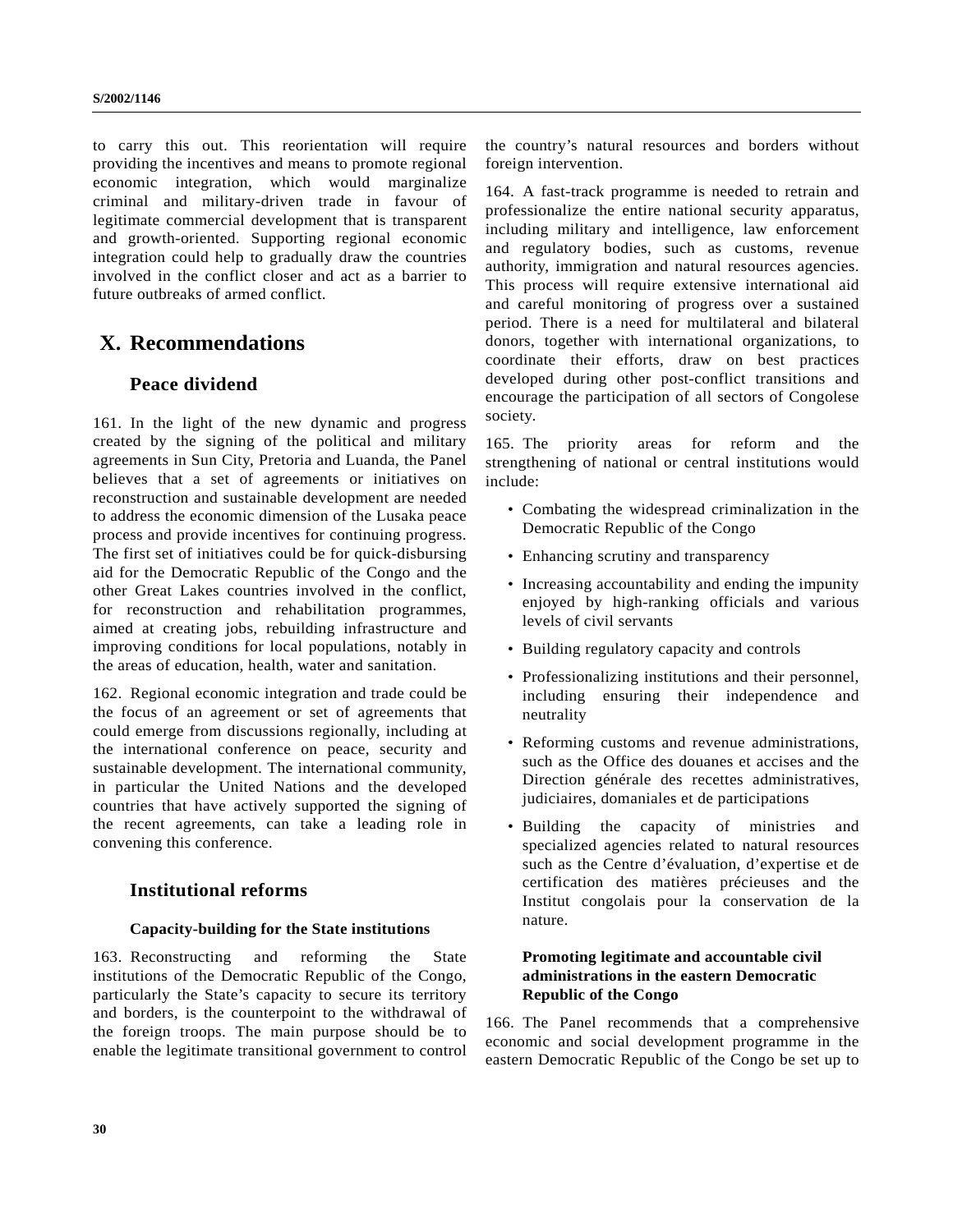assist a transition to a legitimate civilian administration with a capable security and law-enforcement apparatus. Such a programme may be partially financed from the substantial assistance commitments pledged by the European Union, the World Bank and the International Monetary Fund for post-conflict reconstruction in the Democratic Republic of the Congo.

# **Good governance in the Democratic Republic of the Congo and its compliance with peace agreements**

167. The Panel regards the quick disbursal of development assistance as essential to addressing the pressing social and economic needs of the Democratic Republic of the Congo. However, it also recommends that disbursal should be contingent on the adherence of the Government to the peace agreements it has signed with Rwanda and Uganda, its commitment to democratization and its progress in curbing the illegal exploitation of its natural resources.

#### **Reform of natural resource sectors**

168. Reforms of the mining and the forestry sectors should include the review of all concessions and contracts signed during both wars. The resolution adopted during the inter-Congolese dialogue, establishing a special commission to examine the validity of economic and financial agreements, could serve as the framework for this process. On the basis of the Panel's findings, this could also target all informal agreements on the awarding of concessions and the implementation of contracts. The international community, including the World Bank, the International Finance Corporation and UNDP, could collaborate closely with this commission and provide the support necessary for it to carry out its work in a thorough and objective manner. This could include expert advice and technical assistance, part of which could be focused on raising long-term international investment for the rehabilitation of the mining and forestry sectors and sustainable revenue generation.

# **Financial and technical measures**

169. In the event of non-compliance with the recently signed agreements, and the continuing illicit and illegal exploitation of the natural resources of the Democratic Republic of the Congo, the Panel recommends that a series of measures be taken against the concerned parties.

#### **Role of Governments**

170. The Governments of the countries where the individuals, companies and financial institutions that are systematically and actively involved in these activities are based should assume their share of the responsibility. The Governments have the power to regulate and sanction those individuals and entities. They could adapt their national legislation as needed to effectively investigate and prosecute the illegal traffickers. In addition, the OECD Guidelines offer a mechanism for bringing violations of them by business enterprises to the attention of home Governments, that is, Governments of the countries where the enterprises are registered. Governments with jurisdiction over these enterprises are complicit themselves when they do not take remedial measures.

#### **Reducing official development assistance**

171. The Panel's exchange of views with bilateral and multilateral organizations, as well as a review of applicable agreements such as the Cotonou Convention, indicates that there is ample justification for donors to respond to a Security Council resolution — which might be necessary — which would propose certain reductions in official aid to promote peace and good governance.

172. Measures should also be aimed at making aid disbursements to Burundi, Rwanda, Uganda and Zimbabwe conditional on their compliance with the relevant agreements in the Lusaka peace process and on verifiable measures taken to halt the illegal and illicit exploitation of the resources of the Democratic Republic of the Congo which can help to achieve multiple objectives. Non-compliance would automatically trigger a review and reduction of assistance programmes for those countries. It should be stipulated that reductions of aid disbursements are to be applied to institutional budget support, stabilization lending or project lending and not sector-specific allocations.

173. Implementation would proceed in three stages:

(a) A brief grace period to permit the verification of the compliance of all the parties to the conflict;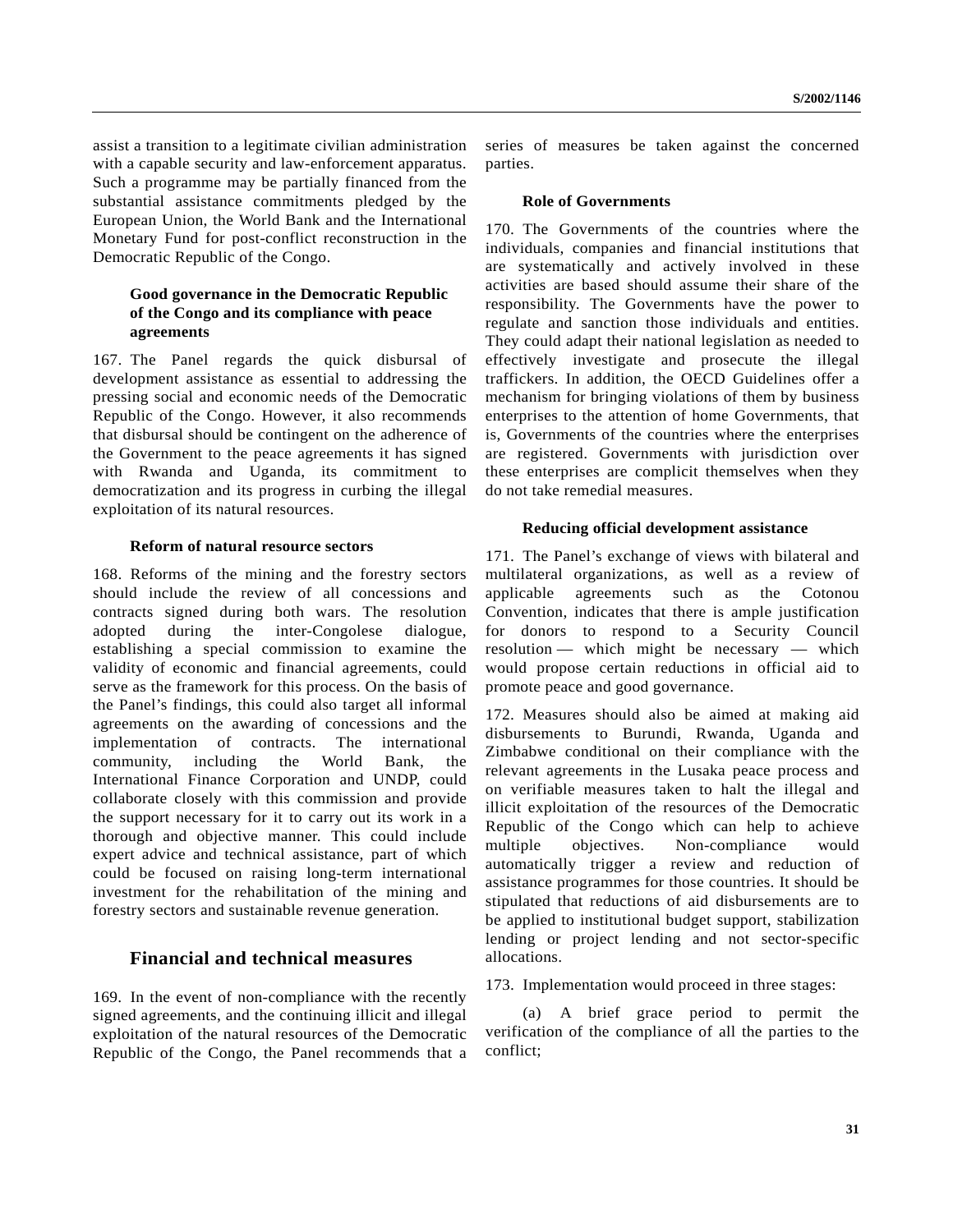(b) An initial period when aid disbursements are reduced by a modest percentage if the countries involved have not met withdrawal targets;

(c) A subsequent period during which the aid is proportionately reduced at regular increases at regular intervals unless troop withdrawals and compliance with the peace agreements meet the required standards.

# **Restrictions on business enterprises and individuals**

174. The Panel has compiled an extensive list of business enterprises and individuals whose involvement in the commercial activities of the three elite networks active in the Democratic Republic of the Congo is well documented. At this time it is however, focusing its recommendations regarding restrictive measures on only a small number of enterprises (annex I) and individuals (annex  $II$ ) — many of them cited in this report — as a result of the wealth of information and documentary evidence gathered on them by the Panel.

175. By contributing to the revenues of the elite networks, directly or indirectly, those companies and individuals contribute to the ongoing conflict and to human rights abuses. More specifically, those business enterprises are in violation of the OECD Guidelines for Multinational Enterprises. Therefore, the Panel recommends that the Security Council consider imposing certain restrictions on a selected number of business enterprises and individuals involved in criminal and illicit exploitation that are identified in this report. The list emphasizes the implication of foreign enterprises as well as nationals of the Democratic Republic of the Congo in the economic exploitation.

176. There could be a short grace period of four to five months before the restrictions set out below are applied, during which the targeted entities and individuals would have the opportunity to prove that they have ceased all involvement in the exploitation activities. The restrictive measures could include:

(a) Travel bans on selected individuals identified by the Panel;

(b) Freezing of the personal assets of persons involved in illegal exploitation;

(c) Barring selected companies and individuals from accessing banking facilities and other financial institutions and from receiving funding or establishing a partnership or other commercial relations with international financial institutions.

# **Adherence of business enterprises to the OECD Guidelines**

177. The Panel has drafted another list of business enterprises (annex III) which, in the view of the Panel, are in violation of the OECD Guidelines for Multinational Enterprises. Countries which are signatories to those Guidelines and other countries are morally obliged to ensure that their business enterprises adhere to and act on the Guidelines.

178. The OECD Guidelines outline a procedure for bringing violations of the Guidelines to the attention of the Governments of the States where the business enterprises are registered. Home Governments have the obligation to ensure that enterprises in their jurisdiction do not abuse principles of conduct that they have adopted as a matter of law. They are complicit when they do not take remedial measures. The monitoring body, as described below, will contribute to implementing these procedures by verifying and updating its list of business enterprises in violation of the OECD Guidelines and transmitting evidence of those violations to the OECD National Contact Points in the home Governments of the enterprises.

## **Transit trade and regional organizations**

179. To promote post-conflict peace-building programmes, the Panel recommends that the international community support the following confidence-building measures:

(a) Encouraging the East African Community, composed of Kenya, Uganda and the United Republic of Tanzania, to include Rwanda and Burundi in its membership;

(b) Helping to re-establish historical and legal trading patterns, for example by reopening the Northern Corridor transit route to legal trade among the Democratic Republic of the Congo, Burundi, Rwanda, Uganda and Kenya;

(c) Assisting the relevant African regional trade organizations to improve their customs and trade monitoring mechanisms. These might include juxtaposed border control facilities, harmonization of controls to promote the system and use of certificates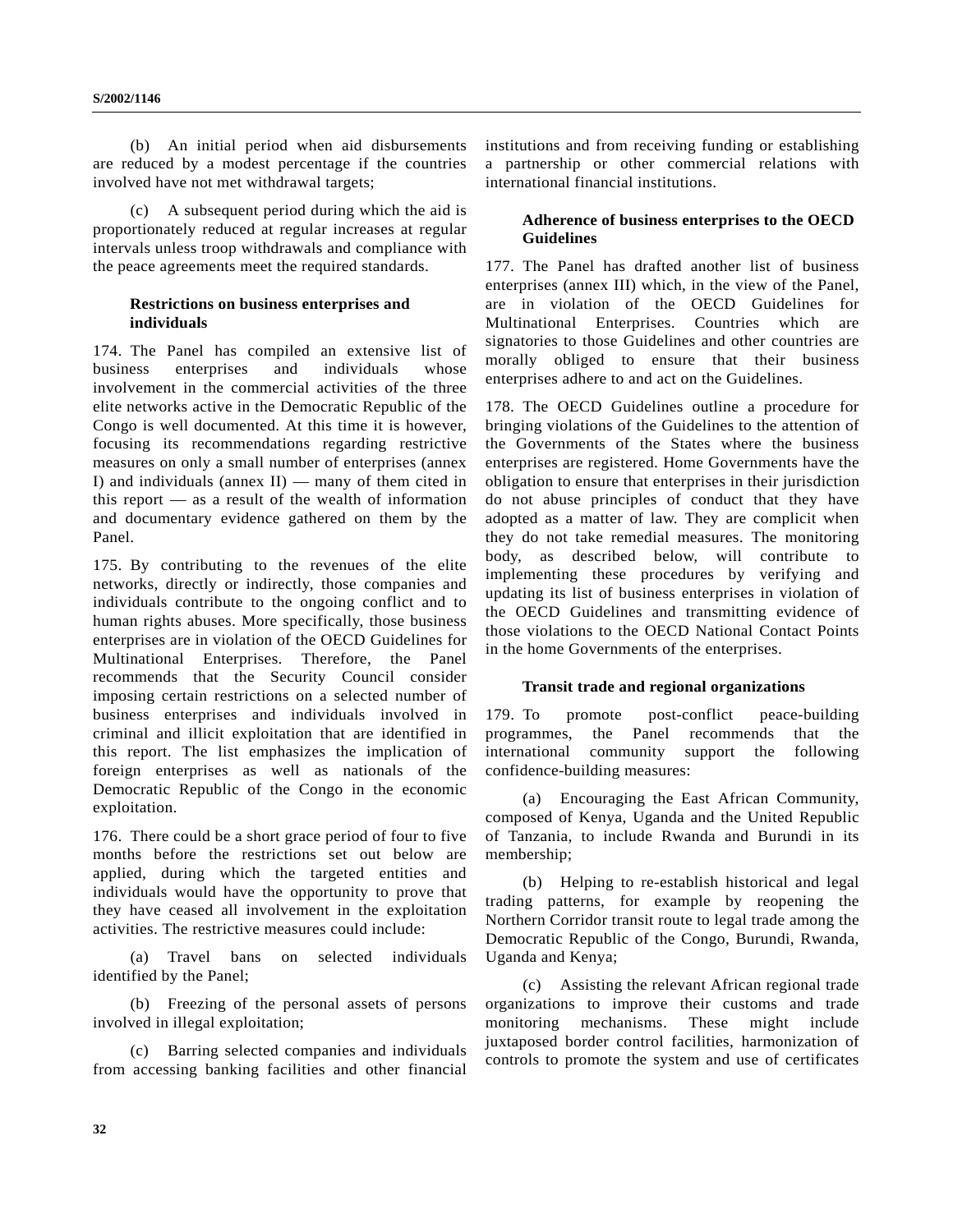of origin and destination, and assistance in developing national legislation for monitoring financial flows related to trade;

(d) Improving air traffic control services in the Great Lakes region. The Technical Cooperation Programme of ICAO can provide assistance to States in the region that need to improve their air traffic control service.

#### **Regulating commodity trade from conflict areas**

180. Specialized industry organizations such as the Tantalum Niobium International Study Centre, the International Gold Council and the International Coffee Federation could be requested, in cooperation with the United Nations Conference on Trade and Development, to monitor trade in commodities from conflict areas. This would result in a reliable body of data that includes information relating to the evacuation of commodities, transit routes through neighbouring countries and information on end-users and their operations. The data produced could be the basis of industry policing of those individuals, companies and financial institutions that trade in commodities from conflict areas. The data could also serve in the event that a moratorium is called for on the illegal trade in commodities originating in the Democratic Republic of the Congo, such as coltan.

## **Kimberley Process**

181. All Member States where trade in rough diamonds is being carried out should join the Kimberley Process. Universal participation will make the Kimberley Process a more effective instrument.

182. Diamond-producing countries should apply internal controls from extraction to exportation. Consideration should be given to establishing a set of internationally agreed upon standards for this process. A specialized enforcement organization within each member country needs to be formed that has the authority, knowledge and specialized training necessary to ensure the effectiveness of the Kimberley Process.

183. A permanently staffed secretariat should be created with the responsibility of coordinating the implementation of the Kimberley Process.

## **Protecting timber and forestry products**

184. The Panel recommends that Member States actively support the efforts by intergovernmental and non-governmental organizations at both the international and regional levels to halt illegal logging and to develop an international definition of "conflict timber".

# **Trade in endangered species**

185. Trade involving endangered species of wild fauna and flora taken from protected areas of the eastern Democratic Republic of the Congo is another activity in which elements of the criminal networks are engaged. Member States are asked to support the Task Force established under the Lusaka Agreement on Cooperative Enforcement Operations Directed at Illegal Trade in Wild Fauna and Flora by (a) strengthening their national legislation to reinforce the powers of investigation and prosecution of the Task Force's personnel and (b) ensuring that their National Bureaus, established under that Agreement, intensify their investigations into the criminal traffic in endangered species of wild animals and plants as outlined by CITES.

# **Monitoring process**

186. There is a need for a monitoring process that continues to scrutinize the situation in the Great Lakes region to ensure that exploitation activities are significantly curbed. A monitoring body, which the Security Council may consider establishing, could report to the Security Council on a regular basis on its findings, including recommendations about further action to halt activities that violate the Council's decisions. The Panel's expertise could be helpful in this regard.

187. The monitoring body could report to the Security Council on any State or company that might be involved in the illegal exploitation of natural resources. The monitoring body could recommend to the Council that major multilateral institutions and bilateral donors review and reduce the financial assistance programmes of any State found to be involved in these illegal activities. It could recommend to the Council that any company found to be implicated in the illegal economic exploitation be added to or kept on the list of those enterprises subject to financial and travel restrictions.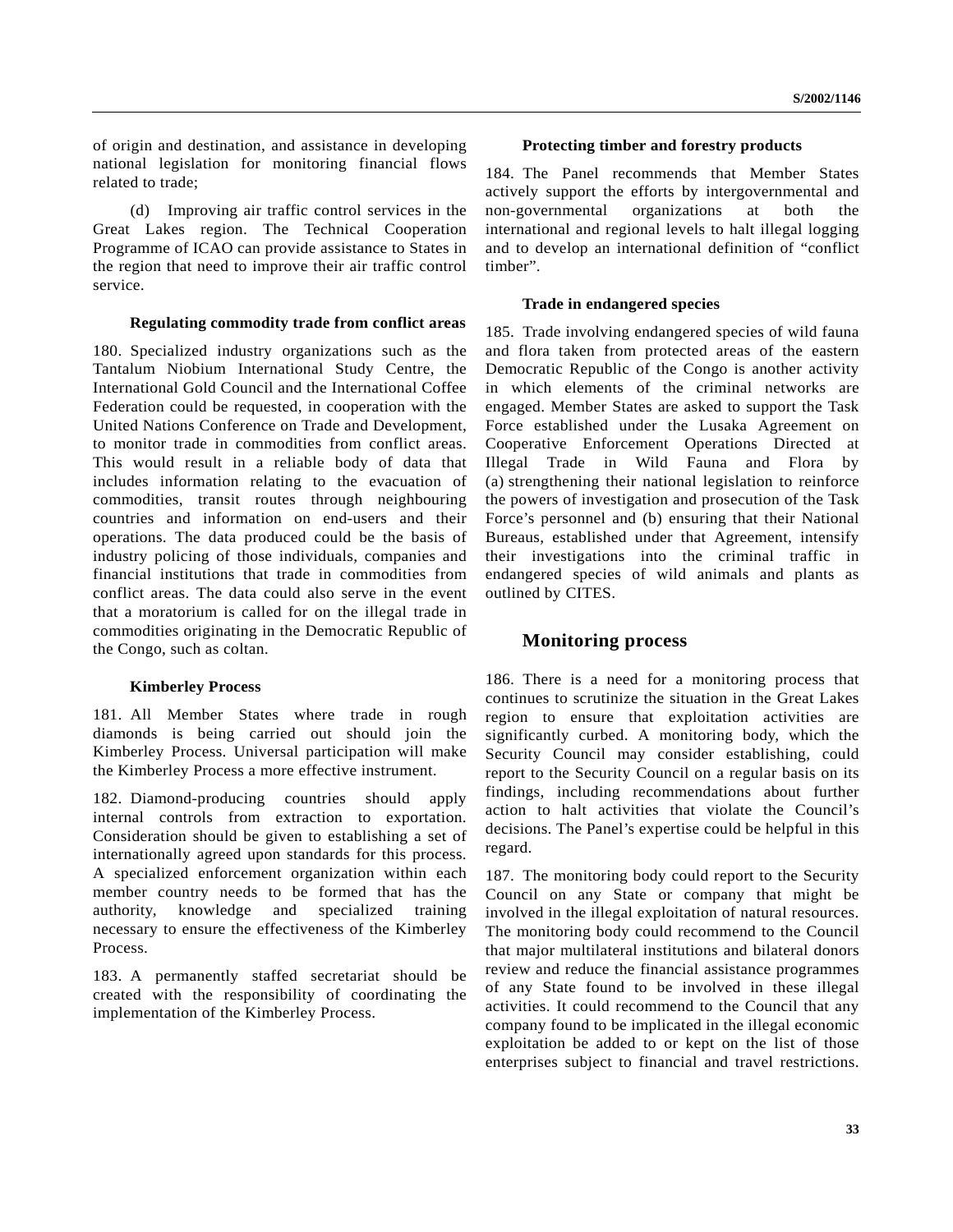In addition, the monitoring body could collaborate closely with national officials, including from the Central Bank of the Democratic Republic of the Congo, the Office des douanes et accises (customs administration) and the Direction générale des recettes administratives, judiciaires, domaniales et de participations (revenue administration), the Ministry of Mines and Hyrdocarbons, the State mining enterprises and private mining and mineral companies, in order to update information on how capacity-building and reforms are affecting the exploitation activities. In carrying out these tasks, the monitoring body could coordinate with the international financial institutions, the African Union, and the Economic Commission for Africa.

188. The Panel would also recommend that the monitoring body, with the adequate expertise and resources, track the following:

(a) Possible reductions in the level of illegal exploitation;

(b) The implementation of possible travel bans and the freezing of assets;

(c) Ongoing investigations into the illicit commerce in minerals, timber and endangered species of fauna and flora. The monitoring body could also collaborate further on some of these investigations;

(d) The sectors of the economy that have been affected by the exploitation activities;

(e) The impact on the humanitarian situation in the Democratic Republic of the Congo and the region;

(f) The reduction in violent conflict and the maintenance of civil order in the eastern Democratic Republic of the Congo, as well as the viability of local administrations and institutions related to the mandate of the monitoring body which might be adopted by the Council.

> (*Signed*) Mahmoud **Kassem** Chairman (*Signed*) Jim **Freedman** (*Signed*) Mel **Holt** (*Signed*) Bruno **Schiemsky** (*Signed*) Moustapha **Tall** (*Signed*) Patrick **Smith**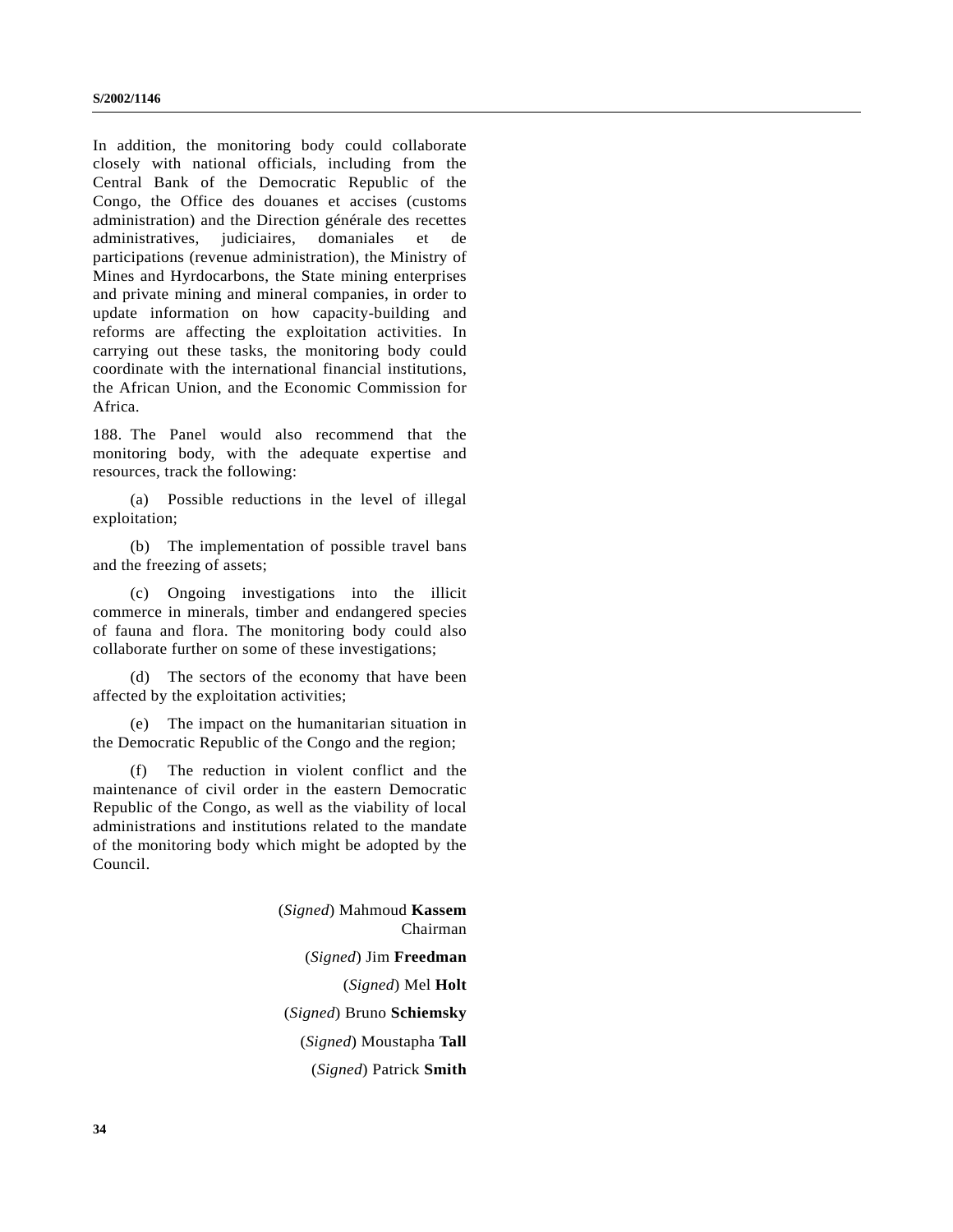# **Annex I**

# **Companies on which the Panel recommends the placing of financial restrictions**

|    | Name                                                        | Address                          | <b>Business</b>                                            | Principal officers                                | Comment         |
|----|-------------------------------------------------------------|----------------------------------|------------------------------------------------------------|---------------------------------------------------|-----------------|
| 1  | <b>AHMAD DIAMOND</b><br><b>CORPORATION</b>                  | <b>ANTWERP</b><br><b>BELGIUM</b> | Diamond<br>trading                                         | Mr. AHMAD Imad                                    |                 |
| 2  | <b>ASA DIAM</b>                                             | <b>ANTWERP</b><br><b>BELGIUM</b> | Diamond<br>trading                                         | Mr. AHMAD Ali Said                                |                 |
| 3  | <b>BUKAVU AVIATION</b><br><b>TRANSPORT</b>                  | <b>DRC</b>                       | Airline<br>company                                         | Mr. BOUT Victor                                   |                 |
| 4  | <b>BUSINESS AIR</b><br><b>SERVICE</b>                       | <b>DRC</b>                       | Airline<br>company                                         | Mr. BOUT Victor                                   |                 |
| 5  | COMIEX-CONGO                                                | <b>KINSHASA</b><br><b>DRC</b>    |                                                            | Mr. KABASELE<br><b>TSHINEU Frederic</b>           |                 |
| 6  | CONGO HOLDING<br><b>DEVELOPMENT</b><br><b>COMPANY</b>       | <b>DRC</b>                       | Trading and<br>exploitation of<br>natural<br>resources DRC | Mr. Félicien<br><b>RUCHACHA</b><br><b>BIKUMU</b>  |                 |
|    |                                                             |                                  |                                                            | Mrs. Gertrude<br><b>KITEMBO</b>                   |                 |
| 7  | <b>CONMET</b>                                               | <b>UGANDA</b> and<br><b>DRC</b>  | Coltan trading                                             | Mr. Salim Saleh                                   |                 |
|    |                                                             |                                  |                                                            | Mr. and Mrs.<br><b>PISKUNOV</b>                   |                 |
| 8  | <b>COSLEG</b>                                               | ZIM and DRC                      | Joint-venture<br><b>COMIEX</b> and<br><b>OSLEG</b>         | Mr. KABASELE<br>TSHINEU Frédéric                  |                 |
|    |                                                             |                                  |                                                            | <b>ZVINAVASHE Gava</b><br><b>MUSUNGWA Vitalis</b> |                 |
| 9  | <b>EAGLE WINGS</b>                                          | PO BOX 6355                      | Exploitation                                               | Mr. Alfred RWIGEMA                                | Tel:            |
|    | <b>RESOURCES</b><br><b>INTERNATIONAL</b>                    | Kigali, Rwanda                   | coltan from<br>the DRC                                     | Mr. Anthony<br><b>MARINUS</b>                     | $+250.51.17.25$ |
|    |                                                             |                                  |                                                            | Mr. Ronald S.<br><b>SMIERCIAK</b>                 |                 |
| 10 | <b>ENTERPRISE</b><br><b>GENERAL MALTA</b><br><b>FORREST</b> |                                  | Exploitation<br>Cobalt,<br>Copper in<br><b>DRC</b>         | Mr. George FORREST                                |                 |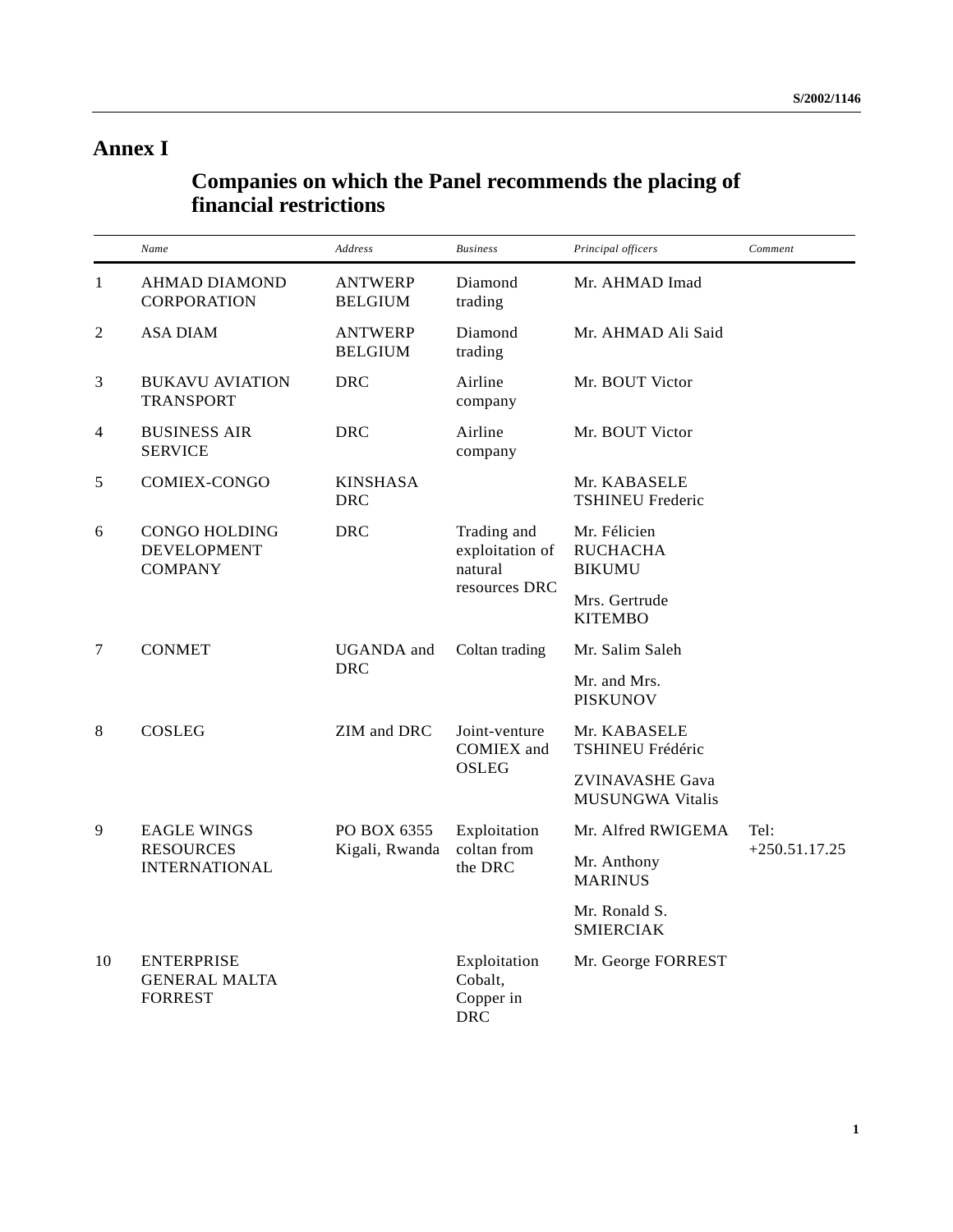|    | Name                                                                  | <b>Address</b>                                                             | <b>Business</b>                                        | Principal officers                                       | Comment                   |
|----|-----------------------------------------------------------------------|----------------------------------------------------------------------------|--------------------------------------------------------|----------------------------------------------------------|---------------------------|
| 11 | <b>EXACO</b>                                                          |                                                                            | Exploitation<br>Cobalt,<br>Copper in the<br><b>DRC</b> |                                                          |                           |
| 12 | <b>GREAT LAKES</b><br><b>GENERAL TRADE</b>                            | BP 3737<br>KIGALI,                                                         | Mineral<br>trading                                     | Maj Dan MUNYUZA                                          | Tel/Fax:<br>$+250.78.792$ |
|    |                                                                       | <b>RWANDA</b>                                                              |                                                        | Mr. E. GATETE                                            |                           |
|    |                                                                       |                                                                            |                                                        | Mr. Steven K.<br><b>AKHIMANZI</b>                        |                           |
| 13 | <b>GREAT LAKES</b><br><b>METALS</b>                                   | Kigali, Rwanda                                                             | Mineral<br>trading                                     |                                                          |                           |
| 14 | <b>GROUP GEORGE</b><br><b>FORREST</b>                                 |                                                                            | Exploitation<br>Cobalt and<br>Copper                   | Mr. George FORREST                                       |                           |
| 15 | <b>MINERALS BUSINESS</b><br><b>COMPANY</b>                            | <b>Boulevard Du</b><br>30 Juin,<br>Immeuble ex-<br>SCIBE,<br>Kinshasa, DRC | Mineral<br>trading                                     | Mr. KABASELE<br><b>TSHINEU Frederic</b>                  |                           |
|    |                                                                       |                                                                            |                                                        | Lt General<br>ZVINAVASHE Gava<br>Musungwa Vitalis        |                           |
|    |                                                                       |                                                                            |                                                        | Mr. Charles<br><b>DAURAMANZI</b>                         |                           |
| 16 | <b>OKAPI AIR</b>                                                      | Uganda                                                                     | Airline                                                | Mr. BOUT Victor                                          |                           |
|    | <b>ODESSA AIR</b>                                                     |                                                                            | company                                                |                                                          |                           |
| 17 | <b>OPERATION</b><br><b>SOVEREIGN</b><br>LEGITIMACY (OSLEG)<br>Pvt Ltd | Harare,<br>Zimbabwe                                                        | Commercial<br>interests ZIM<br>in DRC                  | Lt General<br><b>ZVINAVASHE Gava</b><br>Musungwa Vitalis |                           |
| 18 | ORYX NATURAL<br><b>RESOURCES</b>                                      | <b>DRC</b>                                                                 | Diamond<br>exploitation in<br>the DRC                  | Mr. AL-SHANFARI<br>Thamer Said Ahmed                     |                           |
| 19 | <b>RWANDA ALLIED</b>                                                  | Kigali, Rwanda                                                             | Mineral                                                | Mr. Hadji OMARI                                          |                           |
|    | <b>PARTNERS</b>                                                       |                                                                            | trading                                                | Mr. Simba MANASE                                         |                           |
| 20 | <b>RWANDA METALS</b>                                                  | Kigali, Rwanda                                                             | Mineral<br>trading                                     |                                                          |                           |
| 21 | SARACEN UGANDA<br>Ltd                                                 | Uganda                                                                     | Security<br>Company                                    | Lt General (Rtd) Salim<br>Saleh                          |                           |
|    |                                                                       |                                                                            |                                                        | Mr. Heckie HORN                                          |                           |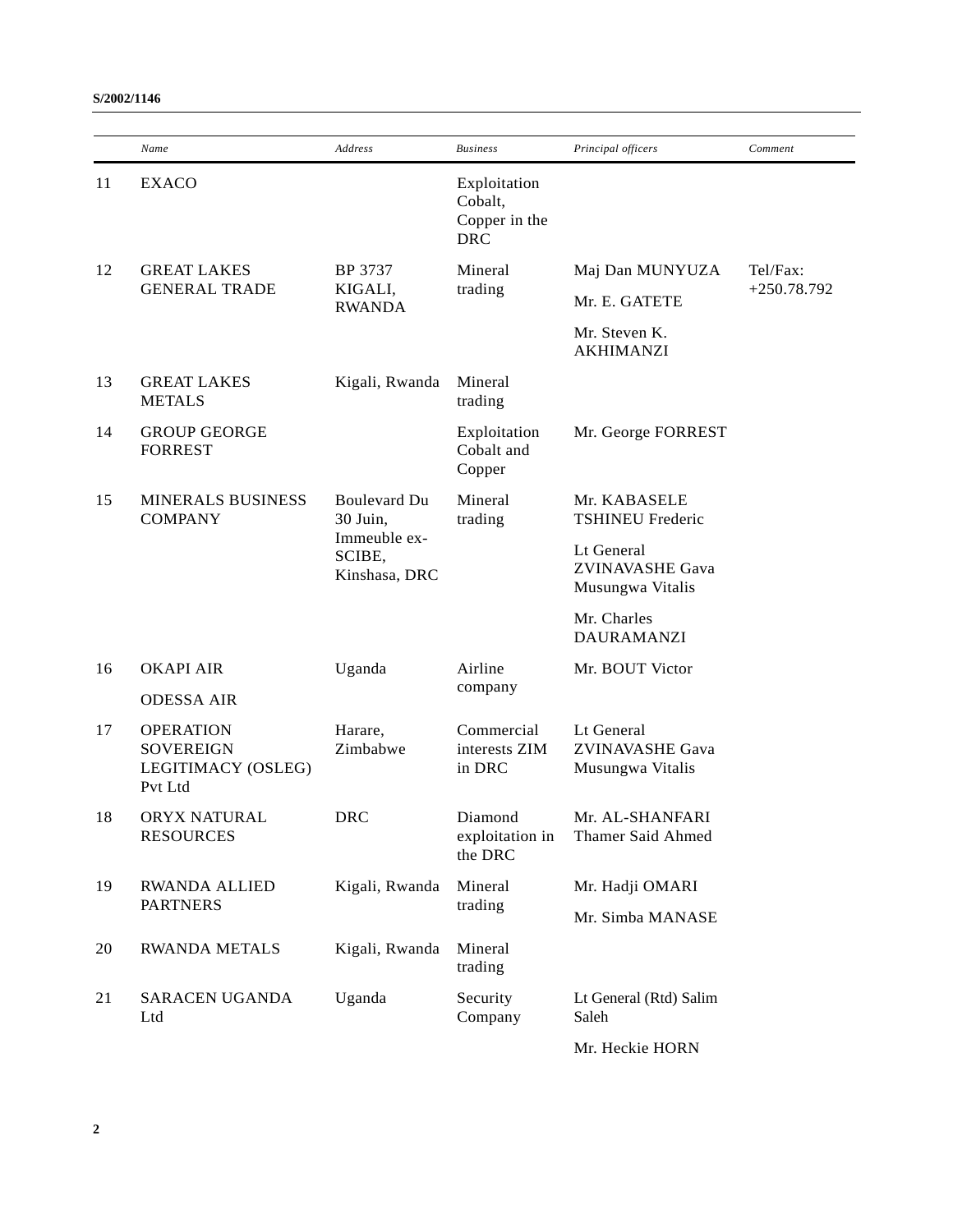|    | Name                                            | <b>Address</b>                   | <b>Business</b>                            | Principal officers                   | Comment |
|----|-------------------------------------------------|----------------------------------|--------------------------------------------|--------------------------------------|---------|
| 22 | <b>SIERRA GEM</b>                               | <b>ANTWERP</b>                   | Diamond                                    | Mr. AHMAD Said Ali                   |         |
|    | <b>DIAMONDS</b>                                 | <b>BELGIUM</b>                   | trading                                    | Mr. AHMAD Hassan                     |         |
|    |                                                 |                                  |                                            | Mr. AHMAD Nazem                      |         |
| 23 | <b>TANDAN GROUP</b>                             | <b>SOUTH</b><br><b>AFRICA</b>    | Holding                                    | Mr. Niko SHEFER                      |         |
| 24 | <b>THORNTREE</b><br><b>INDUSTRIES</b> (Pvt) Ltd |                                  | Provides<br>capital to<br><b>MBC</b>       | Mr. Niko SHEFER                      |         |
| 25 | <b>TREMALT Ltd</b>                              |                                  | Exploitation<br>cobalt and<br>copper       | Mr. John Arnold<br><b>BREDENKAMP</b> |         |
| 26 | <b>TRINITY INVESTMENT</b><br><b>GROUP</b>       | DRC and<br><b>UGANDA</b>         | Exploitation<br>resources and<br>tax fraud | Mr. NGOLA Sam                        |         |
|    |                                                 |                                  |                                            | <b>General KAZINI</b>                |         |
| 27 | <b>TRIPLE A DIAMONDS</b>                        | <b>ANTWERP</b><br><b>BELGIUM</b> | Diamond<br>trading                         | Mr. AHMAD Moussa<br>Ahmad            |         |
|    |                                                 |                                  |                                            | Mr. AHMAD Ahmad<br>Ali               |         |
| 28 | <b>TRISTAR</b>                                  | Kigali, Rwanda                   | <b>Holding FPR</b>                         |                                      |         |
| 29 | <b>VICTORIA GROUP</b>                           | DRC and<br><b>UGANDA</b>         | Exploitation<br>resources and<br>tax fraud | Lt General (Rtd) Salim<br>Saleh      |         |
|    |                                                 |                                  |                                            | Mr. KHANAFER<br>Nahim                |         |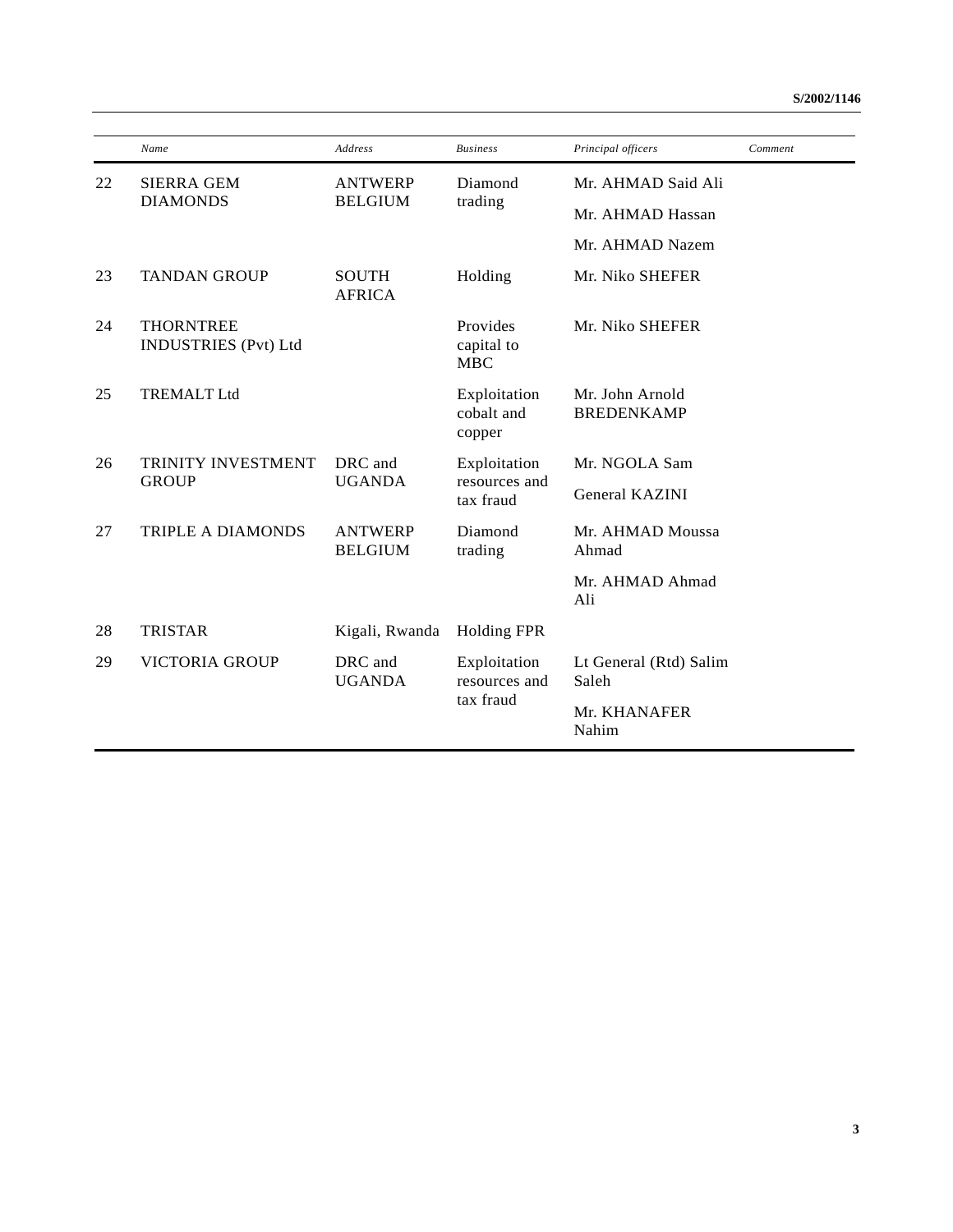# **Annex II**

# **Persons for whom the Panel recommends a travel ban and financial restrictions**

|                | Last name                         | First name           | Alias                                                   | Date of birth | Passport<br>number | Designation                                                                     |
|----------------|-----------------------------------|----------------------|---------------------------------------------------------|---------------|--------------------|---------------------------------------------------------------------------------|
| $\mathbf{1}$   | <b>AHMAD</b>                      | Ali Said             |                                                         | 01.03.1959    |                    | Businessman                                                                     |
| $\mathfrak{2}$ | <b>AHMAD</b>                      | Ahmad Ali            |                                                         | 01.01.1929    |                    |                                                                                 |
| 3              | <b>AHMAD</b>                      | Imad                 |                                                         |               |                    | Businessman                                                                     |
| 4              | <b>AHMAD</b>                      | Said Ali             |                                                         | 09.04.1935    |                    | Businessman                                                                     |
| 5              | <b>AHMAD</b>                      | Hassan               |                                                         | 21.05.1957    |                    | Businessman                                                                     |
| 6              | <b>AHMAD</b>                      | Moussa Ahmad         |                                                         |               |                    |                                                                                 |
| 7              | <b>AHMAD</b>                      | Nazem                |                                                         | 05.01.1965    |                    | <b>Businessman</b>                                                              |
| 8              | <b>AKHIMANZA</b>                  | Steven K.            |                                                         |               |                    | Businessman                                                                     |
| 9              | <b>AL-SHANFARI</b>                | Thamer Said Ahmed    |                                                         | 03.01.1968    | 00000999<br>(Oman) | Chairman & Managing<br>Director ORYX Group and<br><b>ORYX Natural Resources</b> |
| 10             | <b>BOUT</b>                       | Victor Anatoljevitch | BUTT,                                                   | 13.01.1967    | 21N0532664         | Dealer and transporter of                                                       |
|                |                                   |                      | BONT,<br>BUTTE,<br>BOUTOV,<br><b>SERGITOV</b><br>Vitali | <sub>or</sub> | 29N0006765         | weapons and minerals                                                            |
|                |                                   |                      |                                                         | ???           | 21N0532664         |                                                                                 |
|                |                                   |                      |                                                         |               | 21N0557148         |                                                                                 |
|                |                                   |                      |                                                         |               | 44N3570350         |                                                                                 |
| 11             | <b>BREDENKAMP</b>                 | John Arnold          |                                                         | 11.08.1940    |                    | Businessman                                                                     |
| 12             | <b>BURUNDI</b>                    |                      |                                                         |               |                    | Colonel UPDF                                                                    |
| 13             | <b>DAURAMANZI</b>                 | Charles              |                                                         |               |                    | Shareholder MBC                                                                 |
| 14             | <b>ENGOLA</b>                     | Sam                  |                                                         |               |                    | Businessman                                                                     |
| 15             | <b>FORREST</b>                    | George A.            |                                                         |               |                    | Businessman                                                                     |
| 16             | <b>GATETE</b>                     | Edward               |                                                         |               |                    | Officer RPA; Operation<br>Congo Desk                                            |
| 17             | <b>HORN</b>                       | Heckie               |                                                         |               |                    | Manager Saracen Uganda<br>Ltd                                                   |
| 18             | <b>KABANDA</b>                    | Emmanuel             |                                                         |               |                    | Officer RPA; Operation<br>Congo Desk                                            |
| 19             | <b>KABAREBE</b>                   | James                |                                                         |               |                    | Chief of Staff RPA; Former<br>Chief of Staff DRC; in<br>charge of Congo Desk    |
| 20             | <b>KABASELE</b><br><b>TSHINEU</b> | Frédéric             |                                                         |               |                    | Manager COMIEX,<br>representative of COSLEG                                     |
| 21             | <b>KALUME</b><br><b>NUMBI</b>     | Denis                |                                                         |               |                    | General, shareholder SENGA<br><b>SENGA</b>                                      |
| 22             | <b>KARIM</b>                      | Peter                |                                                         |               |                    | Officer UPDF                                                                    |
| 23             | <b>KATUMBA</b><br>MWANKE          | Augustin             |                                                         |               |                    | Minister of Presidency, DRC                                                     |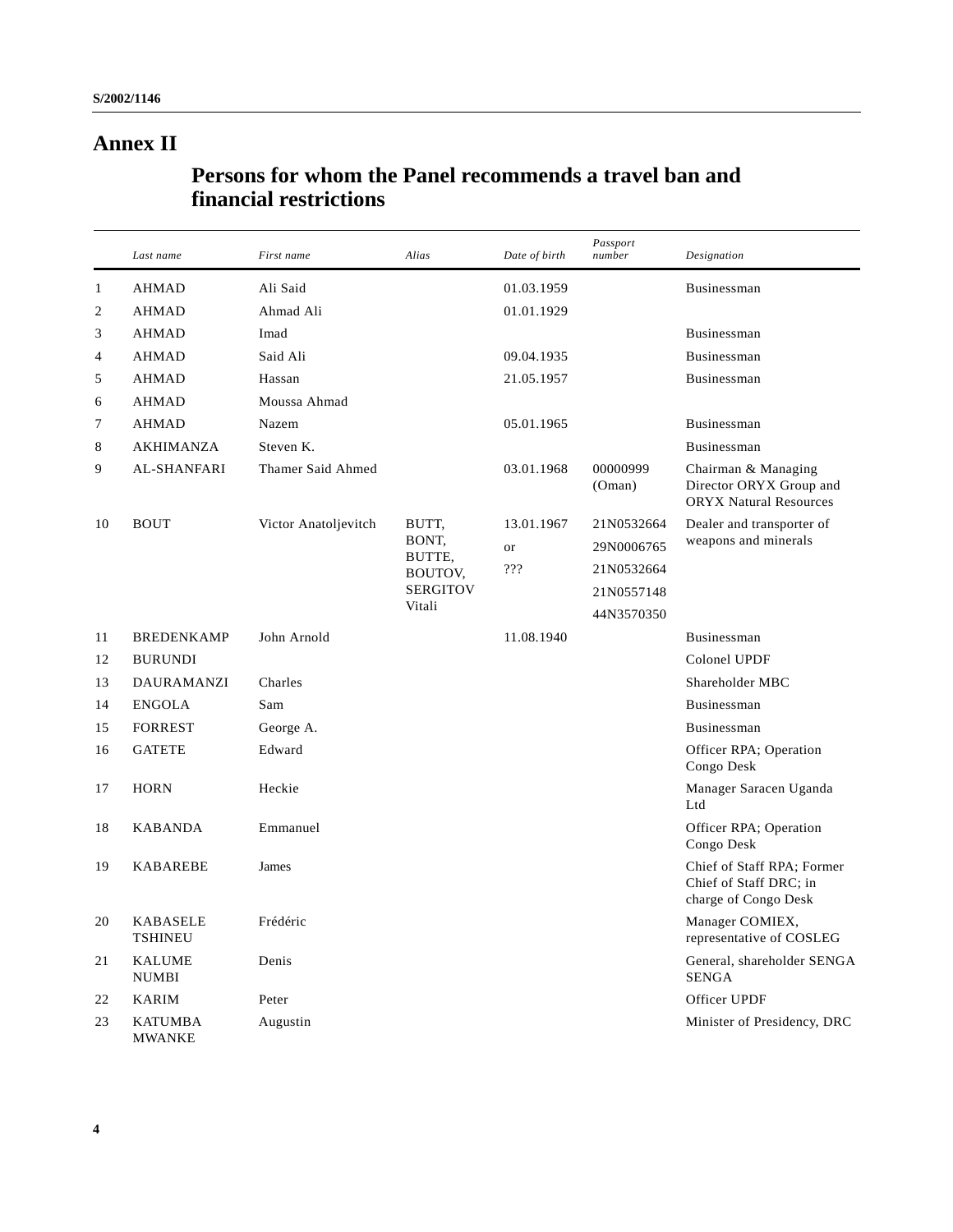|    | Last name                           | First name   | Alias                        | Date of birth | Passport<br>number | Designation                                                                |
|----|-------------------------------------|--------------|------------------------------|---------------|--------------------|----------------------------------------------------------------------------|
| 24 | <b>KAZADI</b><br><b>NYEMBWE</b>     | Didier       |                              |               |                    | Director Agence National de<br>Renseignements DRC                          |
| 25 | <b>KAZINI</b>                       | James        |                              |               |                    | Chief of Staff, Maj. General<br><b>UPDF</b>                                |
| 26 | <b>KHANAFER</b>                     | Nahim        |                              |               |                    | Businessman                                                                |
| 27 | <b>KIBASSA</b><br><b>MALIBA</b>     |              |                              |               |                    | Politician, former Minister of<br>Mines, shareholder SENGA<br><b>SENGA</b> |
| 28 | <b>KITEMBO</b>                      | Gertrude     |                              |               |                    | Businesswoman                                                              |
| 29 | <b>KONGOLO</b>                      | Mwenze       |                              |               |                    | Minister DRC, shareholder<br><b>SENGA SENGA</b>                            |
| 30 | <b>MANASE SIMBA</b>                 |              |                              |               |                    | Businessman                                                                |
| 31 | MAWAPANGA                           | Mwana Nanga  |                              |               |                    | Ambassador DRC in Harare                                                   |
| 32 | <b>MAYOMBO</b>                      | Nobel        |                              |               |                    | Chief Military Intelligence<br>(CMI) in Uganda                             |
| 33 | <b>MNANGAGWA</b><br><b>DAMBUDZO</b> | Emmerson     |                              |               |                    | Speaker of Parliament<br>ZIMBABWE                                          |
| 34 | MOYO                                | Mike         |                              |               |                    | Wing Commander ZDF                                                         |
| 35 | MOYO                                | Sibusio      |                              |               |                    | Bd-Gen (Rtd) ZDF                                                           |
| 36 | <b>MUAMBA NOZI</b>                  | Richard      | <b>MWAMBA</b><br><b>NOZY</b> |               |                    | Congolese diamond trader;<br>Counterfeiter                                 |
| 37 | MUNYUZA                             | Dan          |                              |               |                    | Colonel RPA; In charge of<br>security DRC (96-98)                          |
| 38 | <b>MWENZE</b><br><b>KONGOLO</b>     |              |                              |               |                    | Minister National Security,<br><b>DRC</b>                                  |
| 39 | <b>NUMBI</b><br><b>KALUME</b>       | Denis        |                              |               |                    | Minister of Planning and<br><b>Reconstruction DRC</b>                      |
| 40 | <b>NZIZA</b>                        | Jack         |                              |               |                    | Officer RPA                                                                |
| 41 | OKOTO<br><b>LOLAKOMBE</b>           | Jean-Charles |                              |               |                    | PDG MIBA                                                                   |
| 42 | <b>OMARI HADJI</b>                  |              |                              |               |                    | <b>Businessman</b>                                                         |
| 43 | <b>OTAFIRE</b><br><b>KAHINDA</b>    |              |                              |               |                    | Colonel UPDF                                                               |
| 44 | <b>MARINUS</b>                      | Anthony      |                              |               |                    | Manager Eagle Wings                                                        |
| 45 | <b>PISKUNOV</b>                     | Anatol       |                              |               |                    | Businessman                                                                |
| 46 | <b>PISKUNOVA</b>                    | Valentina    |                              |               |                    | Businesswoman                                                              |
| 47 | <b>RUCHACHA</b><br><b>BIKUMU</b>    | Felicien     |                              |               |                    | Businessman                                                                |
| 48 | <b>RUPRAH</b>                       | Sanjivan     | Samir Nasr                   | 09.08.1966    | D-001829-00        | Businessman                                                                |
|    |                                     |              | Medhi Khan                   |               |                    |                                                                            |
| 49 | RWIGEMA                             | Alfred       |                              |               |                    | Manager Eagle Wings                                                        |
| 50 | <b>SALIM SALEH</b>                  |              | <b>AKANDWA</b><br>NAHO Caleb |               |                    | Lt General (Ret.) UPDF                                                     |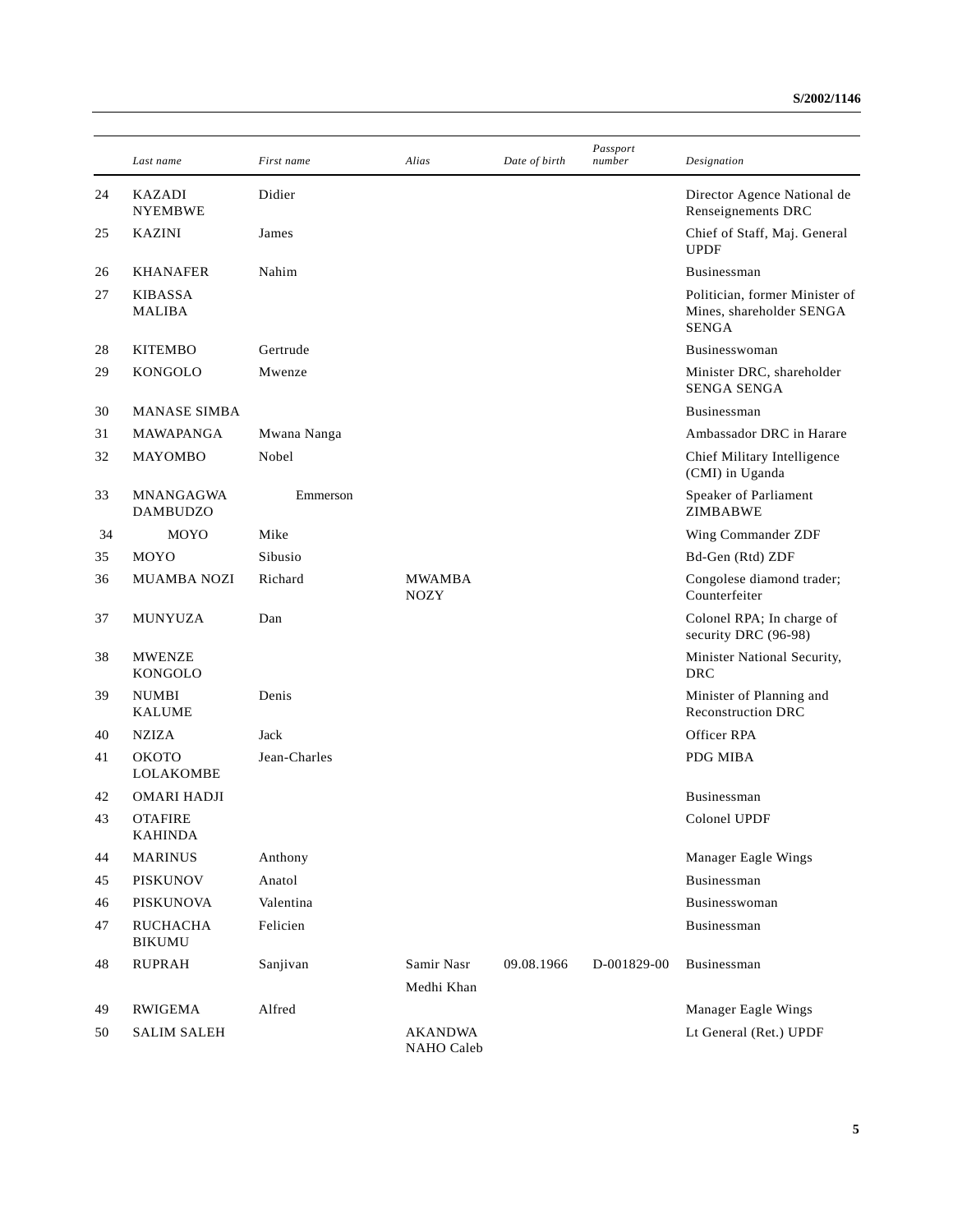|    | Last name                                           | First name | Alias       | Date of birth | Passport<br>number                         | Designation                                        |
|----|-----------------------------------------------------|------------|-------------|---------------|--------------------------------------------|----------------------------------------------------|
| 51 | <b>SHEFER</b>                                       | Niko       | <b>Nico</b> | 25.12.1950    | 7616225<br>(Israel)<br>6651101<br>(Israel) | <b>Businessman</b>                                 |
| 52 | <b>SMIERCIAK</b>                                    | Ronald S.  |             |               |                                            | Manager Eagle Wings                                |
| 53 | YUMBA MONGA                                         |            |             |               |                                            | Manager GECAMINES                                  |
| 54 | <b>ZVINAVASHE</b><br><b>GAVA</b><br><b>MUSUNGWA</b> | Vitalis    |             |               |                                            | Lt General ZDF, Rep. of<br>COSLEG, shareholder MBC |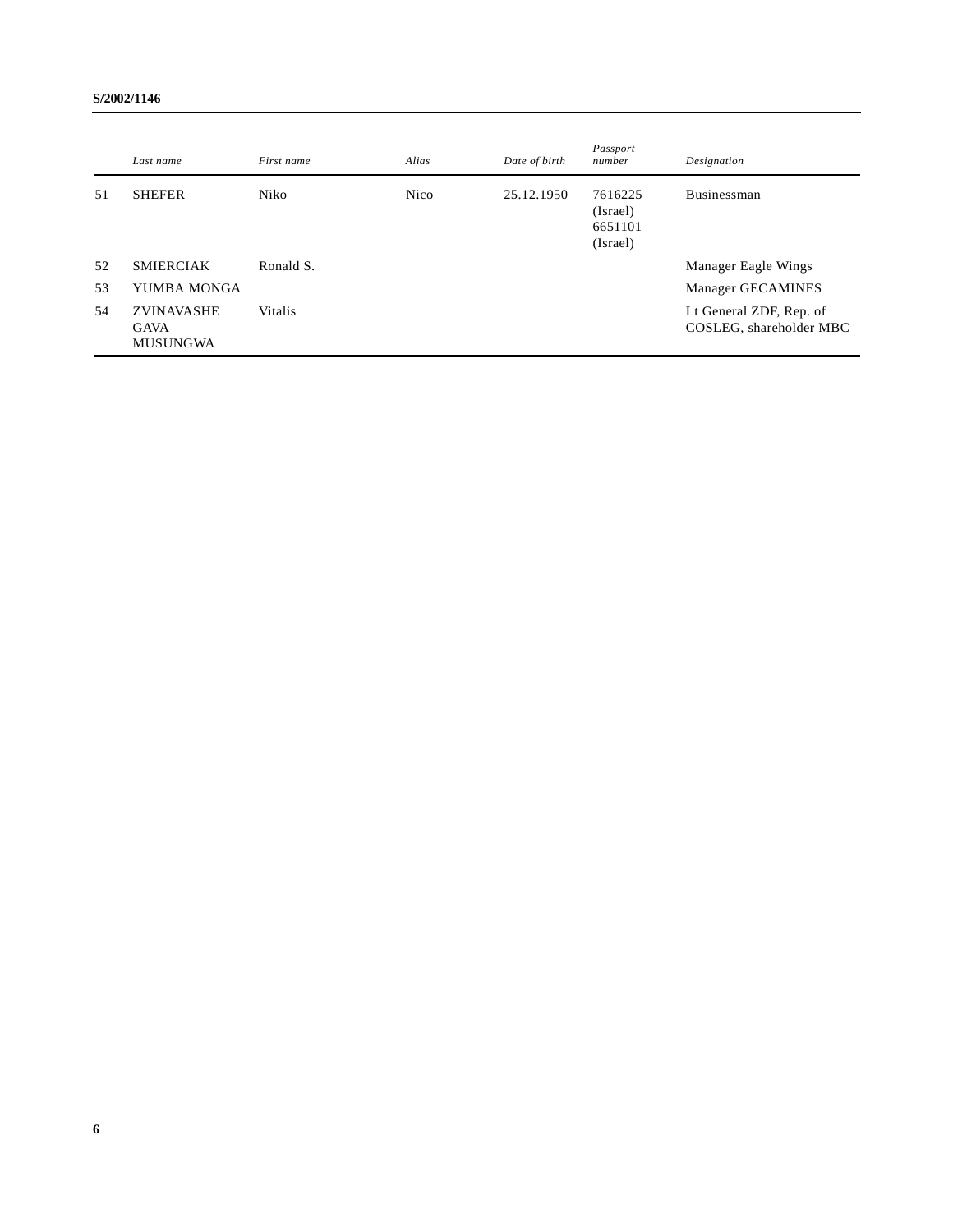# **Annex III**

# **Business enterprises considered by the Panel to be in violation of the OECD Guidelines for Multinational Enterprises**

|              | Name of company                                   | <b>Business</b>                          | Country             | Country signatory of<br><b>OECD</b> Guidelines |
|--------------|---------------------------------------------------|------------------------------------------|---------------------|------------------------------------------------|
| $\mathbf{1}$ | <b>AFRICAN TRADING</b><br><b>CORPORATION Sarl</b> | Trading of natural resources<br>from DRC | <b>SOUTH AFRICA</b> | N <sub>O</sub>                                 |
| $\sqrt{2}$   | <b>AFRIMEX</b>                                    | Coltan trading                           | UK                  | <b>YES</b>                                     |
| 3            | <b>AHMAD DIAMOND</b><br><b>CORPORATION</b>        | Diamond trading                          | <b>BELGIUM</b>      | <b>YES</b>                                     |
| 4            | A.H. PONG & Sons                                  | Import-Export                            | <b>SOUTH AFRICA</b> | NO.                                            |
| $\sqrt{5}$   | A. KNIGHT<br><b>INTERNATIONAL Ltd</b>             | Assaying                                 | UK                  | <b>YES</b>                                     |
| 6            | A & M MINERALS and<br><b>METALS Ltd</b>           | Trading minerals                         | UK.                 | <b>YES</b>                                     |
| $\tau$       | ALEX STEWART (Assayers)<br>Ltd                    | Assaying                                 | UK                  | <b>YES</b>                                     |
| 8            | AMALGAMATED METAL<br><b>CORPORATION Plc</b>       | Trading coltan                           | UK                  | <b>YES</b>                                     |
| 9            | AMERICA MINERAL FIELDS<br>(AMFI)                  | Mining                                   | <b>USA</b>          | YES                                            |
| 10           | ANGLO AMERICAN Plc                                | Mining                                   | U <sub>K</sub>      | <b>YES</b>                                     |
| 11           | ANGLOVAAL MINING Ltd                              | Mining                                   | <b>SOUTH AFRICA</b> | NO.                                            |
| 12           | ARCTIC INVESTMENT                                 | Investment                               | UK.                 | <b>YES</b>                                     |
| 13           | <b>ASA DIAM</b>                                   | Diamond trading                          | <b>BELGIUM</b>      | <b>YES</b>                                     |
| 14           | ASA INTERNATIONAL                                 |                                          | <b>BELGIUM</b>      | <b>YES</b>                                     |
| 15           | ASHANTI GOLDFIELDS                                | Mining                                   | <b>GHANA</b>        | NO.                                            |
| 16           | <b>AVIENT AIR</b>                                 | Private military company                 | ZIMBABWE            | NO.                                            |
| 17           | <b>BANRO CORPORATION</b>                          | Mining                                   | <b>SOUTH AFRICA</b> | NO.                                            |
| 18           | <b>BARCLAYS BANK</b>                              | <b>Banking</b>                           | UK.                 | YES                                            |
| 19           | BAYER A.G.                                        | Chemical industry                        | <b>GERMANY</b>      | <b>YES</b>                                     |
| 20           | B.B.L.                                            | <b>Banking</b>                           | <b>BELGIUM</b>      | YES                                            |
| 21           | <b>BELGOLAISE</b>                                 | <b>Banking</b>                           | <b>BELGIUM</b>      | <b>YES</b>                                     |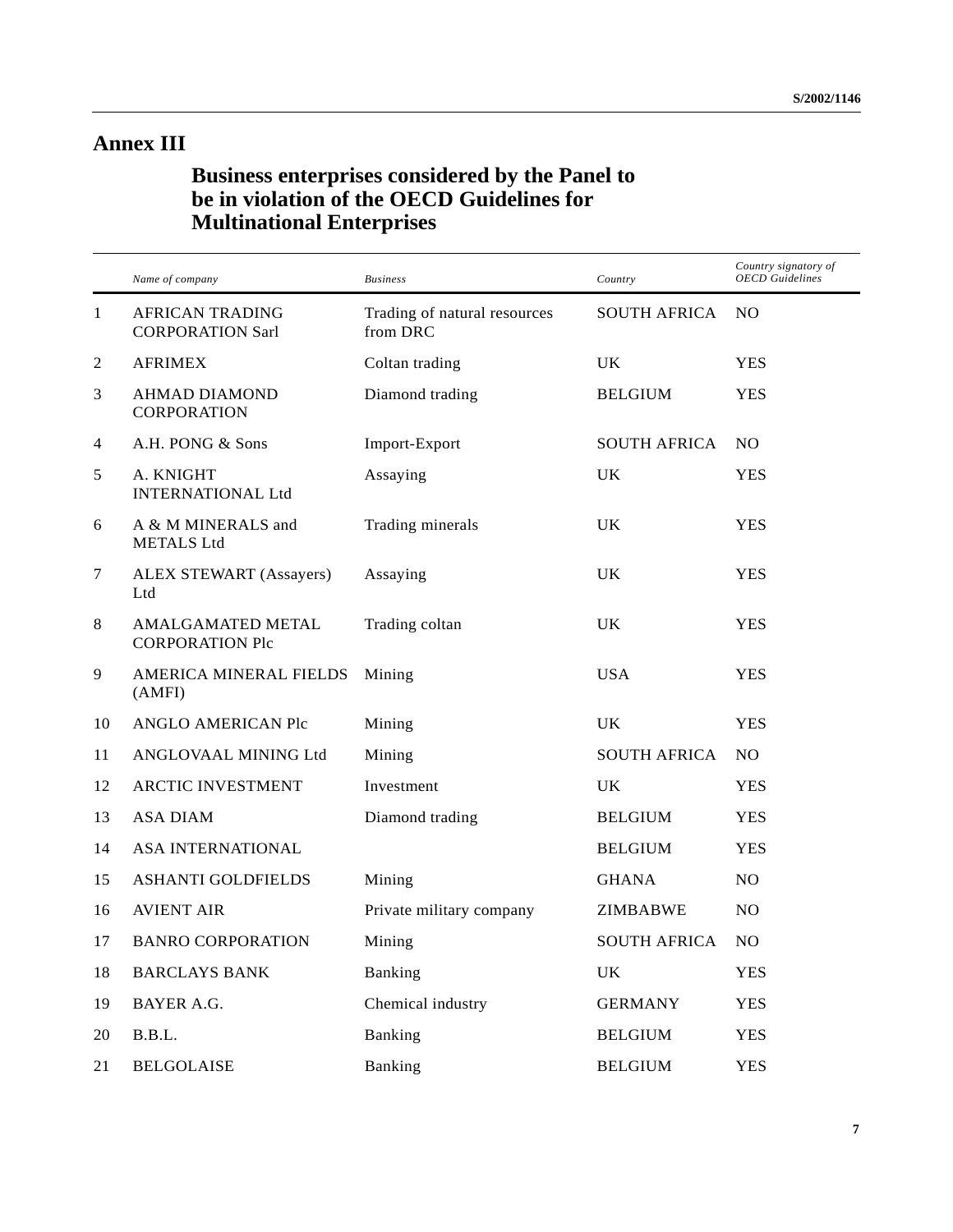|    | Name of company                                       | <b>Business</b>                              | Country             | Country signatory of<br><b>OECD</b> Guidelines |
|----|-------------------------------------------------------|----------------------------------------------|---------------------|------------------------------------------------|
| 22 | <b>CABOT CORPORATION</b>                              | Tantalum processing                          | <b>USA</b>          | <b>YES</b>                                     |
| 23 | <b>CARSON PRODUCTS</b>                                | Commercialization of resources<br>of the DRC | <b>SOUTH AFRICA</b> | N <sub>O</sub>                                 |
| 24 | <b>CHEMIE PHARMACIE</b><br><b>HOLLAND</b>             | Financial and logistical support<br>to EWRI  | <b>NETHERLANDS</b>  | <b>YES</b>                                     |
| 25 | COGECOM                                               | Coltan trading                               | <b>BELGIUM</b>      | <b>YES</b>                                     |
| 26 | C. STEINWEG NV                                        | <b>Freight Forwarders</b>                    | <b>BELGIUM</b>      | <b>YES</b>                                     |
| 27 | <b>DARA FOREST</b>                                    | Timber exploitation                          | <b>THAILAND</b>     | NO                                             |
| 28 | <b>DAS AIR</b>                                        | Airline company                              | UK                  | <b>YES</b>                                     |
| 29 | DE BEERS                                              | Diamond mining and trading                   | <b>UK</b>           | <b>YES</b>                                     |
| 30 | DIAGEM BVBA                                           | Diamond trading                              | <b>BELGIUM</b>      | <b>YES</b>                                     |
| 31 | <b>EAGLE WINGS RESOURCES</b><br><b>INTERNATIONAL</b>  | Exploitation coltan from the<br><b>DRC</b>   | <b>USA</b>          | <b>YES</b>                                     |
| 32 | <b>ECHOGEM</b>                                        | Diamond trading                              | <b>BELGIUM</b>      | <b>YES</b>                                     |
| 33 | <b>EGIMEX</b>                                         |                                              | <b>BELGIUM</b>      | <b>YES</b>                                     |
| 34 | <b>ENTREPRISE GENERALE</b><br><b>MALTA FORREST</b>    | Construction, Mining, Trading                | <b>DRC</b>          | NO                                             |
| 35 | <b>EUROMET</b>                                        | Coltan trading                               | UK                  | <b>YES</b>                                     |
| 36 | <b>FINCONCORD SA</b>                                  | Coltan trading from DRC                      | SWITZERLAND         | <b>YES</b>                                     |
| 37 | <b>FINMINING</b>                                      | Coltan trading from DRC                      | <b>SAINT KITTS</b>  | N <sub>O</sub>                                 |
| 38 | <b>FIRST QUANTUM</b><br><b>MINERALS</b>               | Mining                                       | <b>CANADA</b>       | <b>YES</b>                                     |
| 39 | <b>FLASHES OF COLOR</b>                               | Diamond trading                              | <b>USA</b>          | <b>YES</b>                                     |
| 40 | <b>FORTIS</b>                                         | Banking                                      | <b>BELGIUM</b>      | <b>YES</b>                                     |
| 41 | <b>GEORGE FORREST</b><br><b>INTERNATIONAL AFRIQUE</b> | Management                                   | <b>DRC</b>          | NO                                             |
| 42 | HARAMBEE MINING<br><b>CORPORATION</b>                 | Mining                                       | CANADA              | <b>YES</b>                                     |
| 43 | H.C. STARCK GmbH & Co<br>KG                           | Processing coltan                            | <b>GERMANY</b>      | <b>YES</b>                                     |
| 44 | <b>IBRYV AND ASSOCIATES</b><br><b>LLC</b>             | Diamond trading                              | SWITZERLAND         | <b>YES</b>                                     |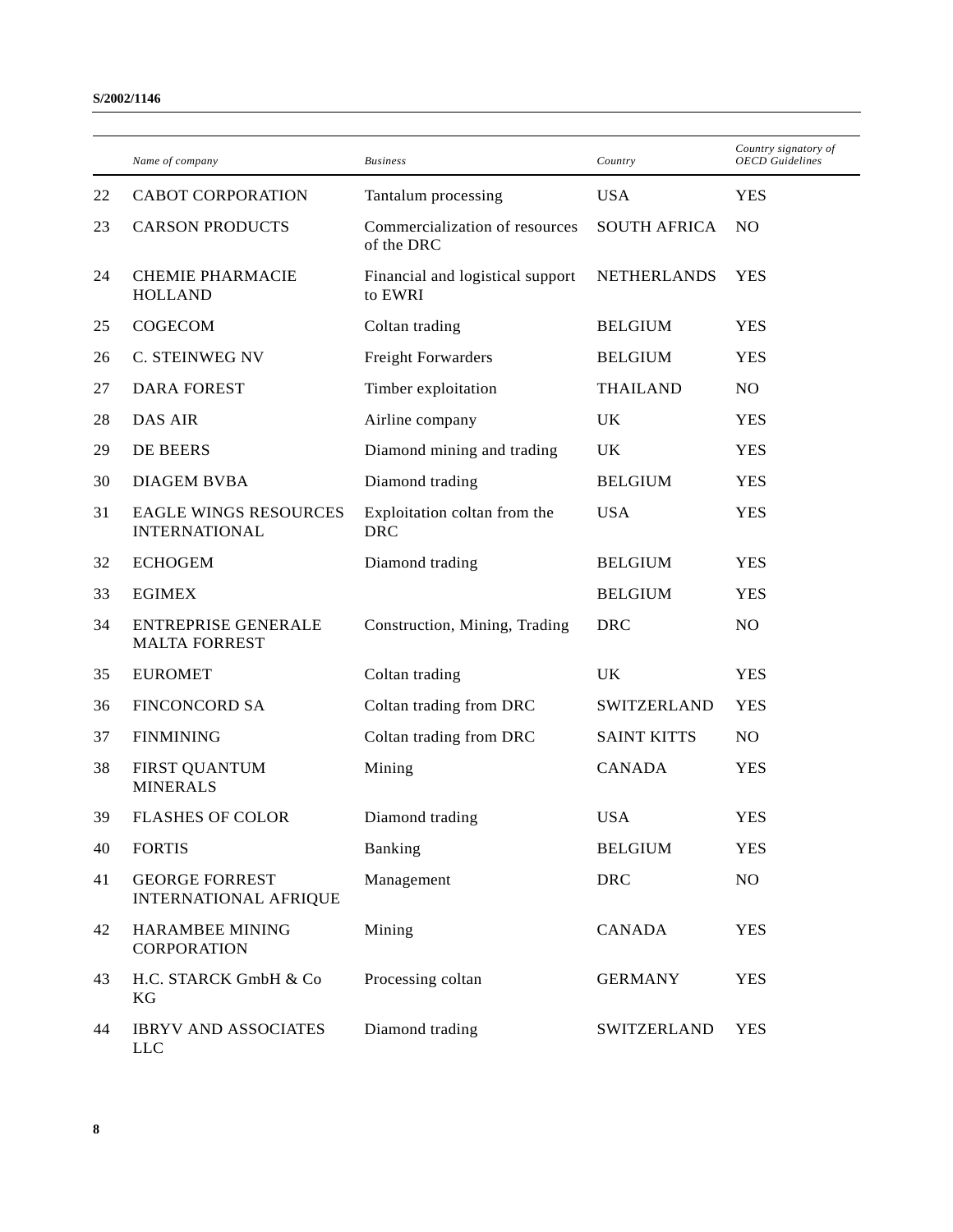|    | Name of company                                      | <b>Business</b>                             | Country             | Country signatory of<br><b>OECD</b> Guidelines |
|----|------------------------------------------------------|---------------------------------------------|---------------------|------------------------------------------------|
| 45 | <b>INTERNATIONAL</b><br>PANORAMA RESOURCES<br>Corp   | Mining                                      | <b>CANADA</b>       | <b>YES</b>                                     |
| 46 | <b>ISCOR</b>                                         | Mining                                      | <b>SOUTH AFRICA</b> | N <sub>O</sub>                                 |
| 47 | <b>JEWEL IMPEX Byba</b>                              | Diamond trading                             | <b>BELGIUM</b>      | <b>YES</b>                                     |
| 48 | KABABANKOLA MINING<br><b>COMPANY</b>                 | Mining                                      | ZIMBABWE            | N <sub>O</sub>                                 |
| 49 | KEMET ELECTRONICS<br><b>CORPORATION</b>              | Capacitor manufacture                       | <b>USA</b>          | <b>YES</b>                                     |
| 50 | KHA International AG                                 | Minerals trading and<br>exploitation        | <b>GERMANY</b>      | <b>YES</b>                                     |
| 51 | <b>KINROSS GOLD</b><br><b>CORPORATION</b>            | Mining                                      | <b>USA</b>          | <b>YES</b>                                     |
| 52 | K & N                                                | Project development                         | <b>BELGIUM</b>      | <b>YES</b>                                     |
| 53 | KOMAL GEMS NV                                        | Diamond trading                             | <b>BELGIUM</b>      | <b>YES</b>                                     |
| 54 | <b>LUNDIN GROUP</b>                                  | Mining                                      | <b>BERMUDA</b>      | N <sub>O</sub>                                 |
| 55 | MALAYSIAN SMELTING<br><b>CORPORATION</b>             | Coltan processing                           | <b>MALAYSIA</b>     | N <sub>O</sub>                                 |
| 56 | MASINGIRO GmbH                                       | Minerals trading                            | <b>GERMANY</b>      | <b>YES</b>                                     |
| 57 | <b>MELKIOR RESOURCES Inc</b>                         | Mining                                      | <b>CANADA</b>       | <b>YES</b>                                     |
| 58 | MERCANTILLE CC                                       | Trading in natural resources<br>from DRC    | <b>SOUTH AFRICA</b> | N <sub>O</sub>                                 |
| 59 | MINERAL AFRIKA Limited                               | Trading in natural resources<br>from DRC    | UK                  | <b>YES</b>                                     |
| 60 | NAC KAZATOMPROM                                      | Tantalum processing                         | <b>KAZAKHSTAN</b>   | NO                                             |
| 61 | <b>NAMI GEMS</b>                                     | Diamond trader                              | <b>BELGIUM</b>      | <b>YES</b>                                     |
| 62 | NINGXIA NON-FERROUS<br><b>METALS SMELTER</b>         | Tantalum processing                         | <b>CHINA</b>        | NO.                                            |
| 63 | OM GROUP Inc                                         | Mining                                      | <b>USA</b>          | YES (USA)                                      |
|    |                                                      |                                             | <b>FINLAND</b>      | YES (FINLAND)                                  |
| 64 | OPERATION SOVEREIGN<br>LEGITIMACY (OSLEG) Pvt<br>Ltd | Commercial interests<br>ZIMBABWE in the DRC | <b>ZIMBABWE</b>     | N <sub>O</sub>                                 |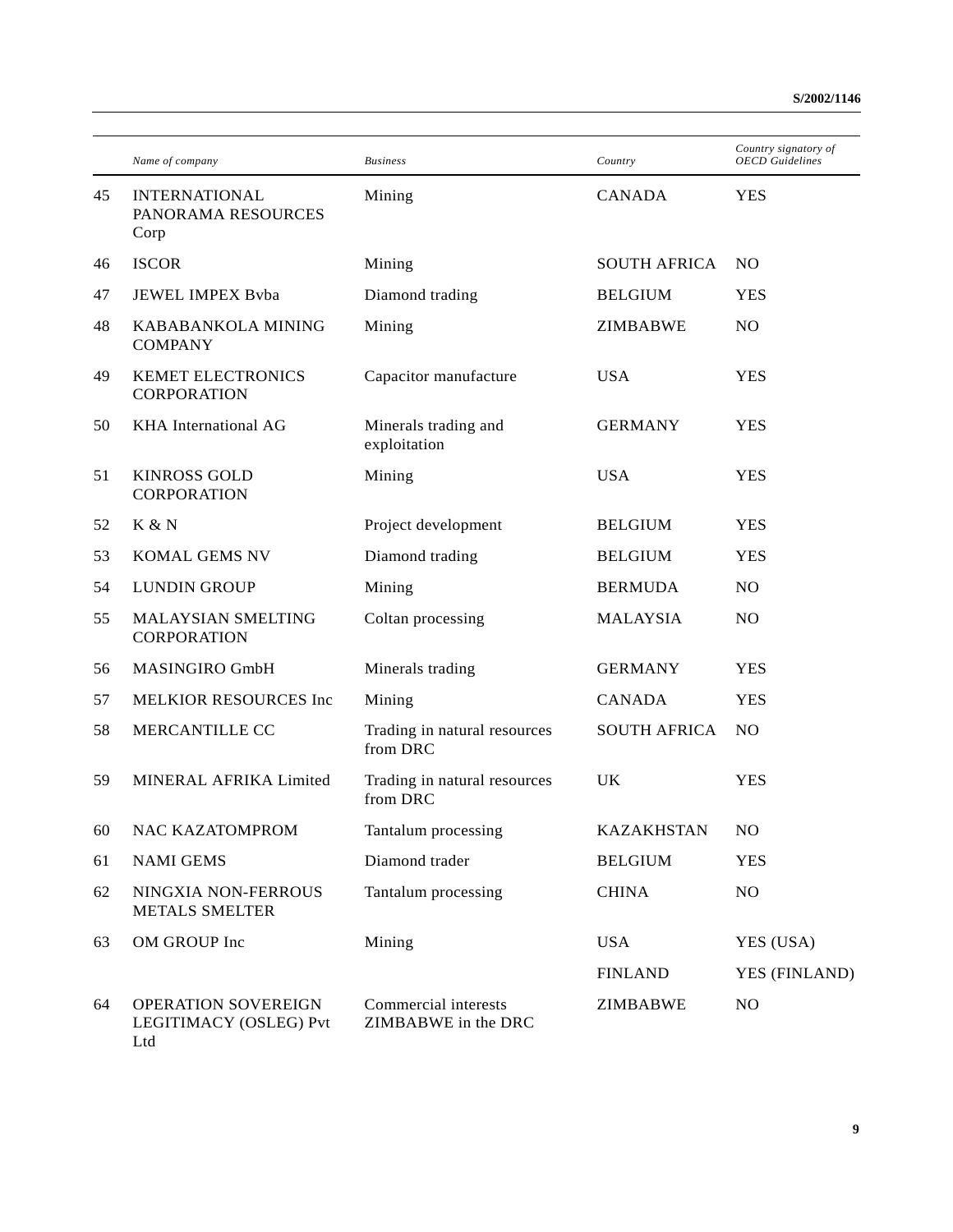|    | Name of company                              | <b>Business</b>                                    | Country                          | Country signatory of<br><b>OECD</b> Guidelines |
|----|----------------------------------------------|----------------------------------------------------|----------------------------------|------------------------------------------------|
| 65 | ORION MINING Inc                             | Mining                                             | <b>SOUTH AFRICA</b>              | N <sub>O</sub>                                 |
| 66 | PACIFIC ORES METALS<br>AND CHEMICALS Ltd     | Coltan trading                                     | <b>HONG KONG</b>                 | NO                                             |
| 67 | <b>RAREMET Ltd</b>                           | Coltan trading from DRC                            | <b>SAINT KITTS</b>               | NO                                             |
| 68 | <b>SARACEN</b>                               | Security company                                   | <b>SOUTH AFRICA</b>              | N <sub>O</sub>                                 |
| 69 | <b>SDV TRANSINTRA</b>                        | Transport                                          | <b>FRANCE</b>                    | <b>YES</b>                                     |
| 70 | SIERRA GEM DIAMONDS                          | Diamond trading                                    | <b>BELGIUM</b>                   | <b>YES</b>                                     |
| 71 | <b>SLC GERMANY GmbH</b>                      | Coltan transport                                   | <b>GERMANY</b>                   | <b>YES</b>                                     |
| 72 | <b>SOGEM</b>                                 | Coltan trading                                     | <b>BELGIUM</b>                   | <b>YES</b>                                     |
| 73 | SPECIALITY METALS<br><b>COMPANY SA</b>       | Coltan trading                                     | <b>BELGIUM</b>                   | <b>YES</b>                                     |
| 74 | STANDARD CHARTERED<br><b>BANK</b>            | Banking                                            | U.A.E.                           | NO                                             |
| 75 | <b>SWANEPOEL</b>                             | Construction                                       | <b>SOUTH AFRICA</b>              | N <sub>O</sub>                                 |
| 76 | <b>TENKE MINING</b><br><b>CORPORATION</b>    | Mining                                             | <b>CANADA</b>                    | <b>YES</b>                                     |
| 77 | THORNTREE INDUSTRIES<br>(Pvt) Ltd            | Provides capital to MBC                            | ZIMBABWE                         | NO.                                            |
| 78 | TRACK STAR TRADING 151<br>(Pty) Ltd          | Exploitation and trading<br>minerals DRC           | <b>SOUTH AFRICA</b>              | N <sub>O</sub>                                 |
| 79 | <b>TRADEMET SA</b>                           | Coltan trading                                     | <b>BELGIUM</b>                   | <b>YES</b>                                     |
| 80 | <b>TREMALT Ltd</b>                           | Mining                                             | <b>British Virgin</b><br>Islands | NO                                             |
| 81 | <b>TRINITECH</b><br><b>INTERNATIONAL Inc</b> | Coltan trading and exploitation                    | USA                              | <b>YES</b>                                     |
| 82 | TRIPLE A DIAMONDS                            | Diamond trading                                    | <b>BELGIUM</b>                   | <b>YES</b>                                     |
| 83 | <b>UMICORE</b>                               | <b>International Metals and</b><br>Materials Group | <b>BELGIUM</b>                   | <b>YES</b>                                     |
| 84 | <b>VISHAY SPRAGUE</b>                        | Capacitor manufacture                              | USA and<br><b>ISRAEL</b>         | YES (USA)                                      |
|    |                                              |                                                    |                                  | NO (ISRAEL)                                    |
| 85 | <b>ZINCOR</b>                                | Mining                                             | <b>SOUTH AFRICA</b>              | N <sub>O</sub>                                 |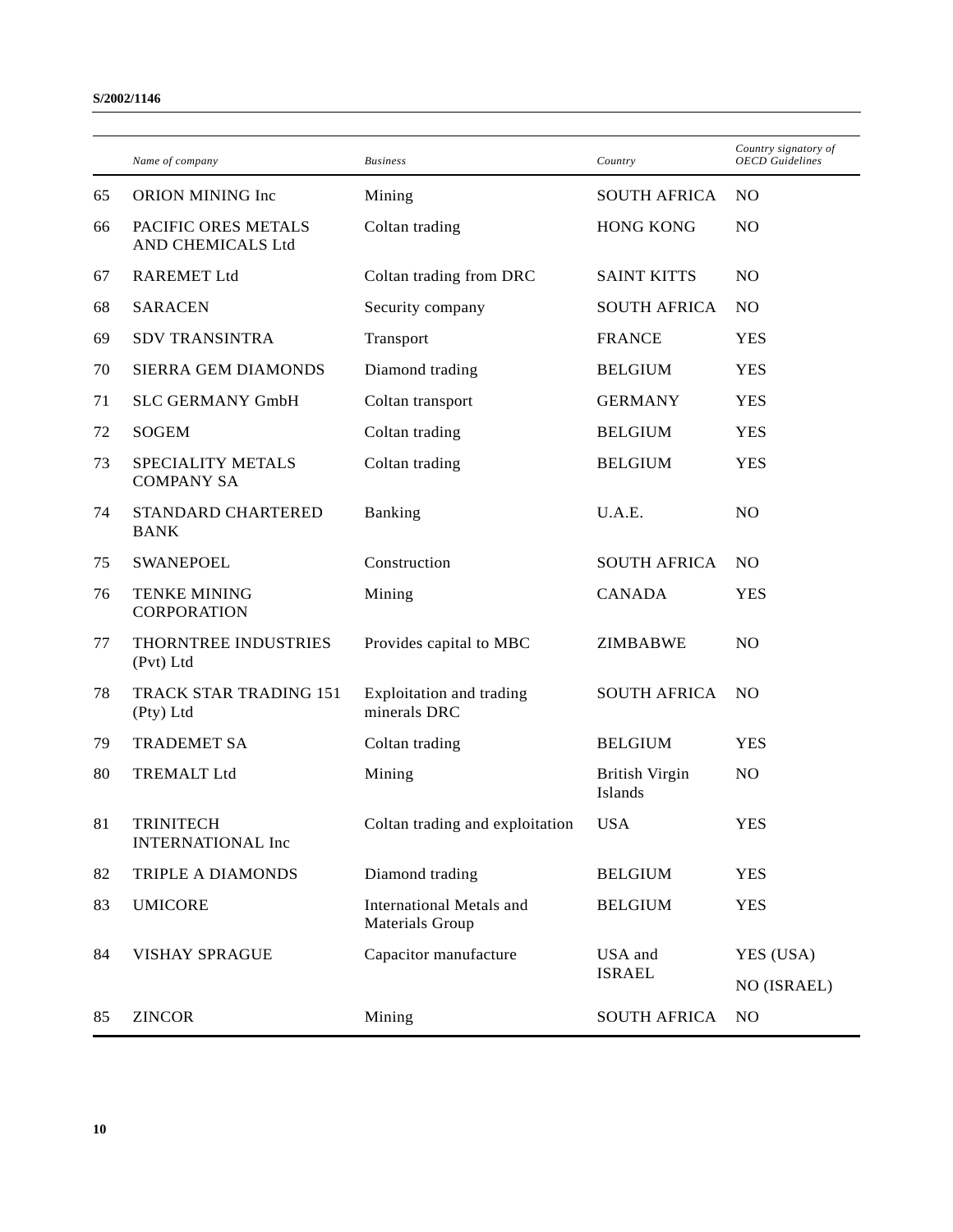# **Annex IV**

# **Countries visited and representatives of Governments and organizations interviewed**

The Panel wishes to express its deep appreciation to the Government officials, diplomats, United Nations agencies, donor institutions, non-governmental organizations, civil society groups, journalists, commercial operators and others with whom it met and who have assisted in making possible the present report.

The Panel also wishes to extend special thanks to the United Nations Organization Mission in the Democratic Republic of the Congo. In addition, the Panel would like to thank the United Nations Office in Burundi and the UNDP offices in Bangui, Brazzaville, Bujumbura, Kampala, Kigali, Kinshasa, Pretoria and Yaounde for their assistance and support.

# **Austria**

#### **International organizations**

United Nations Office for Drug Control and Crime Prevention

# **Belgium**

#### **Government officials**

Inter-Ministerial Ad Hoc Working Group on the Illegal Exploitation of the Natural Resources of the Democratic Republic of the Congo

Parliamentary Inquiry Commission on the Illegal Exploitation of the Natural Resources of the Democratic Republic of the Congo

#### **State representatives**

European Union Commission

#### **Others**

Arslanian Frères

International Peace Information Service

Sibeca

Sogem mineral trading company (division of Umicore)

Tantalum Niobium International Study Center

Vrije Universiteit Brussel

# **Burundi**

#### **Government officials**

Minister of Defence

Minister of Energy and Mines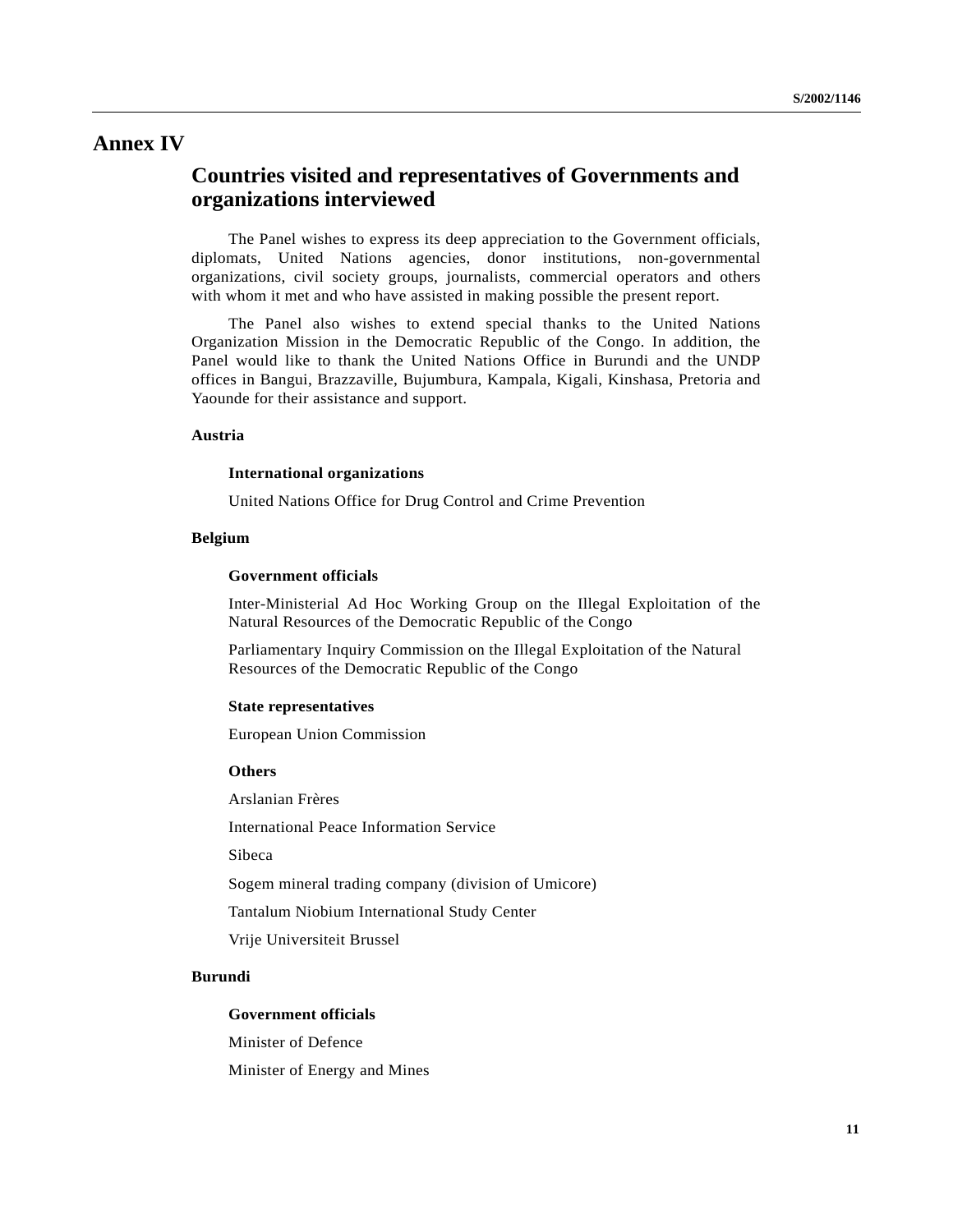Minister of Finance Minister of Foreign Affairs Department of Customs (Ministry of Finance)

# **State representatives**

Embassy of Belgium

Embassy of France

# **International organizations**

Acting Special Representative of the Secretary-General in Burundi

Office for the Coordination of Humanitarian Affairs

UNDP

UNHCR

UNICEF

Office of the United Nations High Commissioner for Human Rights in Burundi

# **Others**

Affimet

ASYST mineral trading company Comptoir minier des exploitations du Burundi (COMEBU) HAMZA mineral trading company

#### **Central African Republic**

#### **Government officials**

Ministry of Economy Ministry of Equipment, Transport and Settlement Ministry of Finance and Budget Minister of Mines, Energy and Hydraulics Minister of Trade and Industry Department of Customs **State representatives**

Embassy of the Democratic Republic of the Congo Embassy of France European Union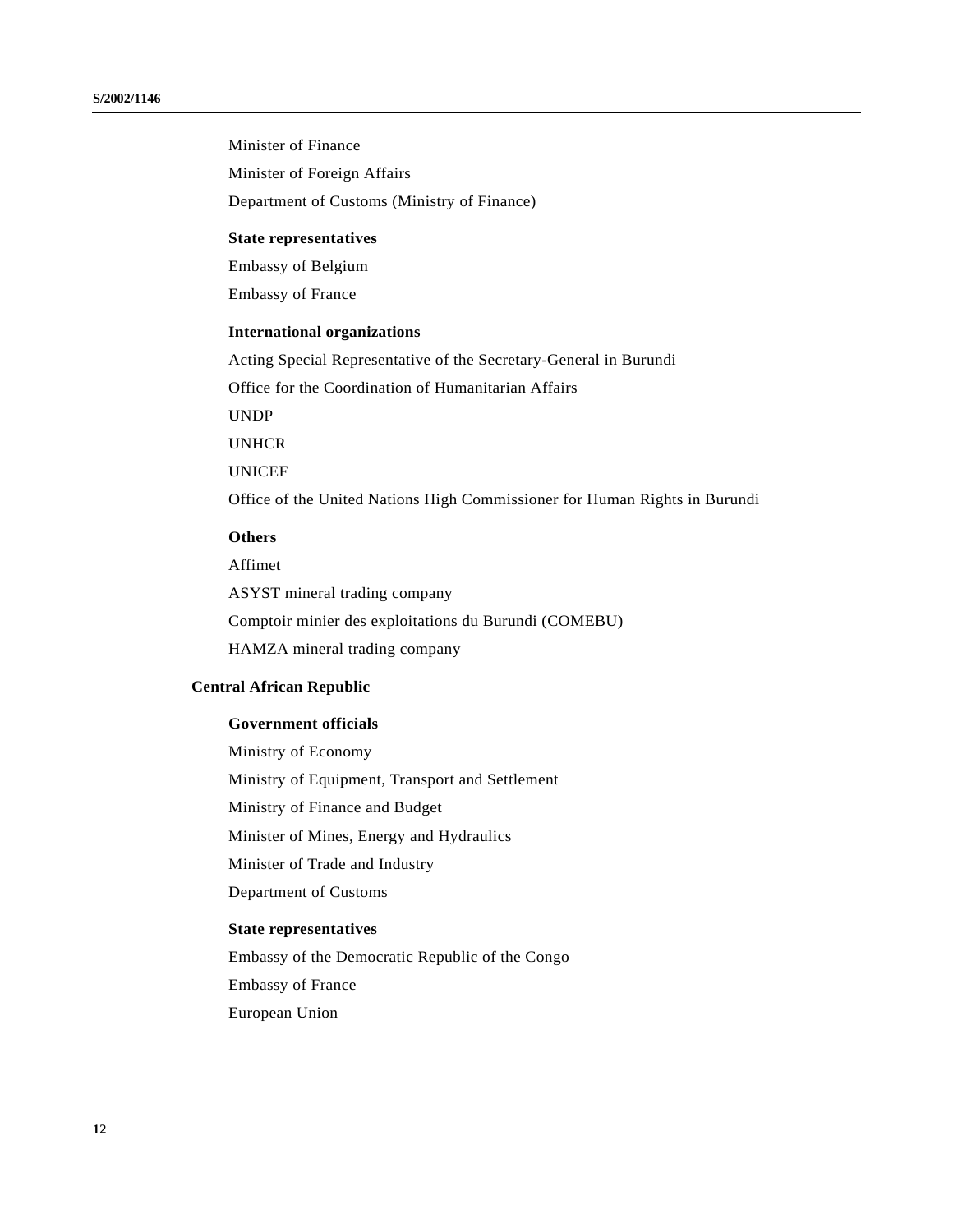#### **International organizations**

Representative of the Secretary-General in the Central African Republic

ASECNA

UNHCR

UNDP

#### **Democratic Republic of the Congo**

## **Government officials**

Minister of Defence

Minister of Foreign Affairs

Minister of Land Affairs, Environment and Tourism

Minister of Planning and Reconstruction

Vice-Minister of Foreign Affairs

Vice-Minister of Mines

Deputy Chief of Staff of the FAC

Governor of the Central Bank

Governor of Equateur Province

Governor of Katanga

Governor of Mbuji Mayi

Vice-Governor, in charge of the Economy, Finance and Development, Equateur Province

Centre d'évaluation, d'expertise et de certification

Comité interministériel de "Small Scale Mining"

Générale des carrières et des mines (Gécamines)

Office national des transports

Régie des voies aériennes

Société minière de Bakwanga (MIBA)

#### **State representatives**

Ambassador of Angola

Ambassador of Belgium

Ambassador of Canada

Ambassador of Germany

Ambassador of the United Kingdom of Great Britain and Northern Ireland

Ambassador of the United States of America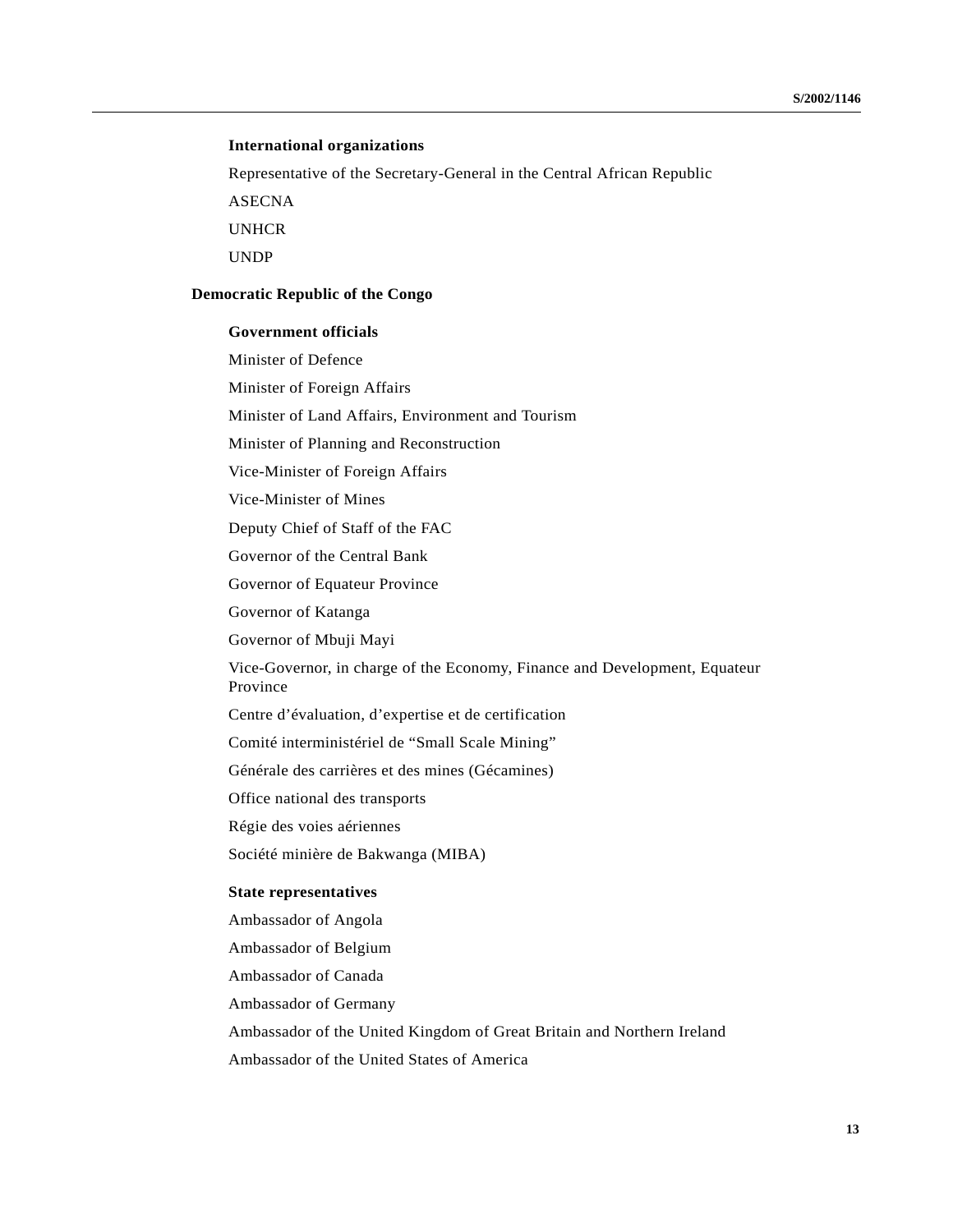Belgian Consul

Embassy of Denmark

Embassy of France

European Union

## **International organizations**

Special Representative of the Secretary-General in the Democratic Republic of the Congo

European Commission's Humanitarian Aid Office (ECHO)

FAO

GTZ

MONUC

Office for the Coordination of Humanitarian Affairs

UNDP

UNHCR

UNICEF

World Bank

World Food Programme

World Health Organization

# **MLC**

President Secretary-General

#### **RCD-Goma**

Vice President Commissioner of the Interior Governor of Kalemie Department of Mines and Energy Vice-Governor of Kisangani Customs officials

## **RCD-K/ML**

Second Vice-President Minister of Interior Acting Chief of Staff for the APC Governor of Bunia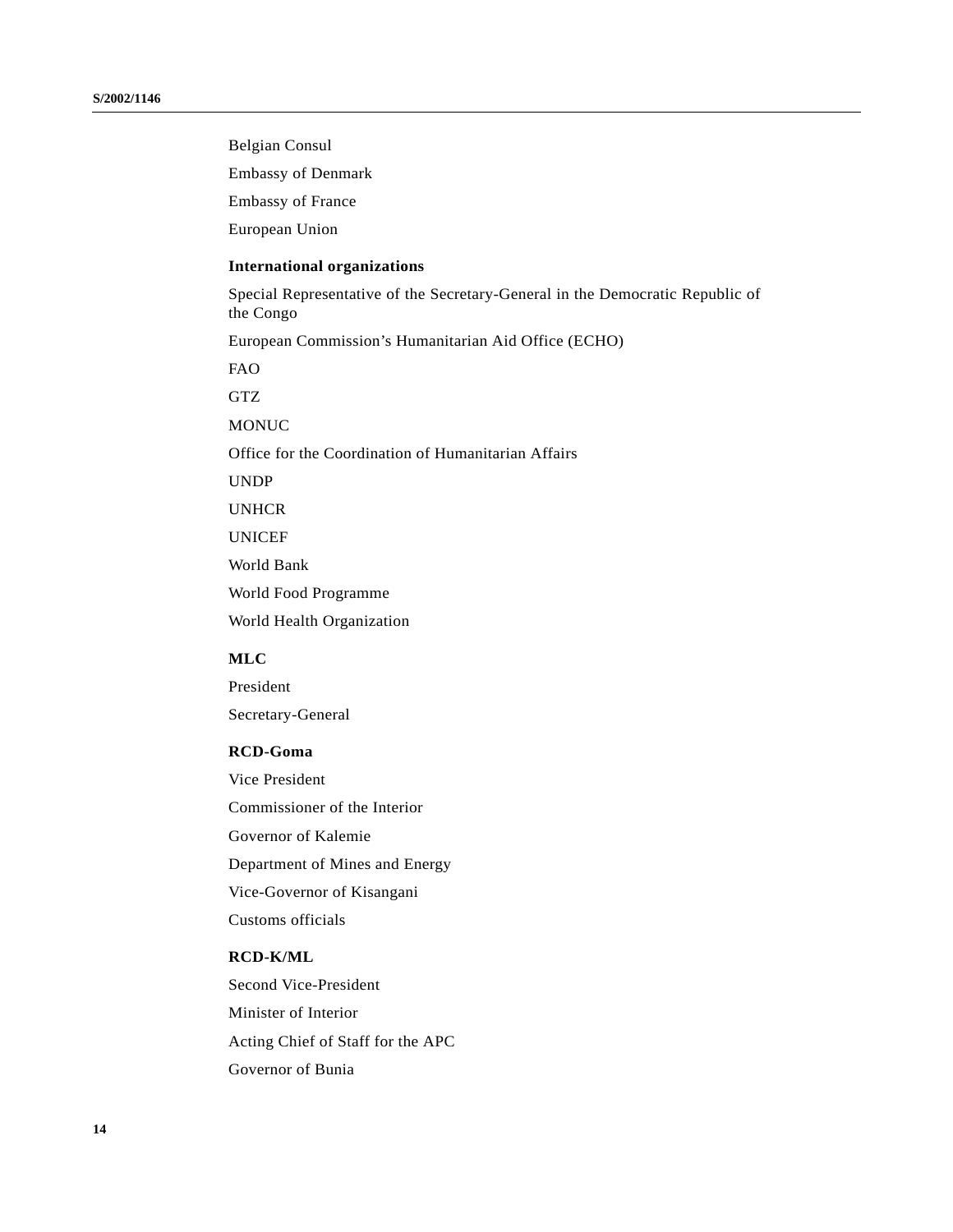Governor of Ituri Province Mayor of Butembo **Others** Action contre la faim ADETE Agro Action Allemand Associazione per la Cooperazione Internationale e l'Ainto Umanitario Anglican Church Ashanti Goldfield Association africaine des droits de l'homme (ASADHO) Banque internationale de commerce BEP Productique (BEPROD) Conseil african et malgache pour l'enseignement supérieur (CAMES) Caritas Centre d'information et d'animation missionnaire (CIAM) Centre d'etudes national sur le développement populaire (CENADEP) Centre de formation, recherches en conservation forestière Centre national d'appui au développement et à la participation populaire (CENADEP) Church of Christ of the Congo Comité provincial des diamantaires (CPD) Commissions diocésaines Justice et Paix (CDPJ) Conseil apostolique des laïques catholiques au Congo (CALCC) Conference on Central Africa Moist Forest Ecosystems participants Confédération de petites et moyennes enterprises du Congo (COPEMECO) COSLEG (joint venture of COMIEX Congo and OSLEG) Dara Forêt Exploitation forestière, sciérie raffinage de la papaine (ENRA) Fédération des entreprises du Congo (FEC — Kinshasa, Kisangani, Mbandaka, Beni, Goma, Gémena, Bukavu) Fédération nationale des parents d'élèves du Congo (FNPEC) Fédération des ONG laïques à vocation économique au Congo (FOLECO) Forces novatrices pour l'union et la solidarité (FONUS) Groupe de recherches et d'échanges technologiques (in Kabinda)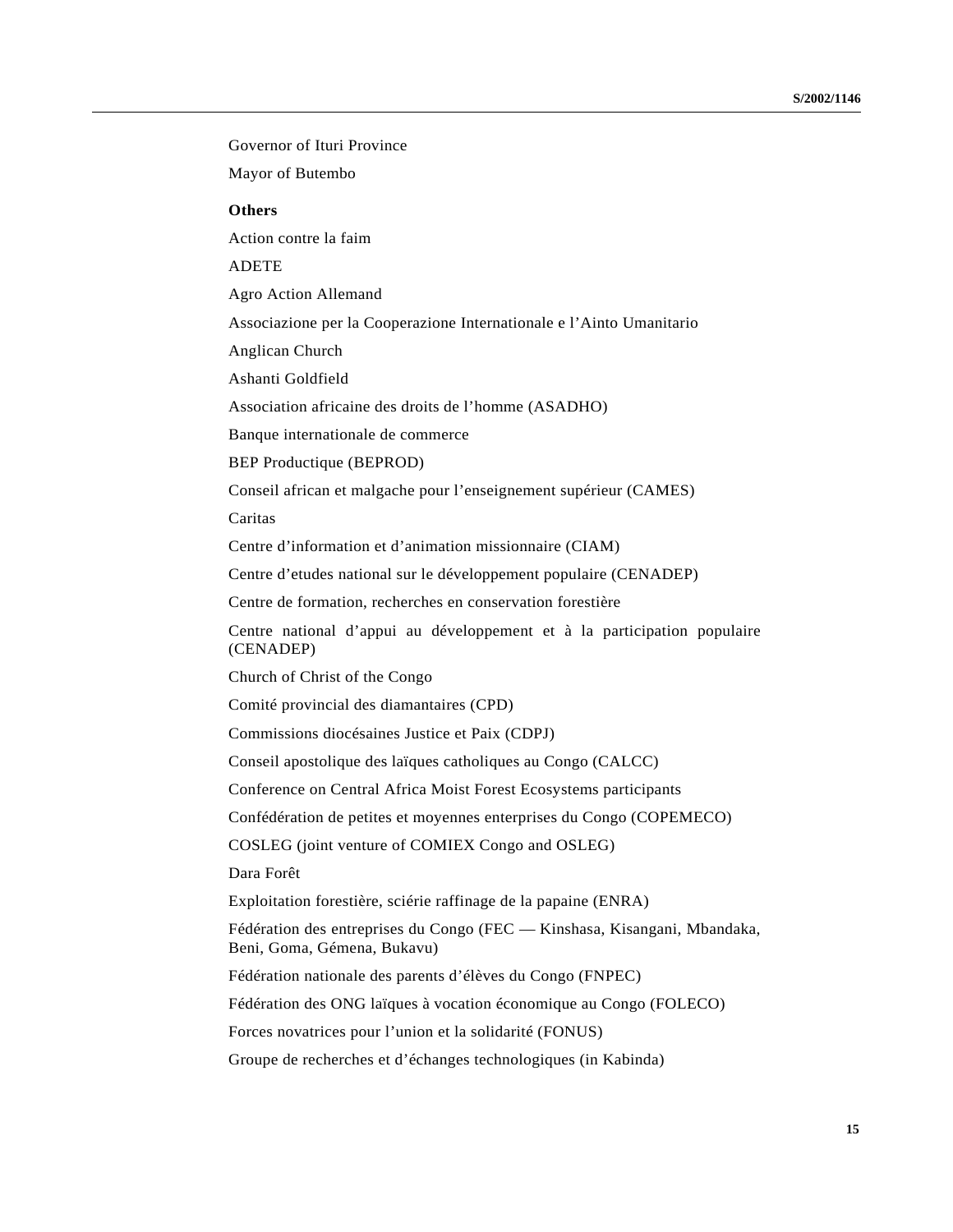Groupe Lotus Groupe musulman des droits de l'homme GST (Gécamines labour union) Héritiers de la justice International Human Rights Law Group International Rescue Committee Inter Press Service (IPS) JAMS Journalistes en danger Justice et Paix Ligue des avocats pour les droits de l'homme Kababankola Mining Company Kotinne Plantation Jardin botanique d'Eala Maintenance, Assistance, Technique and Design Mayi-Mayi representatives Médecins sans Frontières (of Belgium and France) Mennonite Church Mouvement nationale congolais Lumumba (MNCL) Mouvement des pionniers de l'indépendence Mouvement populaire de la révolution (MPR) National Commission of Experts on the illegal exploitation of the natural resources and other forms of wealth of the Democratic Republic of the Congo National Congolese Railway Society (SNCC) National Council of Development NGOs (CNONGD) Nganga Plantation Norwegian Refugee Council (NRC) Organisation concertée des ecologistes et amis de la nature (OCEAN) OKIMO Oxfam Parti démocrate et social chrétien (PDSC ) Parti lumumbiste unifié (PALU) Pharmakina Pole Institute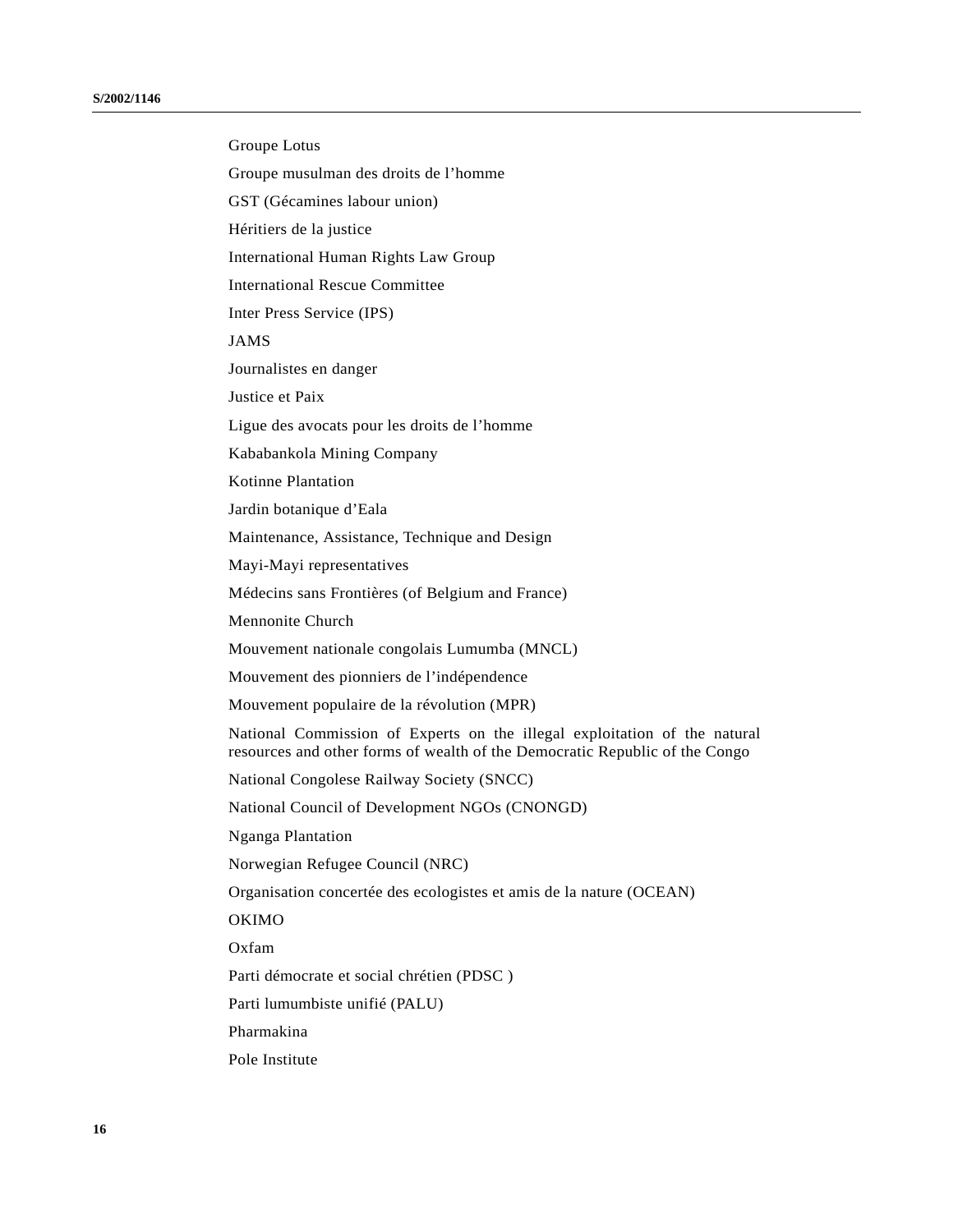Promotion de la femme rural (PROFER) Programme d'appui aux femmes victimes des conflits et des catastrophes Radio Okapi Regional Committee of Development NGOs (CRONGD) Religious community representatives Radio Télé Debout Kasaï (RTDK) Save the Children Sengamines Shenimed Coltan Comptoir Syndicat des exploitants alluvionnaires du diamant (APLOKA) SOCEBO Société civile du Congo (SOCICO) Société de renforcement de communauté de base (SERACOB) Solidarités TOFEN-CONGO TRAFCO Freight Company UDPS representatives UPDF Sector Commander in Bunia UPDF Battalion Commander in Butembo UPDF Colonel Peter Karim Union des banques congolaises Voix du handicape pour les droits de l'homme (VHDH) Wildlife Conservation Society

# **France**

## **Government officials**

Ministry of Economy and Finance

Ministry of Foreign Affairs

# **Others**

Air France Cargo

# **Germany**

# **Government officials**

Ministry of Foreign Affairs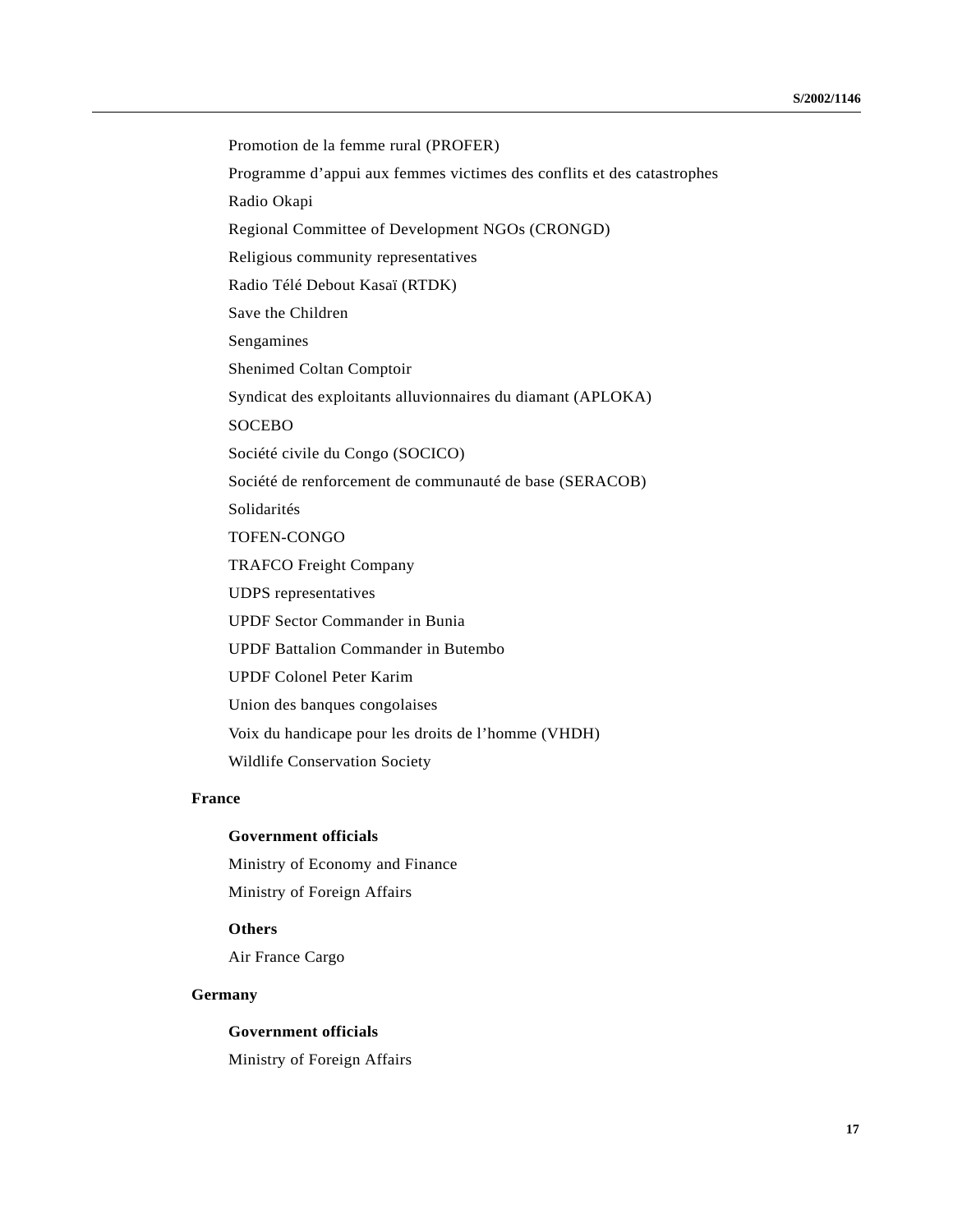# **Others**

H. C. Starck

Karl-Heinz Albers Mining and Minerals Processing

# **Kenya**

# **Government officials**

Minister of Foreign Affairs and International Cooperation Ministry of Defence Ministry of Finance Ministry of Trade and Industry Ministry of Transport and Communications Kenya Revenue Authority **State representatives**

Ambassador of Belgium

High Commissioner of the Republic of South Africa

Ambassador of Rwanda

High Commissioner of Uganda

Belgian Ministry of Defence

German Embassy

Belgian Parliamentary Inquiry Commission

Embassy of the Democratic Republic of the Congo

Democratic Republic of the Congo National Parks representatives

Institut congolais de conservation de la nature (Ministry of Environment, Democratic Republic of the Congo)

#### **International organizations**

Special Representative of the Secretary-General for the Great Lakes Region

Special Adviser to the Special Representative of the Secretary-General for the Democratic Republic of the Congo

World Customs Organization

World Wildlife Fund

#### **Others**

Association of Cargo Airliners Congolese Commission of National Experts

Dian Fossey Gorilla Fund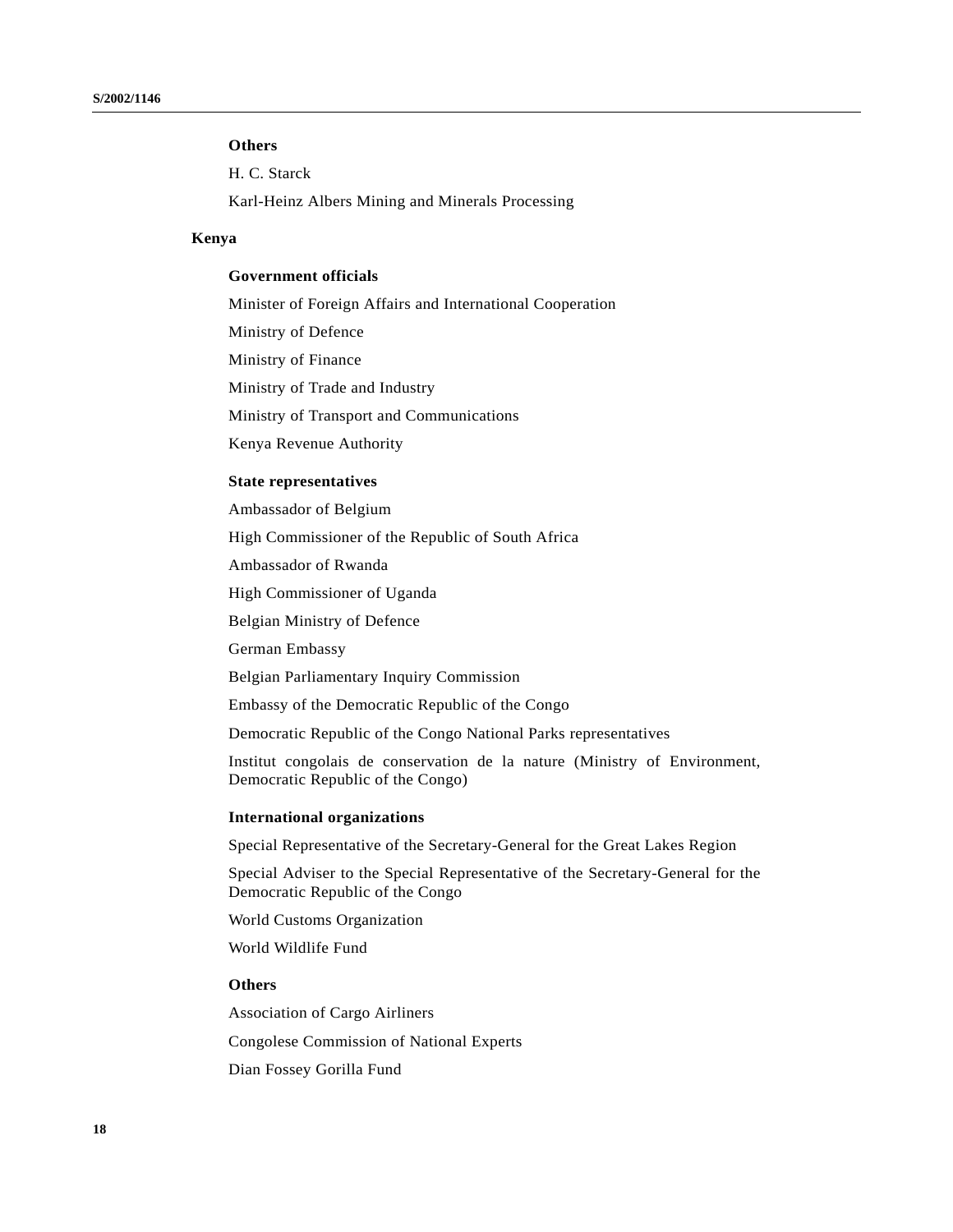International Crisis Group

Kababankola Mining Company/Tremalt Ltd.

Kencargo

Lusaka Agreement Task Force

Martin Air

Oryx Natural Resources

Oxfam

World Vision

# **Republic of the Congo**

## **Government officials**

Minister of Environment

Ministry of Transport

Department of Customs (Ministry of Finance)

#### **State representatives**

Embassy of Belgium Embassy of the Democratic Republic of the Congo European Union

**International organizations**

UNDP

#### **Rwanda**

## **Government officials**

Special Envoy of the President for the Democratic Republic of the Congo and Burundi

Office of the President of Rwanda

Minister of Foreign Affairs

Ministry of Commerce, Industry and Tourism

Customs Commission

## **State representatives**

Ambassador of Belgium

Ambassador of France

Ambassador of the United Kingdom of Great Britain and Northern Ireland

Ambassador of the United States of America

European Union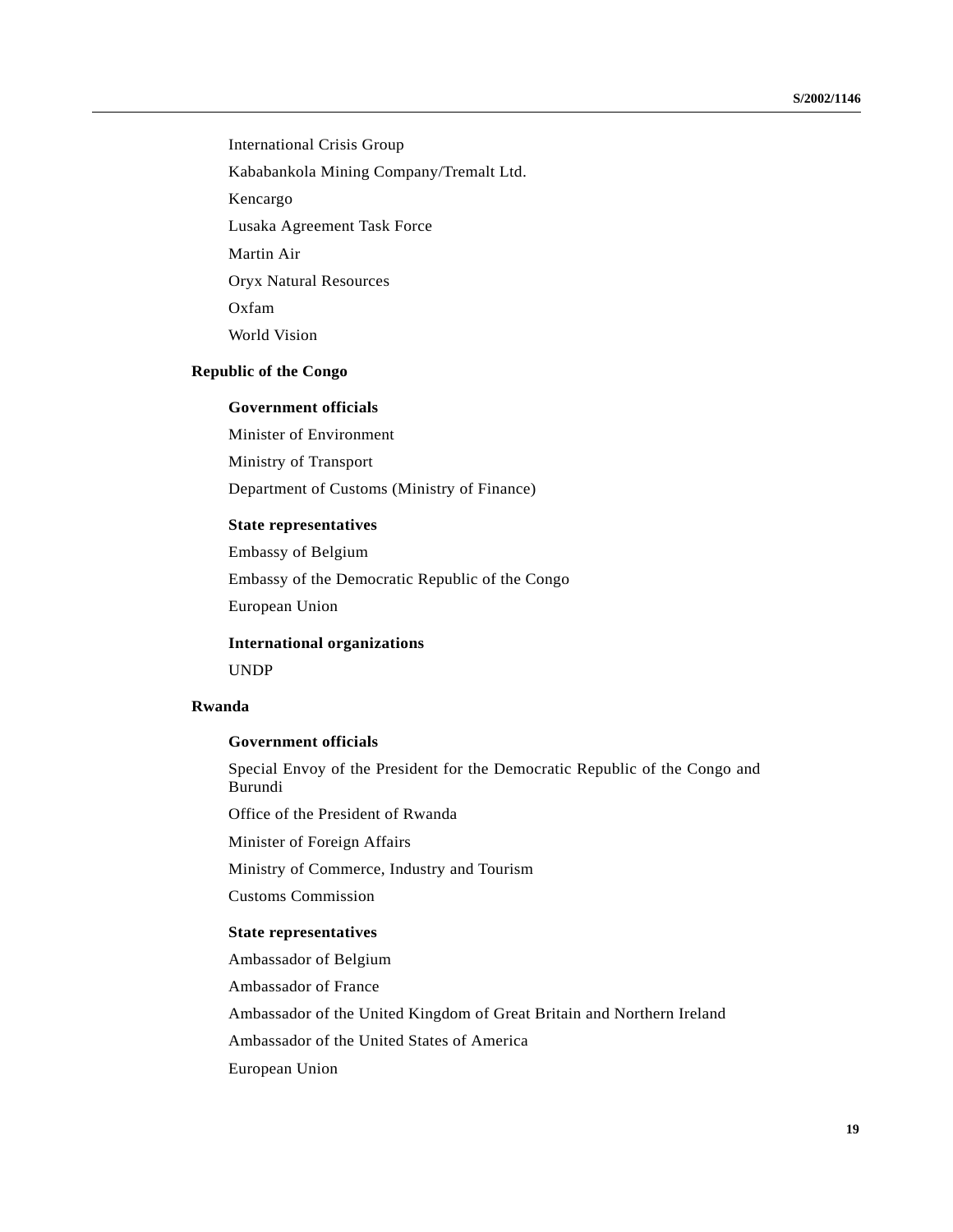# **International organizations**

MONUC

UNICEF

World Bank

# **Others**

President of RCD-Goma Eagle Wings Resources SDV Transintra SOGERMI mineral trading company

#### **South Africa**

# **Government officials**

Acting Director-General for Foreign Affairs Department of Foreign Affairs Department of Defence Department of Home Affairs Department of Minerals and Energy Financial Intelligence Centre National Intelligence Agency National Intelligence Coordinating Committee National Prosecuting Authority National Treasury Secretariat for Safety and Security South African Diamond Board South African Police South African Revenue Service **State representatives** Ambassador of Belgium

Ambassador of France

Ambassador of the United States

High Commission of the United Kingdom of Great Britain and Northern Ireland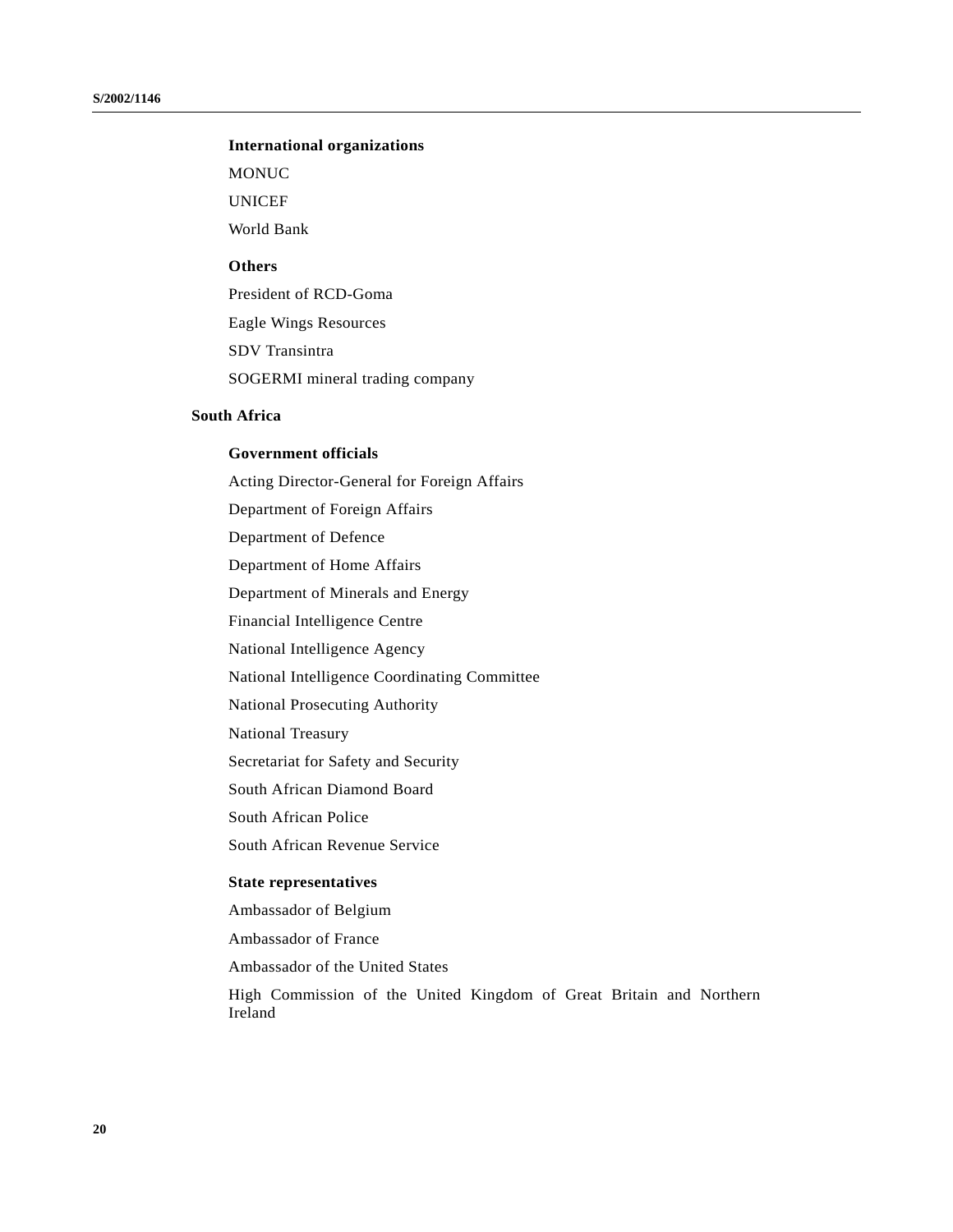# **Others**

Banro

Bateman Minerals and Metals

Centre for the Study of Economic Crime

Cobalt Metals Company

Compliance Institute

De Beers Group

DiamondWorks

Executive Outcomes

Fluxmans Attorneys

Grove Family Trust

International Institute of Security Studies

Kimberley Process Secretariat

Money Laundering Forum

Overseas Security Services

PricewaterhouseCoopers Forensic Services Division

Rand Afrikaans University

Rand Merchant Bank

SaferAfrica

STK Consulting

Tandan Holdings

Trans Hex

Ware Associates

University of South Africa at Pretoria

University of Witwatersrand/South African Institute for International Affairs

# **Uganda**

## **Government officials**

First Deputy Prime Minister Acting Minister of Foreign Affairs Minister of Defence Chief of Staff of UPDF Ministry of Tourism, Trade and Industry Bank of Uganda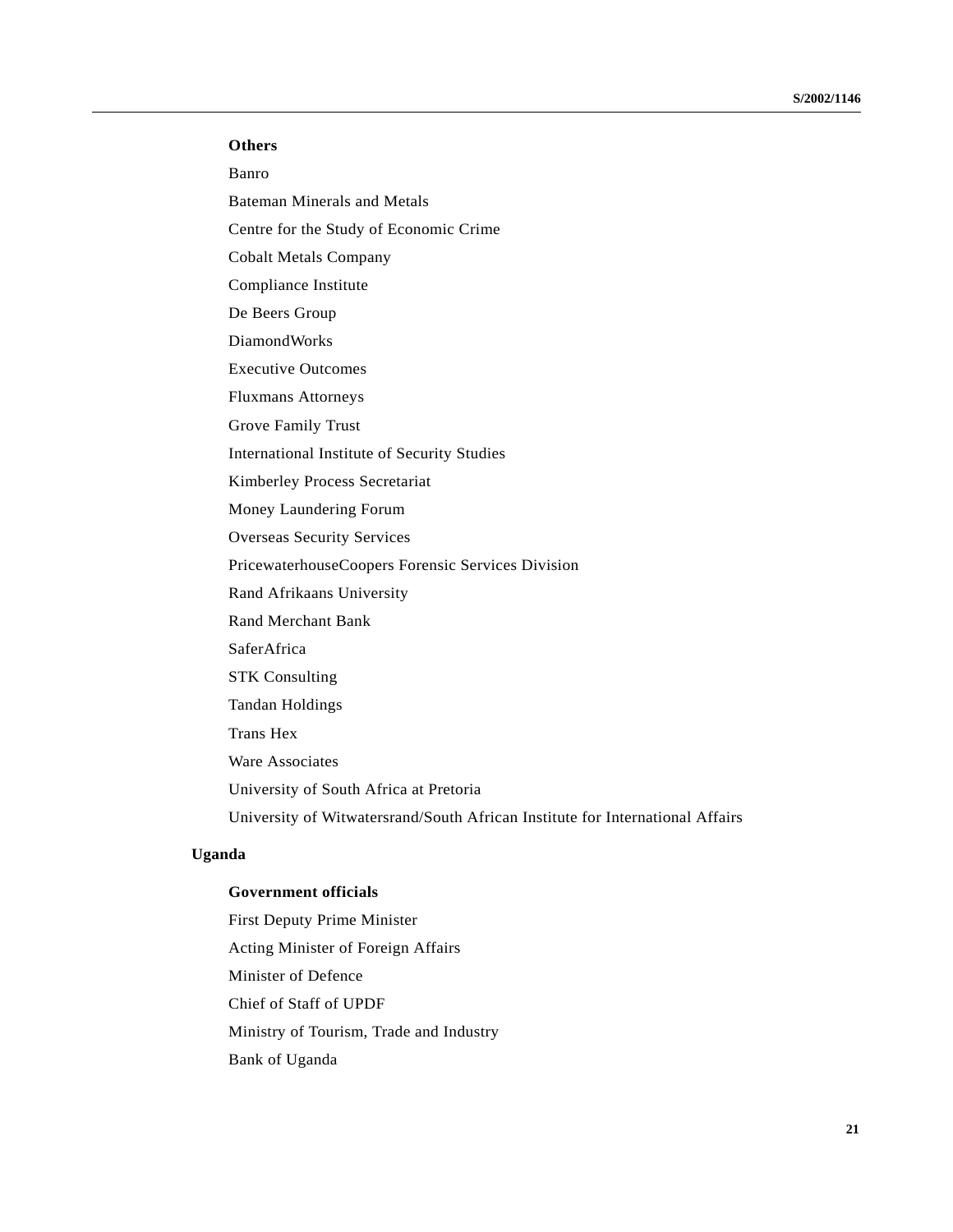Department of Geological Survey and Mines

Uganda Bureau of Statistics

Uganda Civil Aviation Authority

Uganda Coffee Development Authority

Uganda Revenue Authority

#### **State representatives**

Ambassador of Belgium

Ambassador of Denmark

Ambassador of France

High Commissioner of the United Kingdom of Great Britain and Northern Ireland

Ambassador of the United States of America

Head of the Delegation of the European Union

#### **International organizations**

UNDP

UNICEF

World Bank

## **Others**

Amnesty International Judicial Commission of Inquiry Saracen Uganda Ltd. Uganda Debt Network

# **United Kingdom of Great Britain and Northern Ireland**

# **Government officials**

Ministry of Foreign Affairs

# **United States of America**

## **Government officials**

Department of Justice

## **State representatives**

Belgian Deputy Minister of Foreign Affairs

Permanent Representatives to the United Nations, Security Council members and other Member States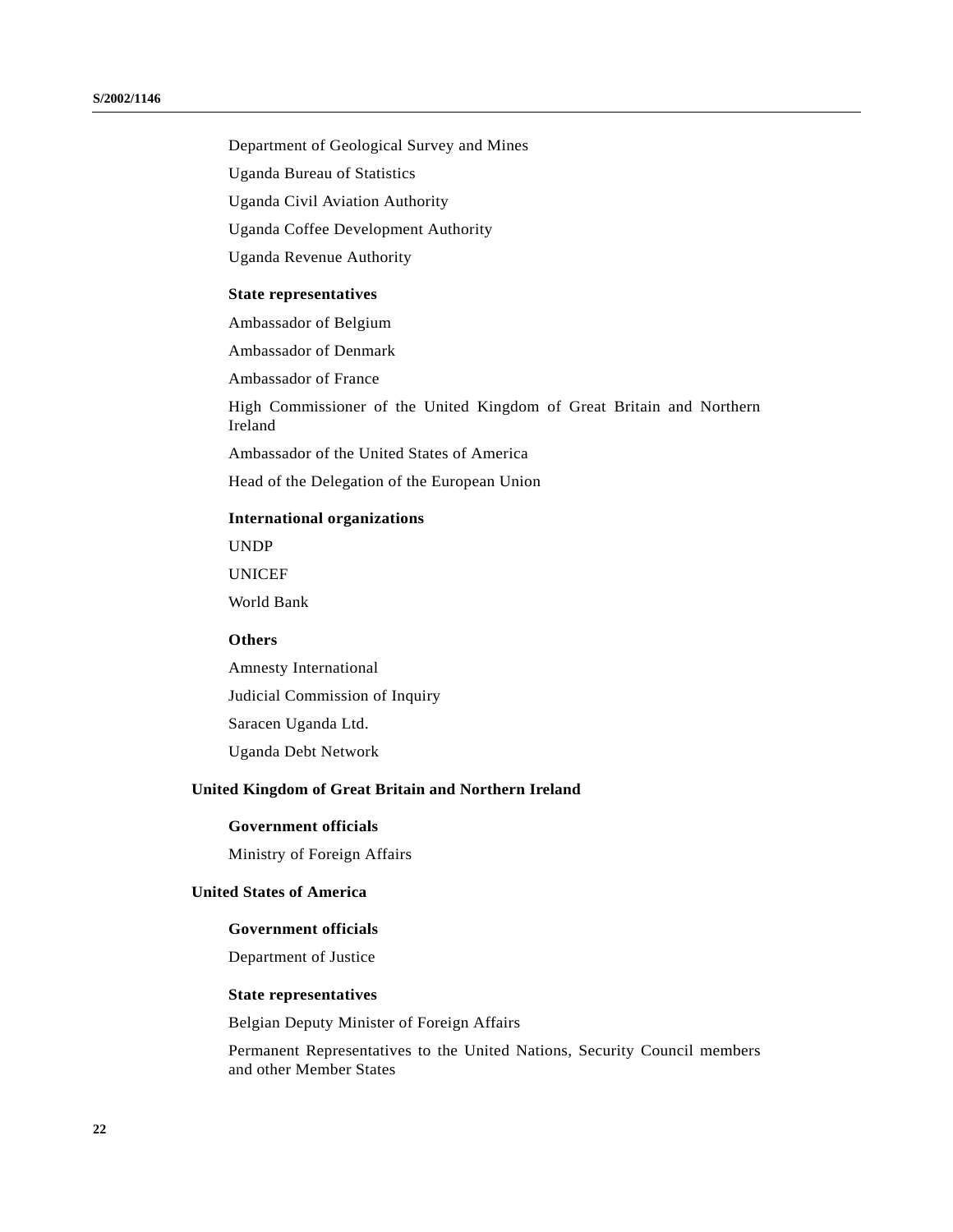# **International organizations**

International Monetary Fund

Office of the Special Representative of the Secretary-General for Children and Armed Conflict

UNDP

Forum on Forests

Office for the Coordination of Humanitarian Affairs

World Bank

# **Others**

Human Rights Watch

Oxfam

Winston Strawn and Partners

# **Zambia**

# **Others**

Non-governmental organizations

# **Zimbabwe**

**Government officials**

Ministry of Mines

# **State representatives**

British High Commission

**Others**

Renaissance Bank

Dozer Parts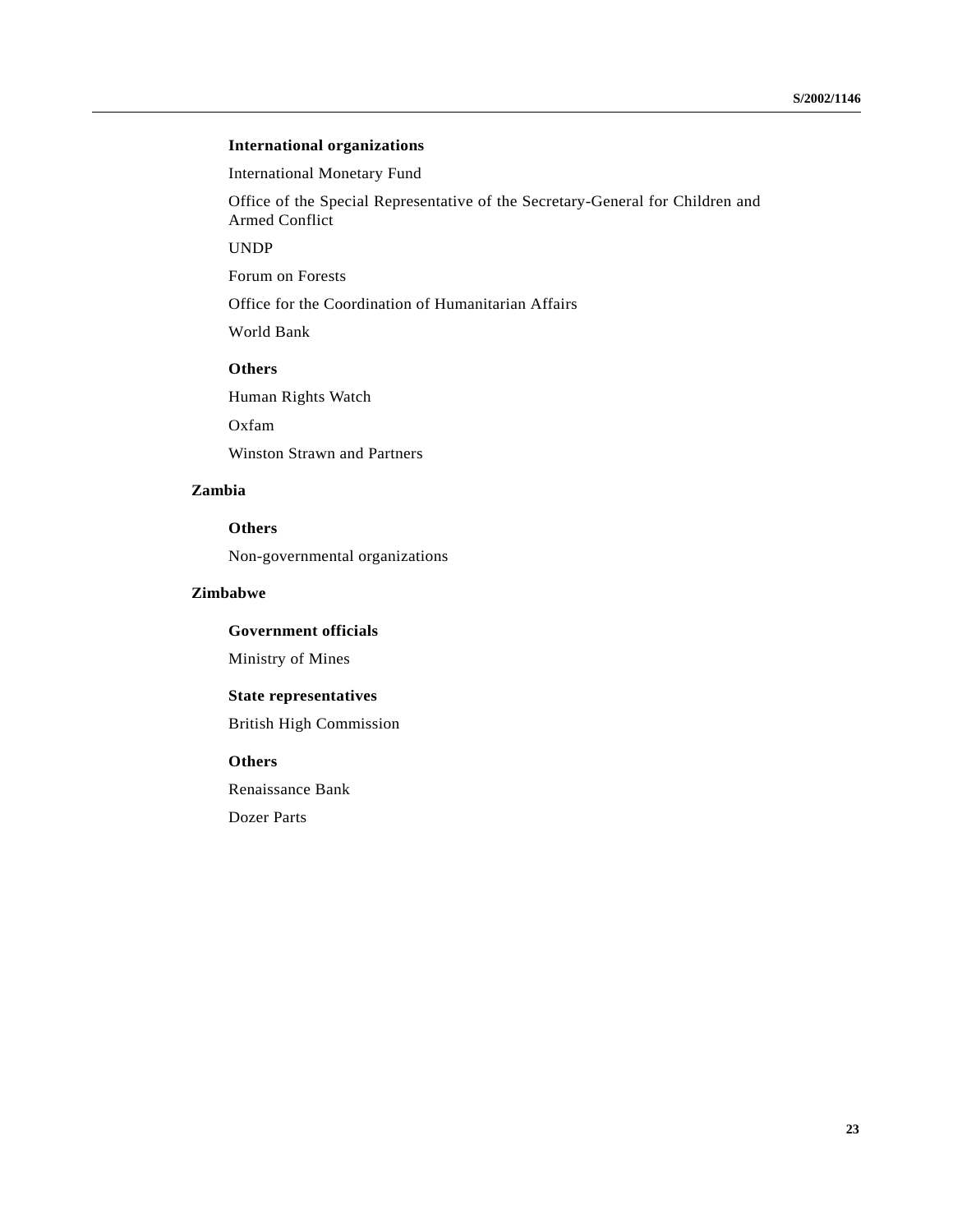# **Annex V**

# **Abbreviations**

| $_{\rm ADB}$  | African Development Bank                                                                                                          |
|---------------|-----------------------------------------------------------------------------------------------------------------------------------|
| ANC           | Armée nationale congolaise (army of RCD-G movement)                                                                               |
| <b>APC</b>    | Armée patriotique congolaise (army of the RCD-ML rebel group                                                                      |
| ASECNA        | Agence pour la sécurité de la navigation aérienne en Afrique et à<br>Madagascar                                                   |
| CIDA          | Canadian International Development Agency                                                                                         |
| <b>CITES</b>  | Convention on International Trade in Endangered Species of Wild<br>Fauna and Flora                                                |
| coltan        | columbo-tantalite                                                                                                                 |
| <b>COMIEX</b> | Compagnie mixte d'import-export                                                                                                   |
| COSLEG        | COMIEX-OSLEG joint venture                                                                                                        |
| FAC           | Forces armées congolaises                                                                                                         |
| ex-FAR        | former Forces armées rwandaises                                                                                                   |
| <b>GATT</b>   | General Agreement on Tariffs and Trade                                                                                            |
| Gécamines     | Générale des carrières et des mines                                                                                               |
| GTZ           | Deutsche Gesellschafte für Technische Zusammenarbeit (German<br>Government agency for technical cooperation)                      |
| ICAO          | International Civil Aviation Organization                                                                                         |
| IMF           | <b>International Monetary Fund</b>                                                                                                |
| KMC           | Kababankola Mining Company                                                                                                        |
| MIBA          | Société minière de Bakwanga                                                                                                       |
| MLC           | Mouvement de libération congolais                                                                                                 |
| <b>MONUC</b>  | United Nations Organization Mission in the Democratic Republic of<br>the Congo                                                    |
| OECD          | Organization for Economic Cooperation and Development                                                                             |
| OKIMO         | Office des Mines de Kilo-Moto                                                                                                     |
| OSLEG         | <b>Operation Sovereign Legitimacy</b>                                                                                             |
| RCD           | Rassemblement congolais pour la démocratie (Rally for Congolese<br>Democracy)                                                     |
| RCD-Congo     | Rassemblement congolais pour la démocratie (newly formed rebel<br>group made up of MLC and RCD-Goma dissidents)                   |
| RCD-Goma      | Rassemblement congolais pour la démocratie, based in Goma                                                                         |
| RCD-K/ML      | Rassemblement congolais pour la démocratie — Mouvement de<br>libération, initially based in Kisangani, now headquartered in Bunia |